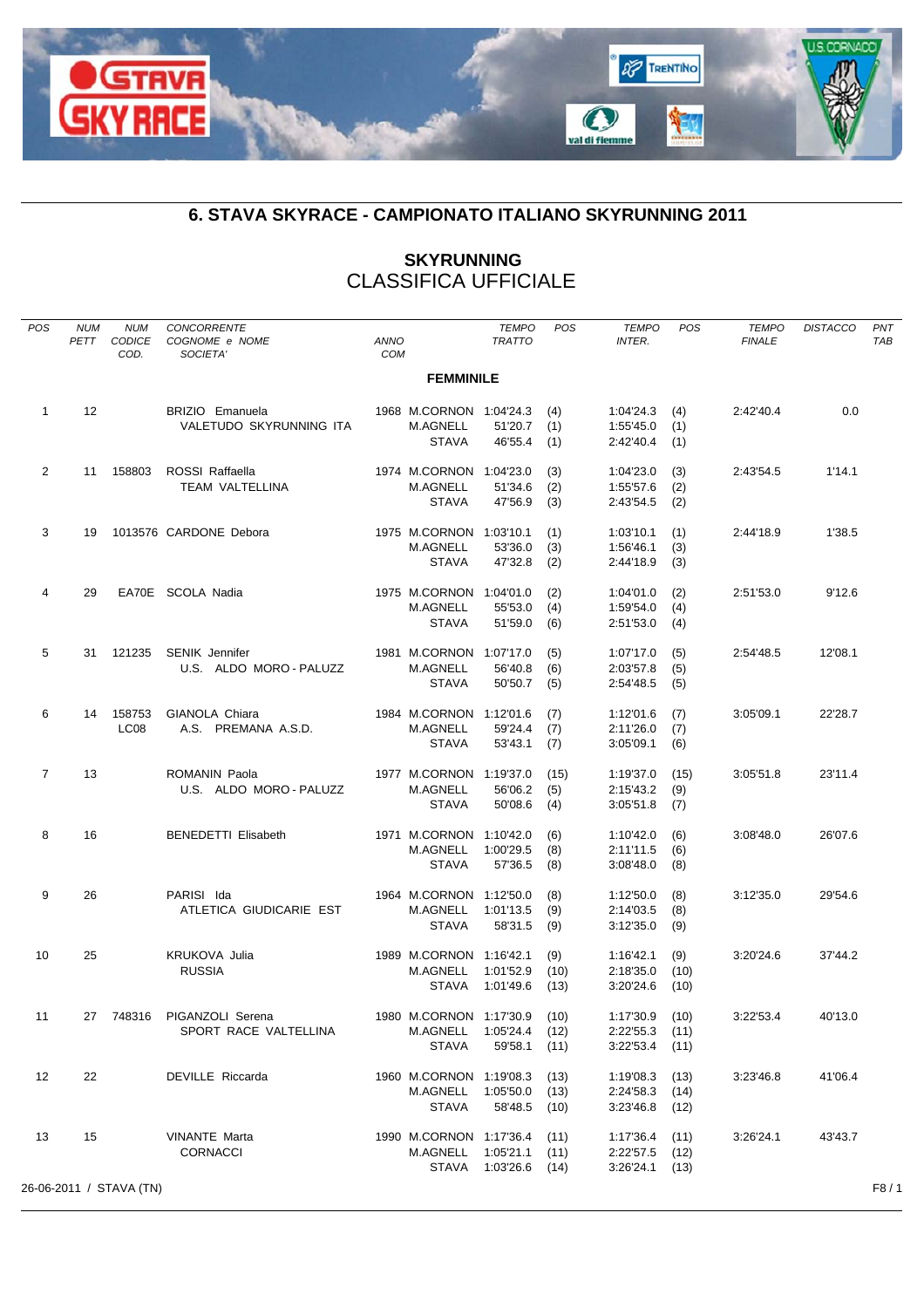| POS          | <b>NUM</b><br>PETT | <b>NUM</b><br>CODICE<br>COD. | CONCORRENTE<br>COGNOME e NOME<br>SOCIETA'           | ANNO<br><b>COM</b>                               | <b>TEMPO</b><br><b>TRATTO</b>                     | <b>POS</b>           | <b>TEMPO</b><br><b>INTER.</b>       | POS                  | <b>TEMPO</b><br><b>FINALE</b> | <b>DISTACCO</b> | PNT<br>TAB |
|--------------|--------------------|------------------------------|-----------------------------------------------------|--------------------------------------------------|---------------------------------------------------|----------------------|-------------------------------------|----------------------|-------------------------------|-----------------|------------|
| 14           | 20                 | 158944                       | <b>CORRADINI Maria</b><br>Triathlon<br>Trentino     | M.AGNELL<br><b>STAVA</b>                         | 1961 M.CORNON 1:20'20.5<br>1:07'50.9<br>1:00'20.1 | (17)<br>(16)<br>(12) | 1:20'20.5<br>2:28'11.4<br>3:28'31.5 | (17)<br>(16)<br>(14) | 3:28'31.5                     | 45'51.1         |            |
| 15           |                    | 18 121445                    | BORTOLUZZI Lorenza<br>Valli<br>Atletica<br>Di Non E | M.AGNELL<br><b>STAVA</b>                         | 1980 M.CORNON 1:17'54.8<br>1:07'01.1<br>1:03'51.1 | (12)<br>(15)<br>(15) | 1:17'54.8<br>2:24'55.9<br>3:28'47.0 | (12)<br>(13)<br>(15) | 3:28'47.0                     | 46'06.6         |            |
| 16           | 21                 |                              | DAGNINO Rossana                                     | M.AGNELL<br>STAVA                                | 1971 M.CORNON 1:20'16.4<br>1:06'20.2<br>1:14'02.7 | (16)<br>(14)<br>(17) | 1:20'16.4<br>2:26'36.6<br>3:40'39.3 | (16)<br>(15)<br>(16) | 3:40'39.3                     | 57'58.9         |            |
| 17           | 33                 | TN30                         | ZANETEL Annalisa<br>US PRIMIERO - SAN MARTI         | M.AGNELL<br><b>STAVA</b>                         | 1976 M.CORNON 1:20'50.8<br>1:17'14.2<br>1:09'12.5 | (18)<br>(19)<br>(16) | 1:20'50.8<br>2:38'05.0<br>3:47'17.5 | (18)<br>(18)<br>(17) | 3:47'17.5                     | 1:04'37.1       |            |
| 18           |                    |                              | 17 EBO2289 BERTIZZOLO Paola<br>ATLETICA FELTRE      | M.AGNELL<br><b>STAVA</b>                         | 1958 M.CORNON 1:19'25.1<br>1:11'48.3<br>1:27'38.9 | (14)<br>(17)<br>(20) | 1:19'25.1<br>2:31'13.4<br>3:58'52.3 | (14)<br>(17)<br>(18) | 3:58'52.3                     | 1:16'11.9       |            |
| 19           | 32                 |                              | SIGNORI Romina                                      | M.AGNELL<br><b>STAVA</b>                         | 1982 M.CORNON 1:28'24.7<br>1:15'33.7<br>1:16'23.5 | (19)<br>(18)<br>(18) | 1:28'24.7<br>2:43'58.4<br>4:00'21.9 | (19)<br>(19)<br>(19) | 4:00'21.9                     | 1:17'41.5       |            |
| 20           | 23                 |                              | DI LENARDO Chiara<br><b>TIMAUCLEULIS</b>            | M.AGNELL<br>STAVA                                | 1961 M.CORNON 1:50'35.9<br>1:35'36.5<br>1:24'57.5 | (20)<br>(20)<br>(19) | 1:50'35.9<br>3:26'12.4<br>4:51'09.9 | (20)<br>(20)<br>(20) | 4:51'09.9                     | 2:08'29.5       |            |
|              |                    |                              | <b>ISCRITTI</b><br>23<br>$\cdots$                   |                                                  |                                                   |                      |                                     |                      |                               |                 |            |
|              |                    |                              | NON PARTITI<br>3<br>$\sim$                          |                                                  |                                                   |                      |                                     |                      |                               |                 |            |
|              | 24                 |                              | FOLLADOR Cristiana<br>AZ.AGRICOLA                   | 1977                                             |                                                   |                      |                                     |                      |                               |                 |            |
|              | 28                 |                              | POLITO Sabrina<br><b>KINOMANA</b>                   | 1972                                             |                                                   |                      |                                     |                      |                               |                 |            |
|              | 30                 |                              | <b>SENESE Daniela</b>                               | 1979                                             |                                                   |                      |                                     |                      |                               |                 |            |
|              |                    |                              | NON ARRIVATI<br>$\mathbf{0}$                        |                                                  |                                                   |                      |                                     |                      |                               |                 |            |
|              |                    |                              | SQUALIFICATI<br>0                                   |                                                  |                                                   |                      |                                     |                      |                               |                 |            |
|              |                    |                              |                                                     |                                                  | <b>MASCHILE</b>                                   |                      |                                     |                      |                               |                 |            |
| $\mathbf{1}$ | 9                  |                              | CABALLERO ORTEGA Miguel<br><b>SPAGNA</b>            | 1982 M.CORNON<br>M.AGNELL<br>STAVA               | 51'14.8<br>40'07.7<br>36'17.6                     | (5)<br>(1)<br>(1)    | 51'14.8<br>1:31'22.5<br>2:07'40.1   | (5)<br>(1)<br>(1)    | 2:07'40.1                     | 0.0             |            |
| $\mathbf{2}$ |                    | 2 748328                     | MAMLEEV Mikhail<br>VALETUDO SKYRUNNING ITA          | 1975 M.CORNON<br><b>M.AGNELL</b><br><b>STAVA</b> | 51'13.1<br>43'06.6<br>37'47.2                     | (4)<br>(5)<br>(2)    | 51'13.1<br>1:34'19.7<br>2:12'06.9   | (4)<br>(5)<br>(2)    | 2:12'06.9                     | 4'26.8          |            |
| 3            | $\mathbf{1}$       |                              | LARGER Paolo<br>G.S. HARTAMAN                       | 1974 M.CORNON<br>M.AGNELL<br><b>STAVA</b>        | 51'08.0<br>42'56.8<br>38'13.9                     | (2)<br>(4)<br>(3)    | 51'08.0<br>1:34'04.8<br>2:12'18.7   | (2)<br>(4)<br>(3)    | 2:12'18.7                     | 4'38.6          |            |
| 4            | 158                |                              | <b>TAVERNARO Michele</b><br>U.S. PRIMIERO           | 1975 M.CORNON<br>M.AGNELL<br><b>STAVA</b>        | 51'09.8<br>42'48.3<br>39'05.4                     | (3)<br>(3)<br>(6)    | 51'09.8<br>1:33'58.1<br>2:13'03.5   | (3)<br>(3)<br>(4)    | 2:13'03.5                     | 5'23.4          |            |
| 5            | 3                  |                              | MANZI Emanuele<br><b>GRUPPO SPORTIVO FORESTA</b>    | 1977 M.CORNON<br>M.AGNELL<br><b>STAVA</b>        | 49'34.1<br>42'30.0<br>41'45.3 (13)                | (1)<br>(2)           | 49'34.1<br>1:32'04.1<br>2:13'49.4   | (1)<br>(2)<br>(5)    | 2:13'49.4                     | 6'09.3          |            |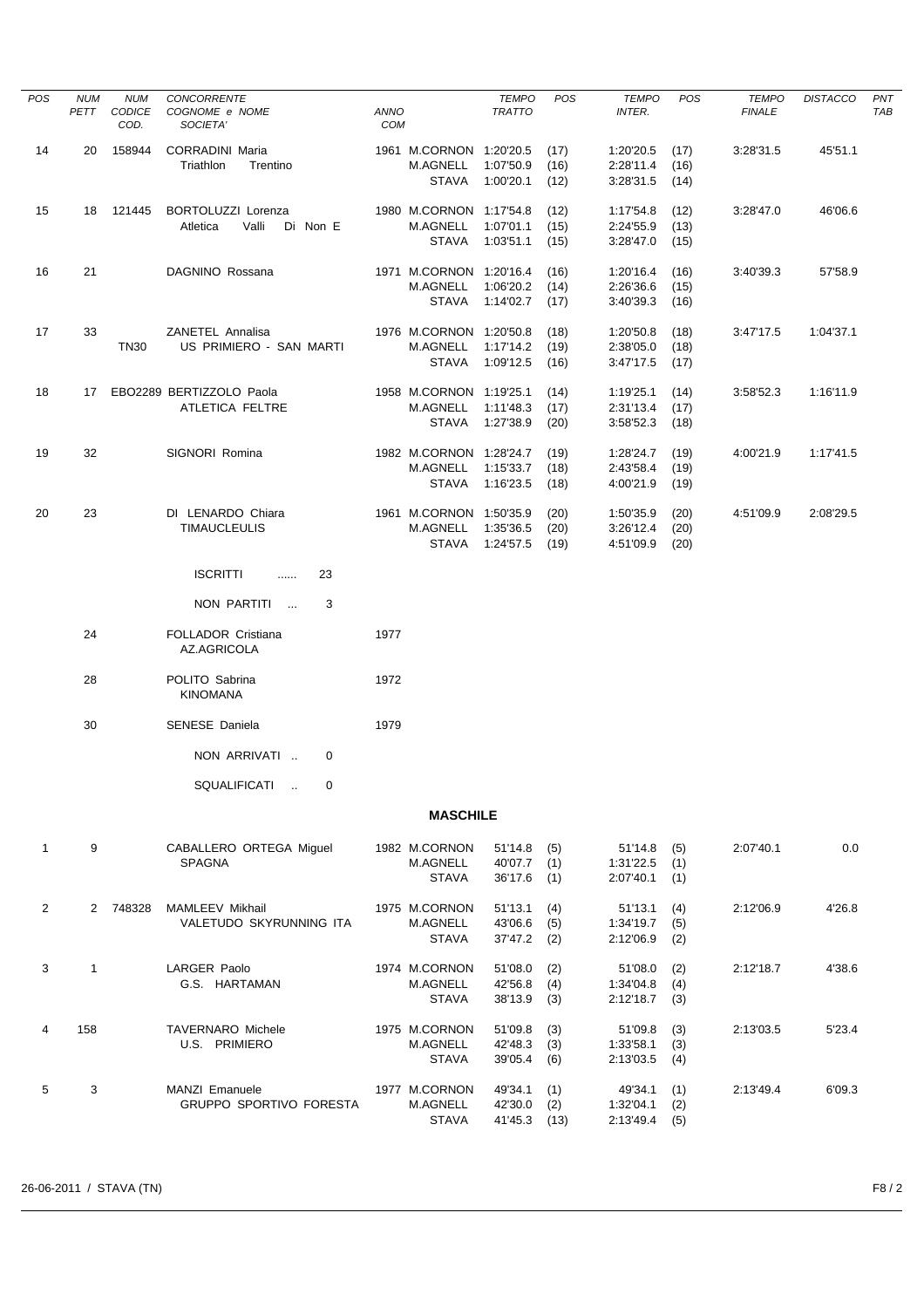| <b>POS</b>     | <b>NUM</b><br>PETT | <b>NUM</b><br>CODICE<br>COD. | <b>CONCORRENTE</b><br>COGNOME e NOME<br>SOCIETA' | <b>ANNO</b><br>COM                               | <b>TEMPO</b><br><b>TRATTO</b>      | POS                  | <b>TEMPO</b><br><b>INTER.</b>            | <b>POS</b>           | <b>TEMPO</b><br><b>FINALE</b> | <b>DISTACCO</b> | <b>PNT</b><br>TAB |
|----------------|--------------------|------------------------------|--------------------------------------------------|--------------------------------------------------|------------------------------------|----------------------|------------------------------------------|----------------------|-------------------------------|-----------------|-------------------|
| 6              | 4                  |                              | DAPIT Fulvio<br>U.S. ALDO MORO - PALUZZ          | 1975 M.CORNON<br><b>M.AGNELL</b><br><b>STAVA</b> | 53'48.7<br>44'09.4<br>38'36.0      | (8)<br>(7)<br>(4)    | 53'48.7<br>1:37'58.1<br>2:16'34.1        | (8)<br>(7)<br>(6)    | 2:16'34.1                     | 8'54.0          |                   |
| $\overline{7}$ | 186                |                              | SEMPERBONI Michele<br><b>ALTITUDE</b>            | 1976 M.CORNON<br>M.AGNELL<br><b>STAVA</b>        | 54'56.1<br>43'21.1<br>39'23.1      | (10)<br>(6)<br>(8)   | 54'56.1<br>1:38'17.2<br>2:17'40.3        | (10)<br>(8)<br>(7)   | 2:17'40.3                     | 10'00.2         |                   |
| 8              |                    | 6 153214<br><b>TOEP</b>      | <b>BERT Paolo</b><br>TEAM NUOVI TRAGUARDI A.     | 1978 M.CORNON<br>M.AGNELL<br><b>STAVA</b>        | 53'20.4<br>45'35.9<br>39'17.8      | (7)<br>(11)<br>(7)   | 53'20.4<br>1:38'56.3<br>2:18'14.1        | (7)<br>(9)<br>(8)    | 2:18'14.1                     | 10'34.0         |                   |
| 9              |                    | 121 158799                   | MIOTTI Emanuele<br>TEAM VALTELLINA               | 1978 M.CORNON<br>M.AGNELL<br><b>STAVA</b>        | 55'30.8<br>45'05.6<br>38'39.9      | (13)<br>(9)<br>(5)   | 55'30.8<br>1:40'36.4<br>2:19'16.3        | (13)<br>(12)<br>(9)  | 2:19'16.3                     | 11'36.2         |                   |
| 10             | 136                |                              | PILLER HOFFER Matteo                             | 1980 M.CORNON<br><b>M.AGNELL</b><br><b>STAVA</b> | 53'03.4<br>44'51.4<br>42'15.9      | (6)<br>(8)<br>(14)   | 53'03.4<br>1:37'54.8<br>2:20'10.7        | (6)<br>(6)<br>(10)   | 2:20'10.7                     | 12'30.6         |                   |
| 11             |                    | 142 121135                   | <b>PUNTEL Fabrizio</b><br>ATLETICA SAPPADA PLODN | 1970 M.CORNON<br><b>M.AGNELL</b><br><b>STAVA</b> | 54'50.7<br>45'37.6<br>40'58.4      | (9)<br>(13)<br>(11)  | 54'50.7<br>1:40'28.3<br>2:21'26.7        | (9)<br>(10)<br>(11)  | 2:21'26.7                     | 13'46.6         |                   |
| 12             | 144                |                              | 1013520 RINALDI Paolo<br><b>GAV VERTOVA</b>      | 1974 M.CORNON<br>M.AGNELL<br><b>STAVA</b>        | 55'28.6<br>45'36.4<br>40'35.3      | (11)<br>(12)<br>(10) | 55'28.6<br>1:41'05.0<br>2:21'40.3        | (11)<br>(13)<br>(12) | 2:21'40.3                     | 14'00.2         |                   |
| 13             |                    | 8 748350                     | DEALBERTIS Lorenzo<br>VALETUDO SKYRUNNING ITA    | 1978 M.CORNON<br>M.AGNELL<br><b>STAVA</b>        | 55'29.9<br>45'05.8<br>44'14.7      | (12)<br>(10)<br>(19) | 55'29.9<br>1:40'35.7<br>2:24'50.4        | (12)<br>(11)<br>(13) | 2:24'50.4                     | 17'10.3         |                   |
| 14             |                    | 7 121241                     | MORASSI Alessandro<br>U.S. ALDO MORO - PALUZZ    | 1976 M.CORNON<br>M.AGNELL<br><b>STAVA</b>        | 57'25.1<br>50'28.9<br>39'38.4      | (17)<br>(27)<br>(9)  | 57'25.1<br>1:47'54.0<br>2:27'32.4        | (17)<br>(21)<br>(14) | 2:27'32.4                     | 19'52.3         |                   |
| 15             | 102                |                              | LAZZARO Aron<br>G.S. PAVIONE A.S.D.              | 1981 M.CORNON<br>M.AGNELL<br><b>STAVA</b>        | 57'19.0<br>48'24.9<br>44'30.0      | (16)<br>(16)<br>(20) | 57'19.0<br>1:45'43.9<br>2:30'13.9        | (16)<br>(15)<br>(15) | 2:30'13.9                     | 22'33.8         |                   |
| 16             | 5                  | 158764<br>LC <sub>08</sub>   | RIZZI Fausto<br>A.S. PREMANA A.S.D.              | 1975 M.CORNON<br>M.AGNELL<br><b>STAVA</b>        | 59'48.3<br>49'37.7<br>41'41.6 (12) | (26)<br>(22)         | 59'48.3<br>1:49'26.0<br>2:31'07.6        | (26)<br>(24)<br>(16) | 2:31'07.6                     | 23'27.5         |                   |
| 17             | 10                 | LC <sub>08</sub>             | <b>GIANOLA Erik</b><br>A.S. PREMANA A.S.D.       | 1985 M.CORNON<br>M.AGNELL<br><b>STAVA</b>        | 58'46.3<br>48'28.2<br>44'05.2      | (23)<br>(17)<br>(18) | 58'46.3<br>1:47'14.5<br>2:31'19.7        | (23)<br>(19)<br>(17) | 2:31'19.7                     | 23'39.6         |                   |
| 18             | 106                |                              | LONGO Paolo<br>ATLETICA FASSA 08                 | 1977 M.CORNON<br>M.AGNELL<br><b>STAVA</b>        | 56'47.2<br>49'29.2<br>45'22.6      | (15)<br>(20)<br>(22) | 56'47.2<br>1:46'16.4<br>2:31'39.0        | (15)<br>(16)<br>(18) | 2:31'39.0                     | 23'58.9         |                   |
| 19             | 35                 |                              | ARNOLDI Tiziano                                  | 1969 M.CORNON<br>M.AGNELL<br><b>STAVA</b>        | 58'52.7<br>47'30.9<br>45'26.9      | (24)<br>(14)<br>(23) | 58'52.7<br>1:46'23.6<br>2:31'50.5        | (24)<br>(17)<br>(19) | 2:31'50.5                     | 24'10.4         |                   |
| 20             | 164                |                              | VALLARSA Ivan<br>A.S.D. SCHIOBIKE-VALLIS         | 1983 M.CORNON<br>M.AGNELL<br><b>STAVA</b>        | 55'32.3<br>47'46.5<br>48'34.6      | (14)<br>(15)<br>(37) | 55'32.3<br>1:43'18.8<br>2:31'53.4        | (14)<br>(14)<br>(20) | 2:31'53.4                     | 24'13.3         |                   |
| 21             | 67                 |                              | DALLAVALLE Roberto                               | 1990 M.CORNON<br>M.AGNELL<br><b>STAVA</b>        | 58'32.4<br>49'33.9<br>43'53.0      | (22)<br>(21)<br>(16) | 58'32.4<br>1:48'06.3<br>2:31'59.3        | (22)<br>(22)<br>(21) | 2:31'59.3                     | 24'19.2         |                   |
| 22             |                    | 174 TN 103                   | WEGHER Simone<br>ATLETICA CLARINA                | 1978 M.CORNON<br>M.AGNELL<br><b>STAVA</b>        | 58'21.9<br>48'30.4<br>45'21.2 (21) | (21)<br>(18)         | 58'21.9<br>1:46'52.3<br>$2:32'13.5$ (22) | (21)<br>(18)         | 2:32'13.5                     | 24'33.4         |                   |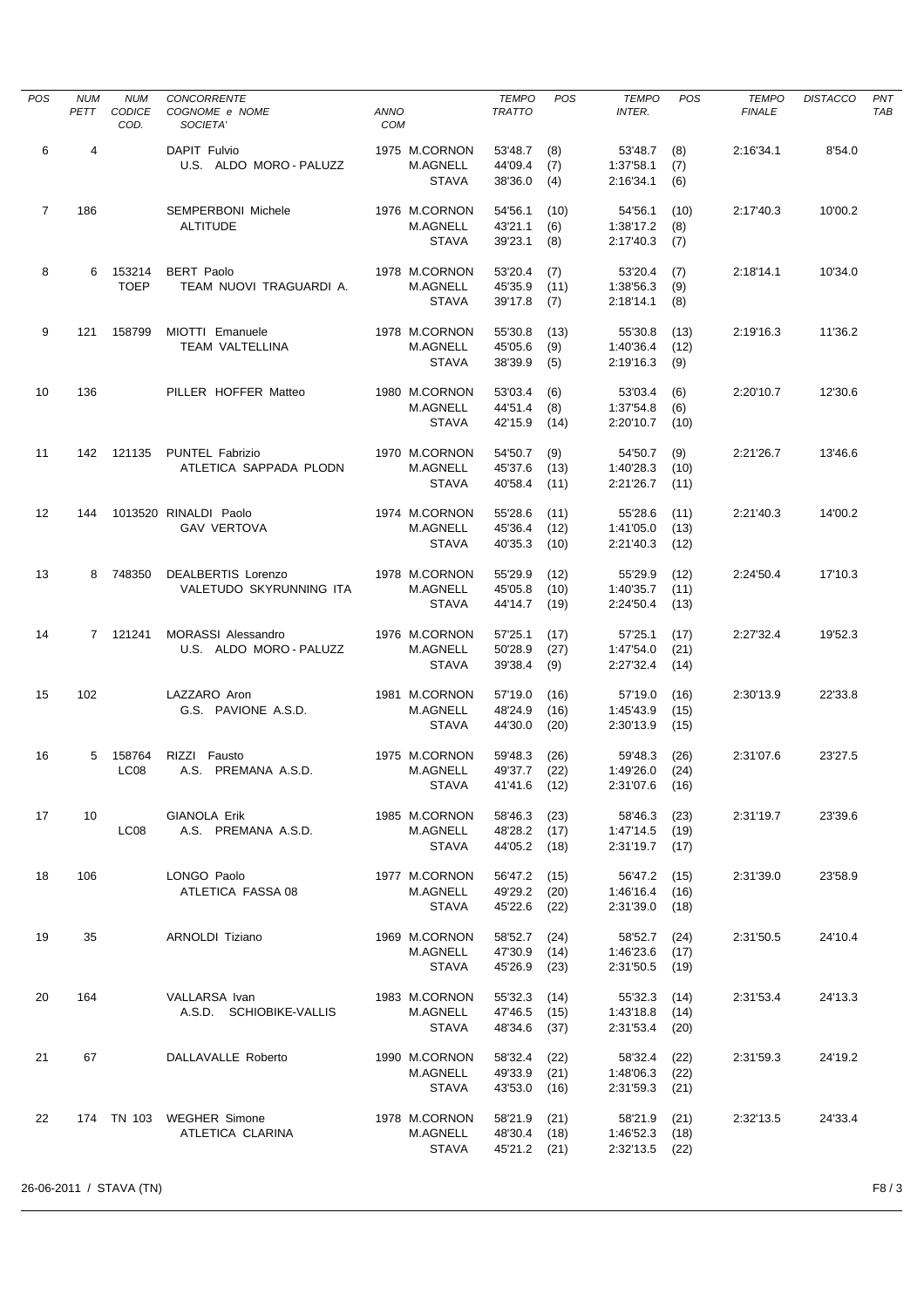| <b>POS</b> | <b>NUM</b><br>PETT | <b>NUM</b><br>CODICE<br>COD. | CONCORRENTE<br>COGNOME e NOME<br>SOCIETA'               | <b>ANNO</b><br><b>COM</b> |                                                                  | <b>TEMPO</b><br><b>TRATTO</b>            | POS                          | <b>TEMPO</b><br><b>INTER.</b>                    | <b>POS</b>           | <b>TEMPO</b><br><b>FINALE</b> | <b>DISTACCO</b> | <b>PNT</b><br><b>TAB</b> |
|------------|--------------------|------------------------------|---------------------------------------------------------|---------------------------|------------------------------------------------------------------|------------------------------------------|------------------------------|--------------------------------------------------|----------------------|-------------------------------|-----------------|--------------------------|
| 23         | 126                | 121245                       | MOROCUTTI Gionni<br>U.S.ALDO MORO PALUZZA               |                           | 1973 M.CORNON<br><b>M.AGNELL</b><br><b>STAVA</b>                 | 57'35.8<br>50'42.2<br>47'27.3            | (18)<br>(28)<br>(27)         | 57'35.8<br>1:48'18.0<br>2:35'45.3                | (18)<br>(23)<br>(23) | 2:35'45.3                     | 28'05.2         |                          |
| 24         | 84                 |                              | <b>FERRARI Marcello</b><br>ATL. LOPPIO                  |                           | 1970 M.CORNON 1:01'42.4<br>M.AGNELL                              | 50'22.9                                  | (39)<br>(26)                 | 1:01'42.4<br>1:52'05.3                           | (39)<br>(29)         | 2:36'08.1                     | 28'28.0         |                          |
| 25         | 125                |                              | MONTECALVO Nicola<br><b>FIDAL</b>                       |                           | <b>STAVA</b><br>1988 M.CORNON<br>M.AGNELL                        | 44'02.8<br>57'42.6<br>49'51.5<br>50'06.1 | (17)<br>(19)<br>(24)         | 2:36'08.1<br>57'42.6<br>1:47'34.1                | (24)<br>(19)<br>(20) | 2:37'40.2                     | 30'00.1         |                          |
| 26         | 153                |                              | SPRINGHETTI Juri<br><b>BRENTA TIM</b>                   |                           | <b>STAVA</b><br>1975 M.CORNON<br><b>M.AGNELL</b><br><b>STAVA</b> | 1:00'59.9<br>49'43.2<br>47'20.2          | (44)<br>(32)<br>(23)<br>(26) | 2:37'40.2<br>1:00'59.9<br>1:50'43.1<br>2:38'03.3 | (25)<br>(32)<br>(25) | 2:38'03.3                     | 30'23.2         |                          |
| 27         | 93                 |                              | <b>GASPARINI Tiziano</b><br>VALETUDO SKYRUNNING ITA     |                           | 1964 M.CORNON 1:04'06.2<br><b>M.AGNELL</b>                       | 50'18.4                                  | (54)<br>(25)                 | 1:04'06.2<br>1:54'24.6                           | (26)<br>(54)<br>(41) | 2:38'05.9                     | 30'25.8         |                          |
| 28         | 168                |                              | VARESCO Christian<br><b>CORNACCI</b>                    |                           | <b>STAVA</b><br>1990 M.CORNON<br>M.AGNELL                        | 43'41.3<br>1:01'36.7<br>49'08.0          | (15)<br>(37)<br>(19)         | 2:38'05.9<br>1:01'36.7<br>1:50'44.7              | (27)<br>(37)<br>(26) | 2:38'42.5                     | 31'02.4         |                          |
| 29         | 74                 | TNF3                         | DELLAGIACOMA Andrea<br>US DOLOMITICA A.S.D.             |                           | <b>STAVA</b><br>1981 M.CORNON<br><b>M.AGNELL</b>                 | 47'57.8<br>59'58.4<br>51'14.7            | (29)<br>(28)<br>(32)         | 2:38'42.5<br>59'58.4<br>1:51'13.1                | (28)<br>(28)<br>(27) | 2:39'05.0                     | 31'24.9         |                          |
| 30         | 116                |                              | <b>MENEGHEL Daniele</b><br>G.S. PAVIONE A.S.D.          |                           | <b>STAVA</b><br>1987 M.CORNON 1:00'15.9<br><b>M.AGNELL</b>       | 47'51.9<br>55'07.7                       | (28)<br>(29)<br>(60)         | 2:39'05.0<br>1:00'15.9<br>1:55'23.6              | (29)<br>(29)<br>(45) | 2:41'39.4                     | 33'59.3         |                          |
| 31         | 75                 |                              | DELLAGIACOMA Nicolo<br>U.S. DOLOMITICA                  |                           | <b>STAVA</b><br>1964 M.CORNON<br><b>M.AGNELL</b>                 | 46'15.8<br>59'39.5<br>54'11.1            | (24)<br>(25)<br>(55)         | 2:41'39.4<br>59'39.5<br>1:53'50.6                | (30)<br>(25)<br>(33) | 2:41'56.9                     | 34'16.8         |                          |
| 32         | 56                 |                              | CHELODI Lucio                                           |                           | <b>STAVA</b><br>1979 M.CORNON<br>M.AGNELL                        | 48'06.3<br>1:00'48.8<br>52'24.0          | (31)<br>(30)<br>(37)         | 2:41'56.9<br>1:00'48.8<br>1:53'12.8              | (31)<br>(30)<br>(31) | 2:42'11.6                     | 34'31.5         |                          |
| 33         | 139                | 121139                       | PIVETTA Federico<br>POLISPORTIVA MONTEREALE             |                           | <b>STAVA</b><br>1972 M.CORNON 1:01'08.5<br><b>M.AGNELL</b>       | 48'58.8<br>50'42.5                       | (39)<br>(34)<br>(29)         | 2:42'11.6<br>1:01'08.5<br>1:51'51.0              | (32)<br>(34)<br>(28) | 2:42'17.5                     | 34'37.4         |                          |
| 34         | 48                 |                              | <b>BOSETTI Alessio</b>                                  |                           | STAVA<br>1981 M.CORNON 1:01'48.4                                 | 50'26.5                                  | (49)<br>(40)                 | 2:42'17.5<br>1:01'48.4                           | (33)<br>(40)         | 2:42'39.1                     | 34'59.0         |                          |
| 35         | 40                 |                              | <b>BERETTA Paolo</b>                                    |                           | M.AGNELL<br><b>STAVA</b><br>1981 M.CORNON 1:01'37.5              | 52'30.3<br>48'20.4                       | (39)<br>(35)<br>(38)         | 1:54'18.7<br>2:42'39.1<br>1:01'37.5              | (40)<br>(34)<br>(38) | 2:42'43.6                     | 35'03.5         |                          |
|            |                    |                              |                                                         |                           | M.AGNELL<br><b>STAVA</b>                                         | 52'35.1<br>48'31.0                       | (41)<br>(36)                 | 1:54'12.6<br>2:42'43.6                           | (39)<br>(35)         |                               |                 |                          |
| 36         | 50                 | 748343                       | <b>BUSI Marco</b><br>VALETUDO ITALIA                    |                           | 1958 M.CORNON<br>M.AGNELL<br><b>STAVA</b>                        | 1:01'49.5<br>52'08.5<br>49'28.5          | (41)<br>(35)<br>(42)         | 1:01'49.5<br>1:53'58.0<br>2:43'26.5              | (41)<br>(35)<br>(36) | 2:43'26.5                     | 35'46.4         |                          |
| 37         | 85                 |                              | DA01455 FERRAZZA Mirco<br>Atletica<br>Valle<br>di Cembr |                           | 1975 M.CORNON 1:04'38.6<br><b>M.AGNELL</b><br><b>STAVA</b>       | 52'44.1<br>47'17.4                       | (61)<br>(42)<br>(25)         | 1:04'38.6<br>1:57'22.7<br>2:44'40.1              | (61)<br>(53)<br>(37) | 2:44'40.1                     | 37'00.0         |                          |
| 38         | 91                 |                              | GABRIELLI Roberto<br>Triathlon<br>Trentino              |                           | 1973 M.CORNON<br>M.AGNELL<br><b>STAVA</b>                        | 59'53.4<br>54'01.7<br>51'00.0            | (27)<br>(54)<br>(50)         | 59'53.4<br>1:53'55.1<br>2:44'55.1                | (27)<br>(34)<br>(38) | 2:44'55.1                     | 37'15.0         |                          |
| 39         | 138                | 153007                       | PINAMONTI Michael<br>ASD MADDALENE SKY MARAT            |                           | 1977 M.CORNON 1:00'56.6<br>M.AGNELL<br><b>STAVA</b>              | 51'16.7<br>52'51.2                       | (31)<br>(33)<br>(60)         | 1:00'56.6<br>1:52'13.3<br>2:45'04.5              | (31)<br>(30)<br>(39) | 2:45'04.5                     | 37'24.4         |                          |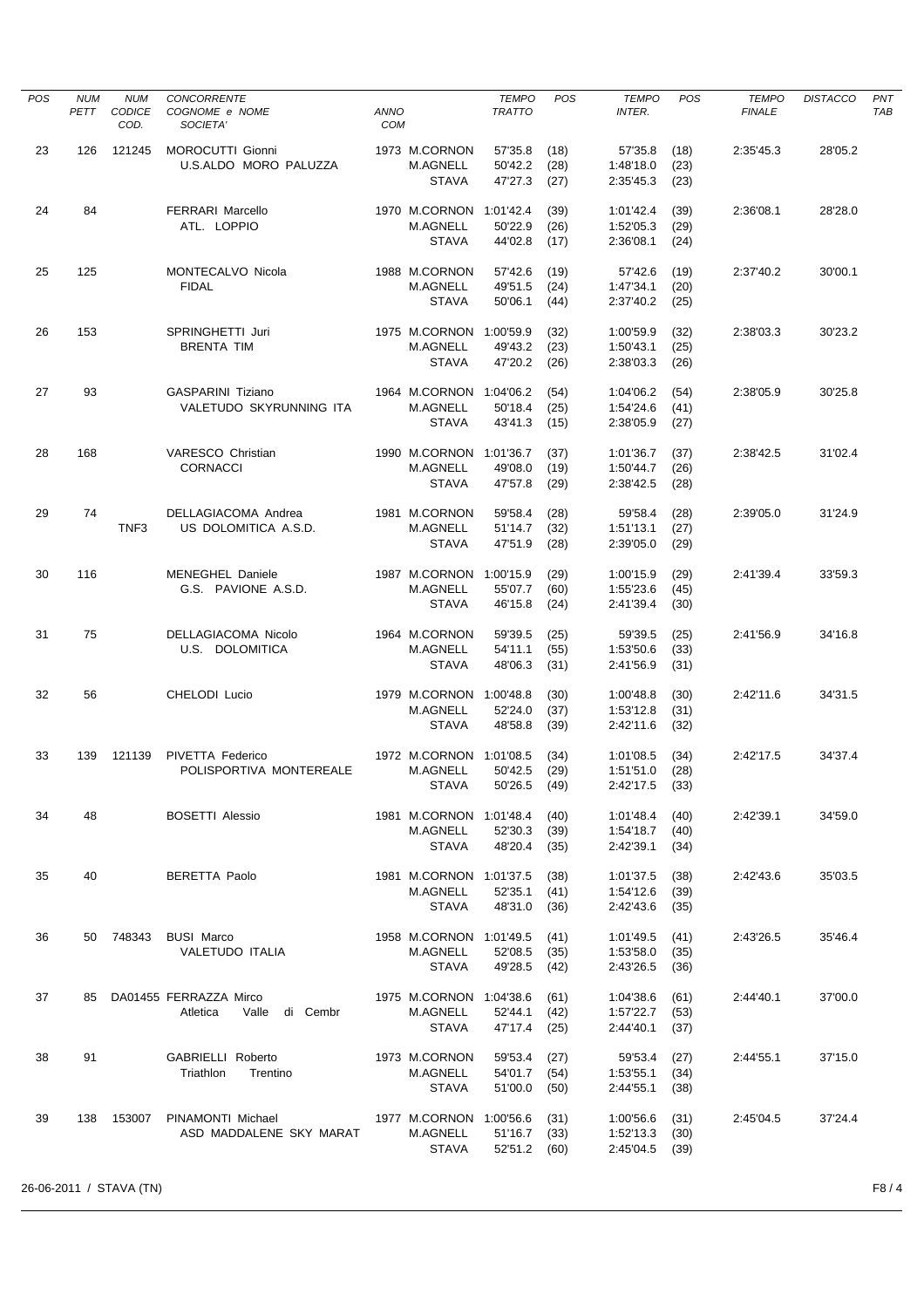| <b>POS</b> | <b>NUM</b><br>PETT | <b>NUM</b><br><b>CODICE</b> | <b>CONCORRENTE</b><br>COGNOME e NOME       | ANNO |                                            | <b>TEMPO</b><br><b>TRATTO</b> | POS          | <b>TEMPO</b><br><b>INTER.</b> | POS          | <b>TEMPO</b><br><b>FINALE</b> | <b>DISTACCO</b> | PNT<br>TAB |
|------------|--------------------|-----------------------------|--------------------------------------------|------|--------------------------------------------|-------------------------------|--------------|-------------------------------|--------------|-------------------------------|-----------------|------------|
|            |                    | COD.                        | SOCIETA'                                   | COM  |                                            |                               |              |                               |              |                               |                 |            |
| 40         | 133                | 158701                      | PERSICO Michele                            |      | 1983 M.CORNON 1:02'38.4                    |                               | (46)         | 1:02'38.4                     | (46)         | 2:45'25.5                     | 37'45.4         |            |
|            |                    |                             | IZ SKYRACING FSA                           |      | M.AGNELL                                   | 52'28.6                       | (38)         | 1:55'07.0                     | (43)         |                               |                 |            |
|            |                    |                             |                                            |      | <b>STAVA</b>                               | 50'18.5                       | (46)         | 2:45'25.5                     | (40)         |                               |                 |            |
| 41         | 39                 |                             | <b>BENVENUTI Mirko</b>                     |      | 1984 M.CORNON 1:01'52.3                    |                               | (42)         | 1:01'52.3                     | (42)         | 2:45'39.4                     | 37'59.3         |            |
|            |                    |                             | S.C. VALLE DEI LAGHI                       |      | M.AGNELL                                   | 52'13.0                       | (36)         | 1:54'05.3                     | (38)         |                               |                 |            |
|            |                    |                             |                                            |      | <b>STAVA</b>                               | 51'34.1                       | (52)         | 2:45'39.4                     | (41)         |                               |                 |            |
|            |                    |                             | <b>FRANZI Domenico</b>                     |      |                                            |                               |              |                               |              |                               |                 |            |
| 42         | 90                 | 158814                      | TEAM VALTELLINA                            |      | 1973 M.CORNON 1:04'42.7<br>M.AGNELL        | 53'26.1                       | (62)<br>(50) | 1:04'42.7<br>1:58'08.8        | (62)<br>(56) | 2:46'11.1                     | 38'31.0         |            |
|            |                    |                             |                                            |      | <b>STAVA</b>                               | 48'02.3                       | (30)         | 2:46'11.1                     | (42)         |                               |                 |            |
|            |                    |                             |                                            |      |                                            |                               |              |                               |              |                               |                 |            |
| 43         | 41                 | 899899                      | <b>BETTEGA Federico</b>                    |      | 1977 M.CORNON 1:01'00.8<br>M.AGNELL        | 52'59.0                       | (33)<br>(46) | 1:01'00.8<br>1:53'59.8        | (33)<br>(37) | 2:46'20.0                     | 38'39.9         |            |
|            |                    |                             |                                            |      | <b>STAVA</b>                               | 52'20.2                       | (57)         | 2:46'20.0                     | (43)         |                               |                 |            |
|            |                    |                             |                                            |      |                                            |                               |              |                               |              |                               |                 |            |
| 44         | 87                 |                             | FINAZZI Marco                              |      | 1959 M.CORNON 1:04'02.1                    |                               | (52)         | 1:04'02.1                     | (52)         | 2:46'38.9                     | 38'58.8         |            |
|            |                    |                             | G.S.ALTITUDE                               |      | M.AGNELL<br><b>STAVA</b>                   | 53'06.0<br>49'30.8            | (47)<br>(43) | 1:57'08.1<br>2:46'38.9        | (50)<br>(44) |                               |                 |            |
|            |                    |                             |                                            |      |                                            |                               |              |                               |              |                               |                 |            |
| 45         | 160                | <b>UISP</b>                 | <b>TODESCHI Sandro</b>                     |      | 1966 M.CORNON 1:02'45.3                    |                               | (47)         | 1:02'45.3                     | (47)         | 2:46'47.0                     | 39'06.9         |            |
|            |                    |                             | <b>BEDOL EN CORSA</b>                      |      | <b>M.AGNELL</b>                            | 53'41.2                       | (53)         | 1:56'26.5                     | (48)         |                               |                 |            |
|            |                    |                             |                                            |      | <b>STAVA</b>                               | 50'20.5                       | (47)         | 2:46'47.0                     | (45)         |                               |                 |            |
| 46         | 98                 |                             | <b>GOTTARDI Andrea</b>                     |      | 1971 M.CORNON                              | 1:05'25.6                     | (67)         | 1:05'25.6                     | (67)         | 2:47'12.1                     | 39'32.0         |            |
|            |                    |                             | Triathlon<br>Trentino                      |      | <b>M.AGNELL</b>                            | 53'34.0                       | (51)         | 1:58'59.6                     | (57)         |                               |                 |            |
|            |                    |                             |                                            |      | <b>STAVA</b>                               | 48'12.5                       | (33)         | 2:47'12.1                     | (46)         |                               |                 |            |
| 47         | 162                |                             | <b>TORRI Maurizio</b>                      |      | 1976 M.CORNON 1:04'21.5                    |                               | (59)         | 1:04'21.5                     | (59)         | 2:47'30.4                     | 39'50.3         |            |
|            |                    |                             | <b>TEAM VALTELLINA</b>                     |      | M.AGNELL                                   | 52'54.4                       | (44)         | 1:57'15.9                     | (52)         |                               |                 |            |
|            |                    |                             |                                            |      | <b>STAVA</b>                               | 50'14.5                       | (45)         | 2:47'30.4                     | (47)         |                               |                 |            |
| 48         | 181                |                             | ZILLER Giuseppe                            |      | 1989 M.CORNON 1:02'00.3                    |                               | (43)         | 1:02'00.3                     | (43)         | 2:47'42.0                     | 40'01.9         |            |
|            |                    |                             | POLIZIA LOCALE ALTA VAL                    |      | M.AGNELL                                   | 51'58.6                       | (34)         | 1:53'58.9                     | (36)         |                               |                 |            |
|            |                    |                             |                                            |      | <b>STAVA</b>                               | 53'43.1                       | (66)         | 2:47'42.0                     | (48)         |                               |                 |            |
| 49         | 71                 |                             | 1013516 DE PAULIS Fabrizio                 |      | 1985 M.CORNON 1:03'27.2                    |                               | (48)         | 1:03'27.2                     | (48)         | 2:48'03.2                     | 40'23.1         |            |
|            |                    |                             |                                            |      | <b>M.AGNELL</b>                            | 52'34.2                       | (40)         | 1:56'01.4                     | (46)         |                               |                 |            |
|            |                    |                             |                                            |      | <b>STAVA</b>                               | 52'01.8                       | (55)         | 2:48'03.2                     | (49)         |                               |                 |            |
|            |                    |                             |                                            |      |                                            |                               |              |                               |              |                               |                 |            |
| 50         | 108                | 121050<br>0742              | LORENZI Ruggero<br><b>MONTANAIA RACING</b> |      | 1981 M.CORNON 1:04'17.6<br><b>M.AGNELL</b> | 52'53.3                       | (57)<br>(43) | 1:04'17.6<br>1:57'10.9        | (57)<br>(51) | 2:48'11.0                     | 40'30.9         |            |
|            |                    |                             |                                            |      | <b>STAVA</b>                               | 51'00.1                       | (51)         | 2:48'11.0                     | (50)         |                               |                 |            |
|            |                    |                             |                                            |      |                                            |                               |              |                               |              |                               |                 |            |
| 51         | 176                |                             | <b>ZANON Giuseppe</b><br>U.S. CORNACCI ASD |      | 1973 M.CORNON 1:01'29.2<br>M.AGNELL        | 53'20.8                       | (36)<br>(49) | 1:01'29.2<br>1:54'50.0        | (36)<br>(42) | 2:48'26.5                     | 40'46.4         |            |
|            |                    |                             |                                            |      | <b>STAVA</b>                               | 53'36.5                       | (65)         | 2:48'26.5                     | (51)         |                               |                 |            |
|            |                    |                             |                                            |      |                                            |                               |              |                               |              |                               |                 |            |
| 52         | 141                | 158996                      | POSOCCO Paolo                              |      | 1972 M.CORNON 1:07'00.2                    |                               | (74)         | 1:07'00.2                     | (74)         | 2:48'49.5                     | 41'09.4         |            |
|            |                    |                             |                                            |      | M.AGNELL<br><b>STAVA</b>                   | 52'56.4<br>48'52.9            | (45)<br>(38) | 1:59'56.6<br>2:48'49.5        | (60)<br>(52) |                               |                 |            |
|            |                    |                             |                                            |      |                                            |                               |              |                               |              |                               |                 |            |
| 53         | 135                | 3240                        | PIERUZZO Diego                             |      | 1967 M.CORNON 1:01'24.8                    |                               | (35)         | 1:01'24.8                     | (35)         | 2:48'52.5                     | 41'12.4         |            |
|            |                    |                             | <b>VVFF BL</b>                             |      | M.AGNELL                                   | 54'53.4                       | (58)         | 1:56'18.2                     | (47)         |                               |                 |            |
|            |                    |                             |                                            |      | STAVA                                      | 52'34.3                       | (59)         | 2:48'52.5                     | (53)         |                               |                 |            |
| 54         | 101                | 1647                        | LAZZARA Mirco                              |      | 1978 M.CORNON 1:03'56.2                    |                               | (51)         | 1:03'56.2                     | (51)         | 2:49'30.5                     | 41'50.4         |            |
|            |                    |                             | U.S. ALDO MORO - PALUZZ                    |      | M.AGNELL                                   | 53'10.7                       | (48)         | 1:57'06.9                     | (49)         |                               |                 |            |
|            |                    |                             |                                            |      | <b>STAVA</b>                               | 52'23.6                       | (58)         | 2:49'30.5                     | (54)         |                               |                 |            |
| 55         | 70                 | 121136                      | DE BIASIO Max                              |      | 1977 M.CORNON 1:07'43.7                    |                               | (77)         | 1:07'43.7                     | (77)         | 2:50'25.9                     | 42'45.8         |            |
|            |                    |                             | POLISPORTIVA MONTEREALE                    |      | M.AGNELL                                   | 54'33.8                       | (57)         | 2:02'17.5                     | (67)         |                               |                 |            |
|            |                    |                             |                                            |      | <b>STAVA</b>                               | 48'08.4                       | (32)         | 2:50'25.9                     | (55)         |                               |                 |            |
| 56         | 44                 |                             | <b>BONELLI Stefano</b>                     |      | 1986 M.CORNON 1:04'03.2                    |                               | (53)         | 1:04'03.2                     | (53)         | 2:50'57.2                     | 43'17.1         |            |
|            |                    |                             | G.S. CASTELLO                              |      | M.AGNELL                                   | 55'11.4                       | (61)         | 1:59'14.6                     | (58)         |                               |                 |            |
|            |                    |                             |                                            |      | STAVA                                      | 51'42.6                       | (53)         | 2:50'57.2                     | (56)         |                               |                 |            |
|            |                    |                             |                                            |      |                                            |                               |              |                               |              |                               |                 |            |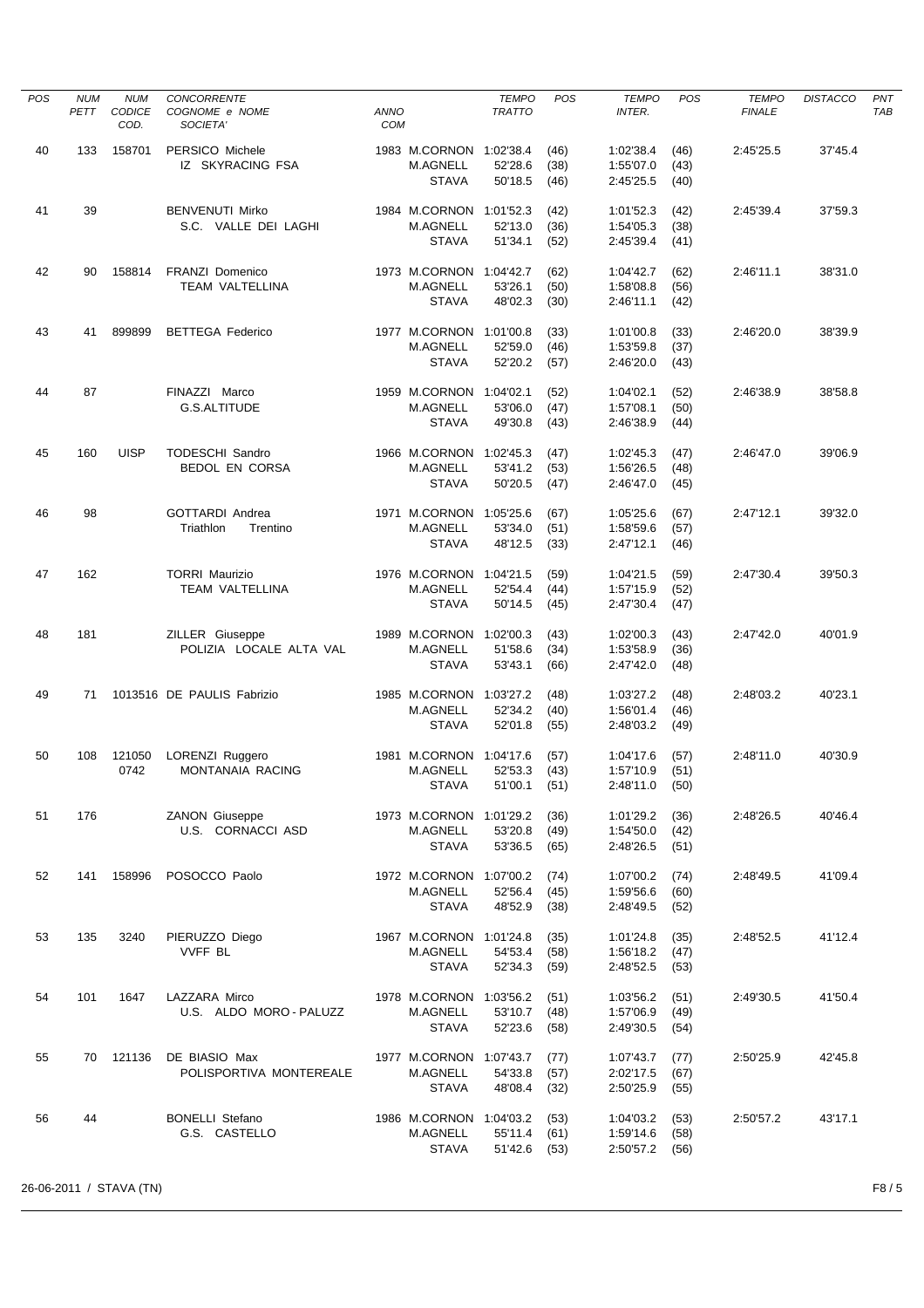| <b>POS</b> | <b>NUM</b><br>PETT | <b>NUM</b><br><b>CODICE</b> | <b>CONCORRENTE</b><br>COGNOME e NOME                 | <b>ANNO</b> |                                                     | <b>TEMPO</b><br><b>TRATTO</b>   | POS                  | <b>TEMPO</b><br><b>INTER.</b>       | POS                  | <b>TEMPO</b><br><b>FINALE</b> | <b>DISTACCO</b> | PNT<br>TAB |
|------------|--------------------|-----------------------------|------------------------------------------------------|-------------|-----------------------------------------------------|---------------------------------|----------------------|-------------------------------------|----------------------|-------------------------------|-----------------|------------|
| 57         | 49                 | COD.                        | SOCIETA'<br>CB05106 BRUNELLI Alessio                 | COM         | 1976 M.CORNON 1:02'22.2                             |                                 | (44)                 | 1:02'22.2                           | (44)                 | 2:51'25.4                     | 43'45.3         |            |
|            |                    |                             | <b>FIDAL</b>                                         |             | M.AGNELL<br><b>STAVA</b>                            | 51'08.4<br>57'54.8              | (31)<br>(89)         | 1:53'30.6<br>2:51'25.4              | (32)<br>(57)         |                               |                 |            |
| 58         | 69                 |                             | DE BIASIO Giacomo<br>POLISPORTIVA MONTEREALE         |             | 1984 M.CORNON 1:07'45.6<br>M.AGNELL                 | 54'24.4                         | (78)<br>(56)         | 1:07'45.6<br>2:02'10.0              | (78)<br>(66)         | 2:51'35.8                     | 43'55.7         |            |
|            |                    |                             |                                                      |             | <b>STAVA</b>                                        | 49'25.8                         | (41)                 | 2:51'35.8                           | (58)                 |                               |                 |            |
| 59         | 130                | 103                         | PALLAVER Francesco<br>U.S. CORNACCI ASD              |             | 1981 M.CORNON 1:02'34.6<br>M.AGNELL<br><b>STAVA</b> | 55'23.0<br>55'13.4              | (45)<br>(62)<br>(72) | 1:02'34.6<br>1:57'57.6<br>2:53'11.0 | (45)<br>(55)<br>(59) | 2:53'11.0                     | 45'30.9         |            |
| 60         | 156                | 121132                      | <b>TARTAGLIA Giampiero</b><br>SDS L'AQUILA - FISKY   |             | 1978 M.CORNON 1:04'19.5<br>M.AGNELL<br><b>STAVA</b> | 53'36.0<br>55'37.3              | (58)<br>(52)<br>(74) | 1:04'19.5<br>1:57'55.5<br>2:53'32.8 | (58)<br>(54)<br>(60) | 2:53'32.8                     | 45'52.7         |            |
| 61         | 163                |                             | <b>UBALDI David</b>                                  |             | 1966 M.CORNON 1:04'51.7                             |                                 | (64)                 | 1:04'51.7                           | (64)                 | 2:54'15.0                     | 46'34.9         |            |
|            |                    |                             |                                                      |             | M.AGNELL<br><b>STAVA</b>                            | 55'03.2<br>54'20.1              | (59)<br>(69)         | 1:59'54.9<br>2:54'15.0              | (59)<br>(61)         |                               |                 |            |
| 62         | 99                 |                             | <b>GRASSI Vittorio</b>                               |             | 1974 M.CORNON<br>M.AGNELL                           | 1:04'14.6<br>50'56.7            | (55)<br>(30)         | 1:04'14.6<br>1:55'11.3              | (55)<br>(44)         | 2:54'15.1                     | 46'35.0         |            |
|            |                    |                             |                                                      |             | <b>STAVA</b>                                        | 59'03.8                         | (96)                 | 2:54'15.1                           | (62)                 |                               |                 |            |
| 63         | 117                | 121140                      | <b>MENEGHEL Luciano</b>                              |             | 1969 M.CORNON 1:10'07.5<br>M.AGNELL                 | 56'19.3                         | (90)<br>(68)         | 1:10'07.5<br>2:06'26.8              | (90)<br>(76)         | 2:54'45.8                     | 47'05.7         |            |
|            |                    |                             |                                                      |             | <b>STAVA</b>                                        | 48'19.0                         | (34)                 | 2:54'45.8                           | (63)                 |                               |                 |            |
| 64         | 171                | 158995                      | <b>VENIER Marco</b><br>ASD MONTANAIA RACING          |             | 1972 M.CORNON 1:09'35.8<br>M.AGNELL<br><b>STAVA</b> | 55'59.9<br>49'16.4              | (82)<br>(66)<br>(40) | 1:09'35.8<br>2:05'35.7<br>2:54'52.1 | (82)<br>(73)<br>(64) | 2:54'52.1                     | 47'12.0         |            |
| 65         | 124                |                             | DA01395 MONTAGNI Sergio<br><b>GARDASPORTEVENTS</b>   |             | 1962 M.CORNON 1:05'39.0<br>M.AGNELL                 | 55'54.4                         | (68)<br>(65)         | 1:05'39.0<br>2:01'33.4              | (68)<br>(62)         | 2:54'52.5                     | 47'12.4         |            |
|            |                    |                             |                                                      |             | <b>STAVA</b>                                        | 53'19.1                         | (63)                 | 2:54'52.5                           | (65)                 |                               |                 |            |
| 66         | 120                |                             | MIORI Davide                                         |             | 1984 M.CORNON<br>M.AGNELL<br><b>STAVA</b>           | 1:06'49.8<br>56'06.6<br>52'11.6 | (72)<br>(67)<br>(56) | 1:06'49.8<br>2:02'56.4<br>2:55'08.0 | (72)<br>(70)<br>(66) | 2:55'08.0                     | 47'27.9         |            |
| 67         | 188                |                             | <b>VENTURA Cristian</b>                              |             | 1988 M.CORNON                                       | 1:04'15.8                       | (56)                 | 1:04'15.8                           | (56)                 | 2:55'57.3                     | 48'17.2         |            |
|            |                    |                             | U.S. CORNACCI TESERO                                 |             | ITA M.AGNELL<br>STAVA                               | 56'28.3<br>55'13.2 (71)         | (69)                 | 2:00'44.1<br>2:55'57.3              | (61)<br>(67)         |                               |                 |            |
| 68         |                    | 47 121045                   | <b>BOSCHIAN BAILO Matteo</b><br>ASD MONTANAIA RACING |             | 1974 M.CORNON<br>M.AGNELL                           | 1:05'09.6<br>57'32.8            | (65)<br>(72)         | 1:05'09.6<br>2:02'42.4              | (65)<br>(69)         | 2:56'11.2                     | 48'31.1         |            |
|            |                    |                             |                                                      |             | <b>STAVA</b>                                        | 53'28.8                         | (64)                 | 2:56'11.2                           | (68)                 |                               |                 |            |
| 69         | 59                 |                             | CONFORTI Luca                                        |             | 1986 M.CORNON<br>M.AGNELL                           | 1:06'59.1<br>58'47.3            | (73)<br>(76)         | 1:06'59.1<br>2:05'46.4              | (73)<br>(74)         | 2:58'38.1                     | 50'58.0         |            |
|            |                    |                             |                                                      |             | <b>STAVA</b>                                        | 52'51.7                         | (61)                 | 2:58'38.1                           | (69)                 |                               |                 |            |
| 70         | 58                 |                             | COLOGNA Mauro<br><b>BRENTA TIM</b>                   |             | 1976 M.CORNON<br>M.AGNELL<br><b>STAVA</b>           | 1:06'28.4<br>55'40.4<br>56'49.1 | (70)<br>(64)<br>(80) | 1:06'28.4<br>2:02'08.8<br>2:58'57.9 | (70)<br>(65)<br>(70) | 2:58'57.9                     | 51'17.8         |            |
| 71         | 118                |                             | MICHELUZZI Mirko<br>TEAM SPORT AMPLATZ               |             | 1975 M.CORNON<br>M.AGNELL                           | 1:03'38.2<br>58'29.4            | (50)<br>(75)         | 1:03'38.2<br>2:02'07.6              | (50)<br>(64)         | 2:58'58.1                     | 51'18.0         |            |
|            |                    |                             |                                                      |             | <b>STAVA</b>                                        | 56'50.5                         | (81)                 | 2:58'58.1                           | (71)                 |                               |                 |            |
| 72         | 150                |                             | SCHOEPF Rudi                                         |             | 1958 M.CORNON<br>M.AGNELL<br><b>STAVA</b>           | 1:04'37.1<br>57'05.6<br>57'34.2 | (60)<br>(70)<br>(86) | 1:04'37.1<br>2:01'42.7<br>2:59'16.9 | (60)<br>(63)<br>(72) | 2:59'16.9                     | 51'36.8         |            |
| 73         | 36                 |                             | <b>BAGGIO Michael</b><br>ASD ORIENTEERING TARZO      |             | 1989 M.CORNON<br>M.AGNELL<br><b>STAVA</b>           | 1:10'02.9<br>58'47.7<br>51'45.3 | (89)<br>(77)<br>(54) | 1:10'02.9<br>2:08'50.6<br>3:00'35.9 | (89)<br>(82)<br>(73) | 3:00'35.9                     | 52'55.8         |            |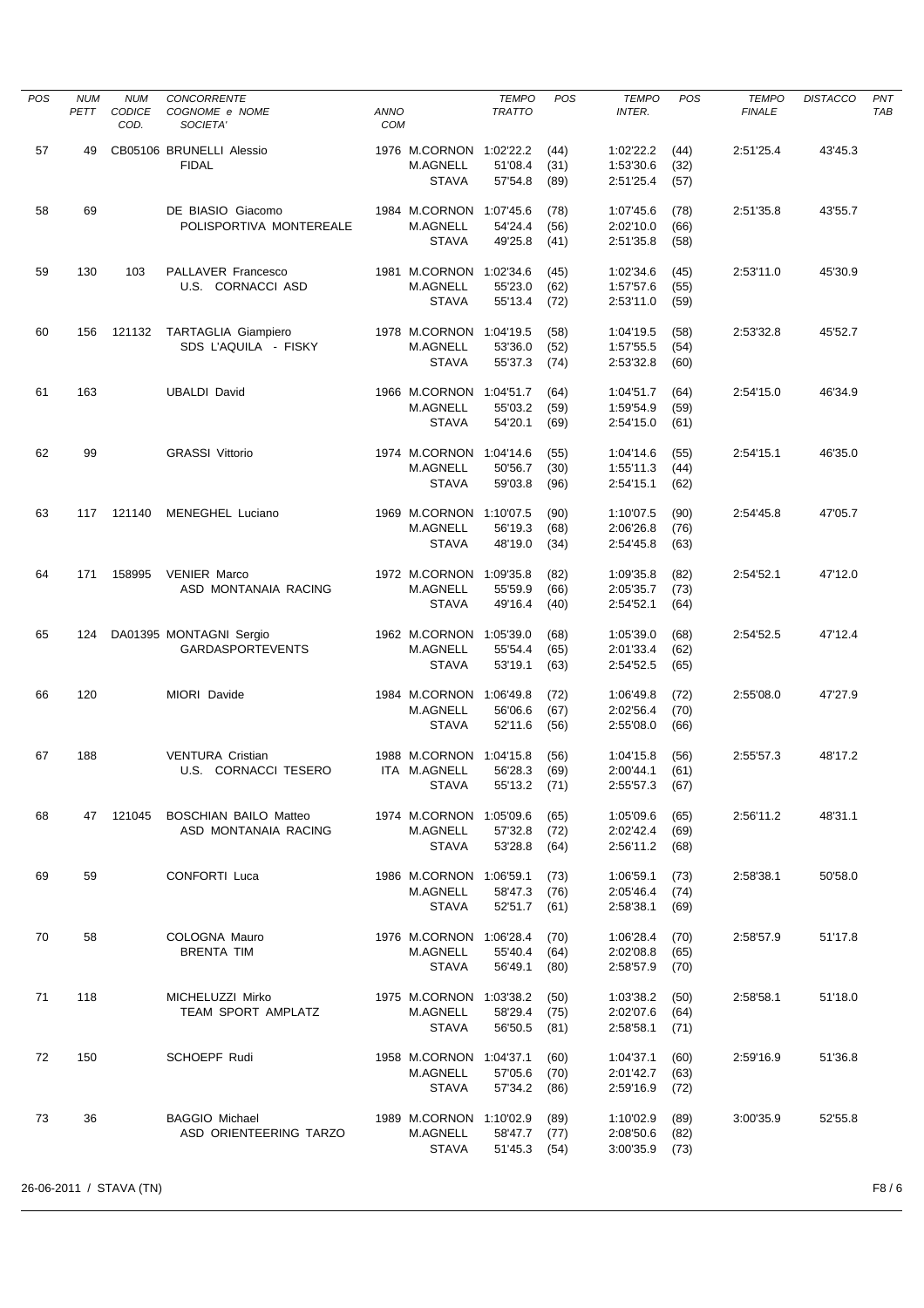| <b>POS</b> | <b>NUM</b><br>PETT | <b>NUM</b><br><b>CODICE</b><br>COD. | <b>CONCORRENTE</b><br>COGNOME e NOME<br>SOCIETA'   | <b>ANNO</b><br><b>COM</b> |                                                            | <b>TEMPO</b><br><b>TRATTO</b>   | <b>POS</b>             | <b>TEMPO</b><br><b>INTER.</b>       | POS                   | <b>TEMPO</b><br><b>FINALE</b> | <b>DISTACCO</b> | PNT<br>TAB |
|------------|--------------------|-------------------------------------|----------------------------------------------------|---------------------------|------------------------------------------------------------|---------------------------------|------------------------|-------------------------------------|-----------------------|-------------------------------|-----------------|------------|
| 74         | 132                |                                     | PEDROTTI Luca<br>S.C. PANAROTTA                    |                           | 1971 M.CORNON 1:06'42.2<br><b>M.AGNELL</b><br><b>STAVA</b> | 57'09.2<br>56'56.0              | (71)<br>(71)<br>(82)   | 1:06'42.2<br>2:03'51.4<br>3:00'47.4 | (71)<br>(72)<br>(74)  | 3:00'47.4                     | 53'07.3         |            |
| 75         | 73                 |                                     | DELLADIO Matteo<br>U.S. CORNACCI ASD               |                           | 1987 M.CORNON 1:04'47.0<br><b>M.AGNELL</b><br><b>STAVA</b> | 58'26.5<br>57'59.4              | (63)<br>(74)<br>(90)   | 1:04'47.0<br>2:03'13.5<br>3:01'12.9 | (63)<br>(71)<br>(75)  | 3:01'12.9                     | 53'32.8         |            |
| 76         | 183                |                                     | ZULLATO Ivano<br>ATL.MOTTENSE FIDAL                |                           | 1973 M.CORNON 1:12'03.1<br>M.AGNELL<br><b>STAVA</b>        | 58'56.0<br>50'23.9              | (102)<br>(82)<br>(48)  | 1:12'03.1<br>2:10'59.1<br>3:01'23.0 | (102)<br>(90)<br>(76) | 3:01'23.0                     | 53'42.9         |            |
| 77         | 148                |                                     | <b>SANTONI Emilio</b>                              |                           | 1986 M.CORNON 1:12'13.4<br><b>M.AGNELL</b><br><b>STAVA</b> | 55'40.3<br>53'45.4              | (103)<br>(63)<br>(68)  | 1:12'13.4<br>2:07'53.7<br>3:01'39.1 | (103)<br>(80)<br>(77) | 3:01'39.1                     | 53'59.0         |            |
| 78         | 80                 |                                     | <b>FABRIS Alessandro</b><br><b>SKY EXPLORER</b>    |                           | 1979 M.CORNON 1:10'08.8<br><b>M.AGNELL</b><br><b>STAVA</b> | 58'53.9<br>53'04.9              | (91)<br>(80)<br>(62)   | 1:10'08.8<br>2:09'02.7<br>3:02'07.6 | (91)<br>(84)<br>(78)  | 3:02'07.6                     | 54'27.5         |            |
| 79         | 149                |                                     | DA01409 SCALET Onorino<br>U.S. PRIMIERO            |                           | 1956 M.CORNON 1:07'52.1<br><b>M.AGNELL</b><br><b>STAVA</b> | 59'50.9<br>54'37.1              | (79)<br>(86)<br>(70)   | 1:07'52.1<br>2:07'43.0<br>3:02'20.1 | (79)<br>(78)<br>(79)  | 3:02'20.1                     | 54'40.0         |            |
| 80         | 57                 |                                     | CIAN Luigi                                         |                           | 1966 M.CORNON<br><b>M.AGNELL</b><br><b>STAVA</b>           | 1:07'03.5<br>58'50.9<br>56'37.7 | (75)<br>(78)<br>(78)   | 1:07'03.5<br>2:05'54.4<br>3:02'32.1 | (75)<br>(75)<br>(80)  | 3:02'32.1                     | 54'52.0         |            |
| 81         | 55                 |                                     | CHEKOLENKO Vitaliy<br><b>RUSSIA</b>                |                           | 1990 M.CORNON 1:03'36.0<br><b>M.AGNELL</b><br><b>STAVA</b> | 58'54.3<br>1:00'32.3            | (49)<br>(81)<br>(106)  | 1:03'36.0<br>2:02'30.3<br>3:03'02.6 | (49)<br>(68)<br>(81)  | 3:03'02.6                     | 55'22.5         |            |
| 82         | 104                |                                     | LOEWE Andreas<br>TEAM SPORT AMPLATZ                |                           | 1968 M.CORNON 1:09'08.3<br><b>M.AGNELL</b><br><b>STAVA</b> | 59'13.8<br>55'50.2              | (81)<br>(83)<br>(76)   | 1:09'08.3<br>2:08'22.1<br>3:04'12.3 | (81)<br>(81)<br>(82)  | 3:04'12.3                     | 56'32.2         |            |
| 83         | 155                | 0742                                | 1013413 TAGLIAFIERRO Stefano<br>MONTANAIA RACING   |                           | 1988 M.CORNON 1:13'24.6<br><b>M.AGNELL</b><br><b>STAVA</b> | 58'16.1<br>53'44.4              | (109)<br>(73)<br>(67)  | 1:13'24.6<br>2:11'40.7<br>3:05'25.1 | (109)<br>(96)<br>(83) | 3:05'25.1                     | 57'45.0         |            |
| 84         | 38                 | 12542                               | <b>BENAMATI Michele</b><br>Triathlon<br>Trentino   |                           | 1970 M.CORNON 1:06'08.8<br>M.AGNELL<br>STAVA               | 1:02'47.8<br>57'15.3            | (69)<br>(108)<br>(84)  | 1:06'08.8<br>2:08'56.6<br>3:06'11.9 | (69)<br>(83)<br>(84)  | 3:06'11.9                     | 58'31.8         |            |
| 85         | 187                |                                     | VARESCO Luca<br>U.S. CORNACCI TESERO               |                           | 1978 M.CORNON 1:08'22.6<br>ITA M.AGNELL<br><b>STAVA</b>    | 59'21.8<br>1:00'02.0            | (80)<br>(85)<br>(102)  | 1:08'22.6<br>2:07'44.4<br>3:07'46.4 | (80)<br>(79)<br>(85)  | 3:07'46.4                     | 1:00'06.3       |            |
| 86         |                    |                                     | 64 VA00790 DAGOSTIN Riccardo<br>US LA ROCCA-DAIANO |                           | 1956 M.CORNON 1:10'14.9<br>M.AGNELL<br><b>STAVA</b>        | 1:00'29.1<br>58'03.9            | (92)<br>(92)<br>(91)   | 1:10'14.9<br>2:10'44.0<br>3:08'47.9 | (92)<br>(89)<br>(86)  | 3:08'47.9                     | 1:01'07.8       |            |
| 87         | 180                |                                     | ZENI Samuel                                        |                           | 1989 M.CORNON 1:09'51.9<br>M.AGNELL<br>STAVA               | 1:02'07.5<br>57'00.4            | (86)<br>(103)<br>(83)  | 1:09'51.9<br>2:11'59.4<br>3:08'59.8 | (86)<br>(98)<br>(87)  | 3:08'59.8                     | 1:01'19.7       |            |
| 88         | 177                |                                     | ZANON Mauro                                        |                           | 1991 M.CORNON 1:10'35.0<br>M.AGNELL<br><b>STAVA</b>        | 1:01'05.0<br>57'19.9            | (95)<br>(97)<br>(85)   | 1:10'35.0<br>2:11'40.0<br>3:08'59.9 | (95)<br>(95)<br>(88)  | 3:08'59.9                     | 1:01'19.8       |            |
| 89         | 185                |                                     | <b>MARTINIS Aurelio</b><br>ATLETICA BUIA           |                           | 1954 M.CORNON 1:05'22.9<br>M.AGNELL<br><b>STAVA</b>        | 1:02'03.4<br>1:01'43.1          | (66)<br>(101)<br>(109) | 1:05'22.9<br>2:07'26.3<br>3:09'09.4 | (66)<br>(77)<br>(89)  | 3:09'09.4                     | 1:01'29.3       |            |
| 90         | 94                 | FIDAL                               | GASPAROTTO Edoardo<br>FULMINEAA RUNNING TEAM       |                           | 1968 M.CORNON 1:10'33.2<br>M.AGNELL<br>STAVA               | 1:00'38.9<br>58'24.1            | (94)<br>(94)<br>(92)   | 1:10'33.2<br>2:11'12.1<br>3:09'36.2 | (94)<br>(91)<br>(90)  | 3:09'36.2                     | 1:01'56.1       |            |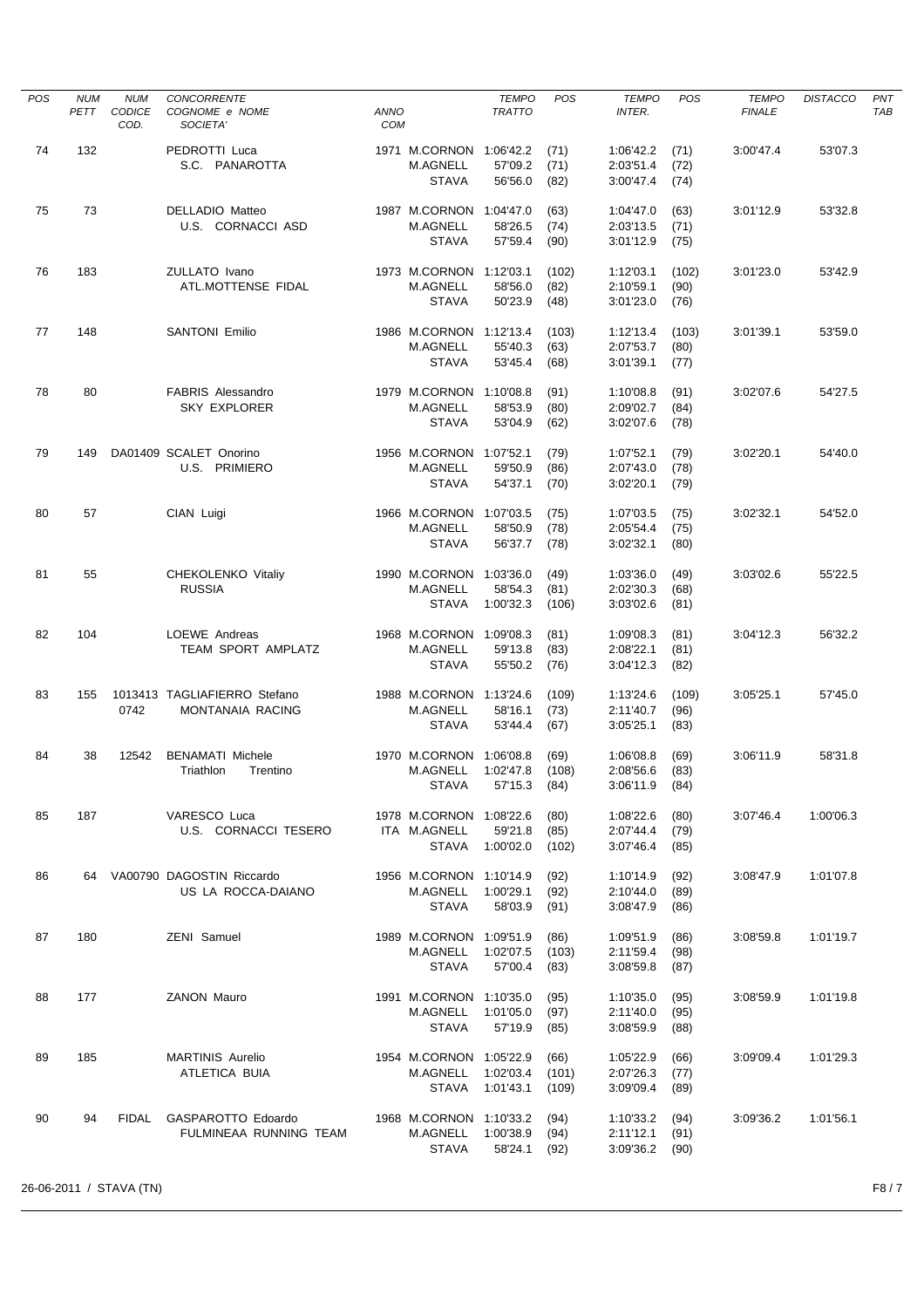| <b>POS</b> | <b>NUM</b><br>PETT | <b>NUM</b><br><b>CODICE</b><br>COD. | <b>CONCORRENTE</b><br>COGNOME e NOME<br>SOCIETA' | <b>ANNO</b><br><b>COM</b> |                                                            | <b>TEMPO</b><br><b>TRATTO</b> | <b>POS</b>              | <b>TEMPO</b><br><b>INTER.</b>       | POS                     | <b>TEMPO</b><br><b>FINALE</b> | <b>DISTACCO</b> | PNT<br>TAB |
|------------|--------------------|-------------------------------------|--------------------------------------------------|---------------------------|------------------------------------------------------------|-------------------------------|-------------------------|-------------------------------------|-------------------------|-------------------------------|-----------------|------------|
| 91         | 92                 |                                     | <b>GARDENER Andrea</b><br>U.S. CORNACCI ASD      |                           | 1961 M.CORNON 1:10'50.0<br>M.AGNELL<br><b>STAVA</b>        | 1:00'36.9<br>58'29.1          | (96)<br>(93)<br>(93)    | 1:10'50.0<br>2:11'26.9<br>3:09'56.0 | (96)<br>(93)<br>(91)    | 3:09'56.0                     | 1:02'15.9       |            |
| 92         | 167                | TNE8                                | VANZO Paolo<br>A.S.D. CAURIOL                    |                           | 1968 M.CORNON 1:09'38.6<br>M.AGNELL<br><b>STAVA</b>        | 1:00'46.7<br>59'35.8          | (83)<br>(96)<br>(101)   | 1:09'38.6<br>2:10'25.3<br>3:10'01.1 | (83)<br>(86)<br>(92)    | 3:10'01.1                     | 1:02'21.0       |            |
| 93         | 178                |                                     | ZANONI Edo<br>G.S. GARDA SPORT                   |                           | 1957 M.CORNON 1:11'45.3<br><b>M.AGNELL</b><br><b>STAVA</b> | 58'53.8<br>59'28.6            | (99)<br>(79)<br>(100)   | 1:11'45.3<br>2:10'39.1<br>3:10'07.7 | (99)<br>(88)<br>(93)    | 3:10'07.7                     | 1:02'27.6       |            |
| 94         | 173                |                                     | VISINTIN Claudio<br>ATLETICA VAL DI NON E S      |                           | 1989 M.CORNON 1:09'53.3<br>M.AGNELL<br><b>STAVA</b>        | 1:02'27.7<br>57'48.1          | (87)<br>(105)<br>(87)   | 1:09'53.3<br>2:12'21.0<br>3:10'09.1 | (87)<br>(99)<br>(94)    | 3:10'09.1                     | 1:02'29.0       |            |
| 95         | 157                | 753297                              | TAVA Mariano                                     |                           | 1967 M.CORNON 1:09'58.3<br>M.AGNELL<br><b>STAVA</b>        | 1:01'26.6<br>59'11.0          | (88)<br>(98)<br>(97)    | 1:09'58.3<br>2:11'24.9<br>3:10'35.9 | (88)<br>(92)<br>(95)    | 3:10'35.9                     | 1:02'55.8       |            |
| 96         | 86                 |                                     | FERUZZI Alberto<br>POLISPORTIVA MONTEREALE       |                           | 1974 M.CORNON 1:14'50.3<br>M.AGNELL<br><b>STAVA</b>        | 1:00'39.5<br>55'43.8          | (116)<br>(95)<br>(75)   | 1:14'50.3<br>2:15'29.8<br>3:11'13.6 | (116)<br>(103)<br>(96)  | 3:11'13.6                     | 1:03'33.5       |            |
| 97         |                    |                                     | 127 VA00075 MURER Gianni<br>U.S.BRONZOLO         |                           | 1963 M.CORNON 1:10'23.8<br>M.AGNELL<br><b>STAVA</b>        | 1:00'09.2<br>1:01'09.8        | (93)<br>(90)<br>(107)   | 1:10'23.8<br>2:10'33.0<br>3:11'42.8 | (93)<br>(87)<br>(97)    | 3:11'42.8                     | 1:04'02.7       |            |
| 98         | 169                | TNE8                                | VARESCO Riccardo<br>A.S.D. CAURIOL               |                           | 1971 M.CORNON 1:09'48.2<br>M.AGNELL<br><b>STAVA</b>        | 1:01'50.8<br>1:00'15.2        | (85)<br>(100)<br>(105)  | 1:09'48.2<br>2:11'39.0<br>3:11'54.2 | (85)<br>(94)<br>(98)    | 3:11'54.2                     | 1:04'14.1       |            |
| 99         | 119                | 682095                              | MION Alessandro<br>ATLETICA VALDOBBIADENE        |                           | 1978 M.CORNON 1:16'05.3<br>M.AGNELL<br><b>STAVA</b>        | 59'53.3<br>55'58.3            | (119)<br>(88)<br>(77)   | 1:16'05.3<br>2:15'58.6<br>3:11'56.9 | (119)<br>(105)<br>(99)  | 3:11'56.9                     | 1:04'16.8       |            |
| 100        | 166                | TNE8                                | VANZETTA Giacomo<br>A.S.D. CAURIOL               |                           | 1986 M.CORNON 1:11'52.3<br>M.AGNELL<br>STAVA               | 1:00'06.7<br>1:00'03.3        | (100)<br>(89)<br>(103)  | 1:11'52.3<br>2:11'59.0<br>3:12'02.3 | (100)<br>(97)<br>(100)  | 3:12'02.3                     | 1:04'22.2       |            |
| 101        | 61                 | 748348                              | <b>CORDONI</b> Luca<br>VALETUDO ITALIA           |                           | 1978 M.CORNON 1:15'36.3<br>M.AGNELL<br><b>STAVA</b>        | 1:00'12.7<br>56'48.0          | (118)<br>(91)<br>(79)   | 1:15'36.3<br>2:15'49.0<br>3:12'37.0 | (118)<br>(104)<br>(101) | 3:12'37.0                     | 1:04'56.9       |            |
| 102        | 129                | 121233                              | NASSIMBENI Paolo<br>U.S.ALDO MORO PALUZZA        |                           | 1966 M.CORNON 1:14'27.4<br>M.AGNELL<br><b>STAVA</b>        | 1:02'54.2<br>55'20.3          | (114)<br>(109)<br>(73)  | 1:14'27.4<br>2:17'21.6<br>3:12'41.9 | (114)<br>(108)<br>(102) | 3:12'41.9                     | 1:05'01.8       |            |
| 103        | 34                 |                                     | AGOSTI Arrigo                                    |                           | 1965 M.CORNON 1:13'02.3<br>M.AGNELL<br><b>STAVA</b>        | 1:03'33.0<br>57'54.2          | (108)<br>(111)<br>(88)  | 1:13'02.3<br>2:16'35.3<br>3:14'29.5 | (108)<br>(107)<br>(103) | 3:14'29.5                     | 1:06'49.4       |            |
| 104        | 100                |                                     | IOPPI Flaviano<br><b>GARDASPORTEVENTS</b>        |                           | 1957 M.CORNON 1:11'59.8<br>M.AGNELL<br>STAVA               | 1:02'23.0<br>1:02'22.6        | (101)<br>(104)<br>(113) | 1:11'59.8<br>2:14'22.8<br>3:16'45.4 | (101)<br>(101)<br>(104) | 3:16'45.4                     | 1:09'05.3       |            |
| 105        | 65                 |                                     | DAL MASO Alessandro                              |                           | 1965 M.CORNON 1:12'31.0<br>M.AGNELL<br>STAVA               | 1:02'03.6<br>1:02'21.3        | (105)<br>(102)<br>(112) | 1:12'31.0<br>2:14'34.6<br>3:16'55.9 | (105)<br>(102)<br>(105) | 3:16'55.9                     | 1:09'15.8       |            |
| 106        | 96                 |                                     | 1013582 GIULIVI<br>Arnaldo<br><b>FSA</b>         |                           | 1954 M.CORNON 1:17'31.9<br>M.AGNELL<br><b>STAVA</b>        | 1:01'34.0<br>58'37.4          | (125)<br>(99)<br>(94)   | 1:17'31.9<br>2:19'05.9<br>3:17'43.3 | (125)<br>(113)<br>(106) | 3:17'43.3                     | 1:10'03.2       |            |
| 107        | 112                | 0742                                | MARINI Giuseppe<br>MONTANAIA RACING              |                           | 1988 M.CORNON 1:14'20.0<br>M.AGNELL<br>STAVA               | 59'52.5<br>1:03'57.2          | (112)<br>(87)<br>(117)  | 1:14'20.0<br>2:14'12.5<br>3:18'09.7 | (112)<br>(100)<br>(107) | 3:18'09.7                     | 1:10'29.6       |            |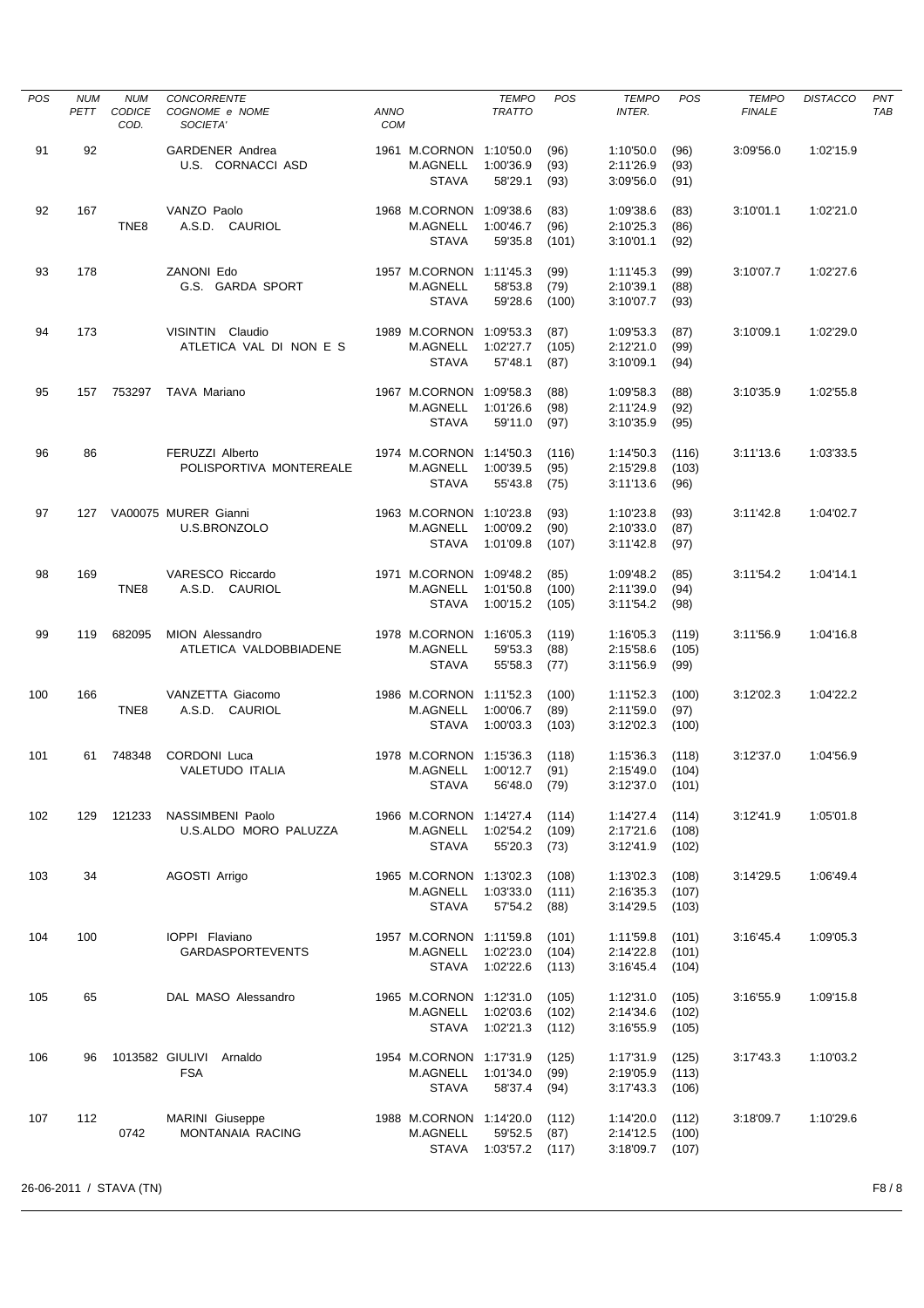| <b>POS</b> | <b>NUM</b><br>PETT | <b>NUM</b><br>CODICE<br>COD. | <b>CONCORRENTE</b><br>COGNOME e NOME<br>SOCIETA'       | <b>ANNO</b><br>COM |                                                            | <b>TEMPO</b><br><b>TRATTO</b> | POS                     | <b>TEMPO</b><br>INTER.              | <b>POS</b>              | <b>TEMPO</b><br><b>FINALE</b> | <b>DISTACCO</b> | PNT<br><b>TAB</b> |
|------------|--------------------|------------------------------|--------------------------------------------------------|--------------------|------------------------------------------------------------|-------------------------------|-------------------------|-------------------------------------|-------------------------|-------------------------------|-----------------|-------------------|
| 108        | 42                 |                              | <b>BINOTTO Giuliano</b><br>VALDOGROUP                  |                    | 1970 M.CORNON 1:20'10.2<br><b>M.AGNELL</b><br><b>STAVA</b> | 59'21.7<br>58'40.1            | (132)<br>(84)<br>(95)   | 1:20'10.2<br>2:19'31.9<br>3:18'12.0 | (132)<br>(114)<br>(108) | 3:18'12.0                     | 1:10'31.9       |                   |
| 109        | 37                 |                              | <b>BELLINA Licio</b><br>MIORBESOI - AMPEZZO            |                    | 1955 M.CORNON 1:14'26.0<br>M.AGNELL<br><b>STAVA</b>        | 1:04'22.3<br>1:00'04.6        | (113)<br>(112)<br>(104) | 1:14'26.0<br>2:18'48.3<br>3:18'52.9 | (113)<br>(111)<br>(109) | 3:18'52.9                     | 1:11'12.8       |                   |
| 110        | 105                | <b>FIDAL</b>                 | LONGO Luca<br>Vigili<br>del Fuoco                      |                    | 1981 M.CORNON 1:11'26.1<br><b>M.AGNELL</b><br>STAVA        | 1:06'25.2<br>1:04'23.7        | (98)<br>(116)<br>(120)  | 1:11'26.1<br>2:17'51.3<br>3:22'15.0 | (98)<br>(109)<br>(110)  | 3:22'15.0                     | 1:14'34.9       |                   |
| 111        | 66                 |                              | DALLA VECCHIA Daniele<br>PURO SPORT MONTRAIL TEA       |                    | 1984 M.CORNON 1:15'05.3<br>M.AGNELL<br><b>STAVA</b>        | 1:08'16.1<br>59'13.3          | (117)<br>(125)<br>(98)  | 1:15'05.3<br>2:23'21.4<br>3:22'34.7 | (117)<br>(120)<br>(111) | 3:22'34.7                     | 1:14'54.6       |                   |
| 112        | 63                 |                              | <b>CROCE Francesco</b><br><b>BELA LADINIA</b>          |                    | 1979 M.CORNON 1:12'59.4<br>M.AGNELL<br><b>STAVA</b>        | 1:03'11.4<br>1:06'32.4        | (107)<br>(110)<br>(124) | 1:12'59.4<br>2:16'10.8<br>3:22'43.2 | (107)<br>(106)<br>(112) | 3:22'43.2                     | 1:15'03.1       |                   |
| 113        | 146                |                              | DA01157 RIZZOLI Mauro<br>U.S. CERMIS MASI              |                    | 1970 M.CORNON 1:11'13.7<br><b>M.AGNELL</b><br><b>STAVA</b> | 1:07'28.7<br>1:04'09.1        | (97)<br>(121)<br>(119)  | 1:11'13.7<br>2:18'42.4<br>3:22'51.5 | (97)<br>(110)<br>(113)  | 3:22'51.5                     | 1:15'11.4       |                   |
| 114        | 45                 | 748297                       | <b>BORMOLINI Fausto</b><br>SPORT RACE VALTELLINA       |                    | 1967 M.CORNON 1:16'24.6<br><b>M.AGNELL</b><br><b>STAVA</b> | 1:02'36.0<br>1:04'07.0        | (120)<br>(107)<br>(118) | 1:16'24.6<br>2:19'00.6<br>3:23'07.6 | (120)<br>(112)<br>(114) | 3:23'07.6                     | 1:15'27.5       |                   |
| 115        | 182                |                              | ZORZI Mirko                                            |                    | 1975 M.CORNON 1:18'29.0<br>M.AGNELL<br><b>STAVA</b>        | 1:05'47.7<br>59'19.3          | (128)<br>(114)<br>(99)  | 1:18'29.0<br>2:24'16.7<br>3:23'36.0 | (128)<br>(122)<br>(115) | 3:23'36.0                     | 1:15'55.9       |                   |
| 116        | 128                |                              | DA01455 NARDON Gianni<br>Atletica<br>Valle<br>di Cembr |                    | 1975 M.CORNON 1:13'52.8<br><b>M.AGNELL</b><br><b>STAVA</b> | 1:07'41.2<br>1:02'03.2        | (111)<br>(122)<br>(111) | 1:13'52.8<br>2:21'34.0<br>3:23'37.2 | (111)<br>(117)<br>(116) | 3:23'37.2                     | 1:15'57.1       |                   |
| 117        | 82                 | <b>FIDAL</b>                 | FATICHENTI Alessandro<br>ATLETICA VILLAZZANO           |                    | 1961 M.CORNON 1:16'28.9<br>M.AGNELL<br><b>STAVA</b>        | 1:07'09.6<br>1:01'18.2        | (121)<br>(118)<br>(108) | 1:16'28.9<br>2:23'38.5<br>3:24'56.7 | (121)<br>(121)<br>(117) | 3:24'56.7                     | 1:17'16.6       |                   |
| 118        | 159                |                              | <b>TESSADRI Duccio</b><br><b>CRUS PEDERSANO</b>        |                    | 1974 M.CORNON 1:17'29.8<br>M.AGNELL<br>STAVA               | 1:05'39.3<br>1:03'41.3        | (124)<br>(113)<br>(116) | 1:17'29.8<br>2:23'09.1<br>3:26'50.4 | (124)<br>(119)<br>(118) | 3:26'50.4                     | 1:19'10.3       |                   |
| 119        | 175                |                              | ZANCANELLA Vigilio<br>POLISPORTIVA MOLINA              |                    | 1966 M.CORNON 1:12'35.8<br>M.AGNELL<br><b>STAVA</b>        | 1:07'17.1<br>1:07'45.9        | (106)<br>(120)<br>(127) | 1:12'35.8<br>2:19'52.9<br>3:27'38.8 | (106)<br>(115)<br>(119) | 3:27'38.8                     | 1:19'58.7       |                   |
| 120        | 78                 |                              | DOLIANA Leonardo                                       |                    | 1961 M.CORNON 1:13'41.8<br>M.AGNELL<br>STAVA               | 1:09'06.5<br>1:05'40.5        | (110)<br>(127)<br>(121) | 1:13'41.8<br>2:22'48.3<br>3:28'28.8 | (110)<br>(118)<br>(120) | 3:28'28.8                     | 1:20'48.7       |                   |
| 121        | 113                | 121444                       | MARTIGNONI Andrea<br>Valli<br>Di Non E<br>Atletica     |                    | 1980 M.CORNON 1:07'29.6<br>M.AGNELL<br>STAVA               | 1:02'32.7<br>1:18'44.7        | (76)<br>(106)<br>(139)  | 1:07'29.6<br>2:10'02.3<br>3:28'47.0 | (76)<br>(85)<br>(121)   | 3:28'47.0                     | 1:21'06.9       |                   |
| 122        | 170                |                              | <b>VENEZIAN Federico</b><br>ASD ORIENTEERING TARZO     |                    | 1991 M.CORNON 1:12'14.3<br>M.AGNELL<br>STAVA               | 1:07'58.3<br>1:10'28.9        | (104)<br>(124)<br>(132) | 1:12'14.3<br>2:20'12.6<br>3:30'41.5 | (104)<br>(116)<br>(122) | 3:30'41.5                     | 1:23'01.4       |                   |
| 123        | 89                 |                              | FRACASSO Lorenzo                                       |                    | 1964 M.CORNON 1:19'48.4<br>M.AGNELL<br><b>STAVA</b>        | 1:07'03.0<br>1:06'07.5        | (129)<br>(117)<br>(123) | 1:19'48.4<br>2:26'51.4<br>3:32'58.9 | (129)<br>(125)<br>(123) | 3:32'58.9                     | 1:25'18.8       |                   |
| 124        | 114                | 121051<br>0742               | <b>MARTINIS Daniele</b><br>MONTANAIA RACING            |                    | 1972 M.CORNON 1:21'40.0<br>M.AGNELL<br>STAVA               | 1:05'49.0<br>1:06'02.4        | (137)<br>(115)<br>(122) | 1:21'40.0<br>2:27'29.0<br>3:33'31.4 | (137)<br>(127)<br>(124) | 3:33'31.4                     | 1:25'51.3       |                   |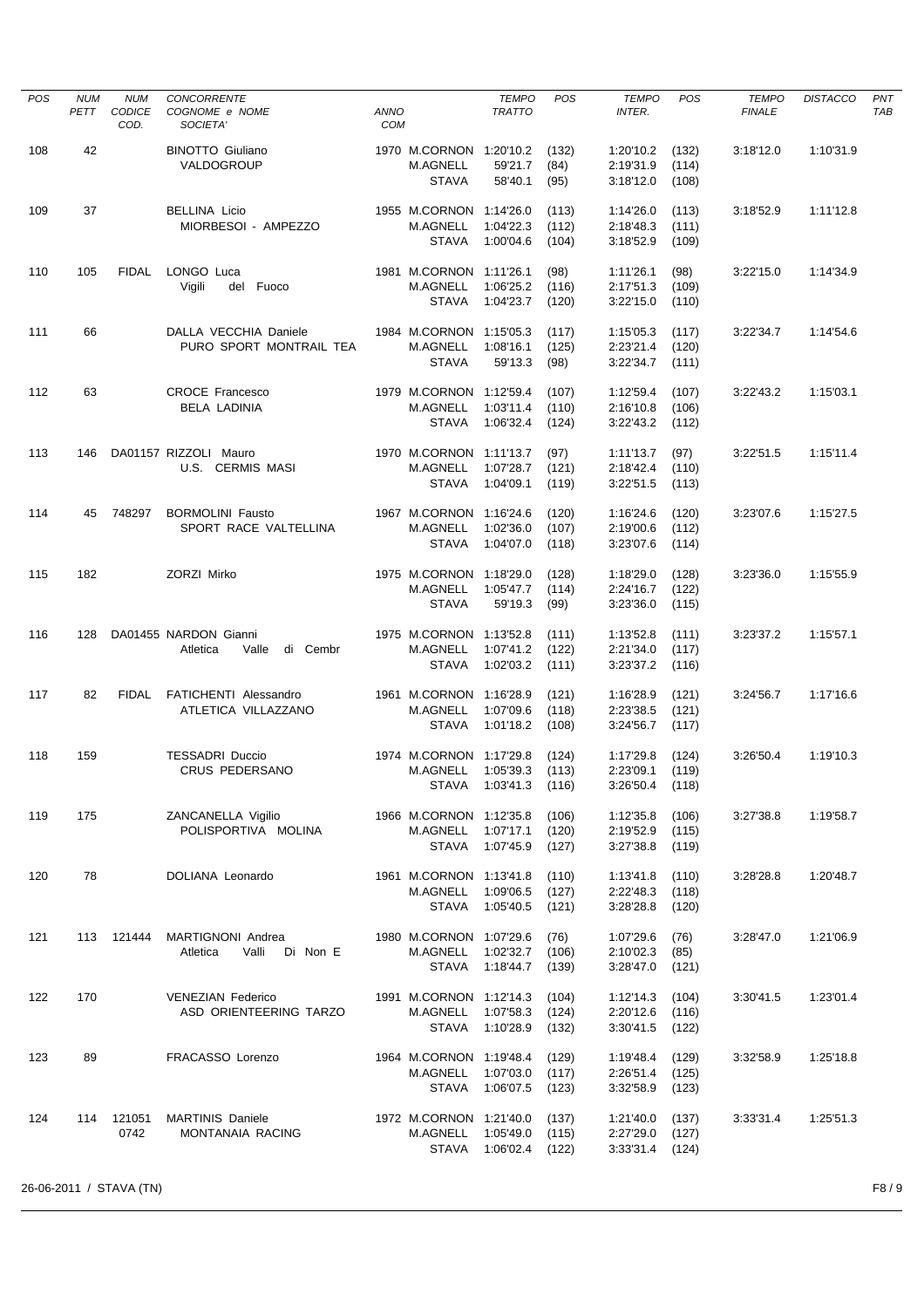| <b>POS</b> | <b>NUM</b><br>PETT | <b>NUM</b><br><b>CODICE</b><br>COD. | <b>CONCORRENTE</b><br>COGNOME e NOME<br>SOCIETA'    | <b>ANNO</b><br>COM |                                                            | <b>TEMPO</b><br><b>TRATTO</b> | POS                     | <b>TEMPO</b><br>INTER.              | <b>POS</b>              | <b>TEMPO</b><br><b>FINALE</b> | <b>DISTACCO</b> | PNT<br><b>TAB</b> |
|------------|--------------------|-------------------------------------|-----------------------------------------------------|--------------------|------------------------------------------------------------|-------------------------------|-------------------------|-------------------------------------|-------------------------|-------------------------------|-----------------|-------------------|
| 125        | 123                | <b>FIDAL</b>                        | <b>MONSORNO Federico</b><br><b>USD CERMIS</b>       |                    | 1962 M.CORNON 1:17'53.8<br><b>M.AGNELL</b><br><b>STAVA</b> | 1:07'14.3<br>1:09'22.6        | (126)<br>(119)<br>(129) | 1:17'53.8<br>2:25'08.1<br>3:34'30.7 | (126)<br>(124)<br>(125) | 3:34'30.7                     | 1:26'50.6       |                   |
| 126        | 79                 |                                     | HA00882 DROGHINI Sauro<br><b>FIDAL</b>              |                    | 1960 M.CORNON 1:22'57.4<br><b>M.AGNELL</b><br><b>STAVA</b> | 1:09'03.4<br>1:02'40.2        | (141)<br>(126)<br>(114) | 1:22'57.4<br>2:32'00.8<br>3:34'41.0 | (141)<br>(133)<br>(126) | 3:34'41.0                     | 1:27'00.9       |                   |
| 127        | 83                 | 44433                               | FELICETTI Marco<br><b>BELA LADINIA</b>              |                    | 1985 M.CORNON 1:17'15.9<br><b>M.AGNELL</b><br><b>STAVA</b> | 1:07'49.6<br>1:10'40.7        | (123)<br>(123)<br>(133) | 1:17'15.9<br>2:25'05.5<br>3:35'46.2 | (123)<br>(123)<br>(127) | 3:35'46.2                     | 1:28'06.1       |                   |
| 128        | 165                |                                     | VALLELONGA Giacomo                                  |                    | 1983 M.CORNON 1:23'35.0<br>M.AGNELL<br><b>STAVA</b>        | 1:10'54.1<br>1:01'56.9        | (142)<br>(136)<br>(110) | 1:23'35.0<br>2:34'29.1<br>3:36'26.0 | (142)<br>(136)<br>(128) | 3:36'26.0                     | 1:28'45.9       |                   |
| 129        | 115                |                                     | MAZZOLI Luca<br>CAI CARPI                           |                    | 1975 M.CORNON 1:21'03.2<br>M.AGNELL<br><b>STAVA</b>        | 1:10'02.9<br>1:07'13.4        | (135)<br>(133)<br>(126) | 1:21'03.2<br>2:31'06.1<br>3:38'19.5 | (135)<br>(131)<br>(129) | 3:38'19.5                     | 1:30'39.4       |                   |
| 130        | 97                 |                                     | <b>GNESOTTO Massimo</b>                             |                    | 1975 M.CORNON 1:25'39.7<br>M.AGNELL<br><b>STAVA</b>        | 1:09'49.3<br>1:03'07.7        | (146)<br>(130)<br>(115) | 1:25'39.7<br>2:35'29.0<br>3:38'36.7 | (146)<br>(137)<br>(130) | 3:38'36.7                     | 1:30'56.6       |                   |
| 131        | 154                | 0742                                | STEFANUTO Claudio<br>MONTANAIA RACING               |                    | 1968 M.CORNON 1:21'56.1<br><b>M.AGNELL</b><br><b>STAVA</b> | 1:09'57.0<br>1:08'34.4        | (138)<br>(132)<br>(128) | 1:21'56.1<br>2:31'53.1<br>3:40'27.5 | (138)<br>(132)<br>(131) | 3:40'27.5                     | 1:32'47.4       |                   |
| 132        | 53                 | 153039                              | CASERZA Guido<br><b>GSD EUROBIKE CREMOLINO</b>      |                    | 1979 M.CORNON 1:17'07.3<br><b>M.AGNELL</b><br><b>STAVA</b> | 1:11'35.1<br>1:13'33.6        | (122)<br>(137)<br>(136) | 1:17'07.3<br>2:28'42.4<br>3:42'16.0 | (122)<br>(128)<br>(132) | 3:42'16.0                     | 1:34'35.9       |                   |
| 133        | 43                 |                                     | BISESTI Alessandro                                  |                    | 1976 M.CORNON 1:19'54.3<br><b>M.AGNELL</b><br><b>STAVA</b> | 1:12'17.2<br>1:11'05.1        | (131)<br>(138)<br>(134) | 1:19'54.3<br>2:32'11.5<br>3:43'16.6 | (131)<br>(135)<br>(133) | 3:43'16.6                     | 1:35'36.5       |                   |
| 134        | 147                | 753579                              | RUISI Giuseppe<br>GS MURIALDO / FIDAL AG0           |                    | 1961 M.CORNON 1:25'20.0<br><b>M.AGNELL</b><br><b>STAVA</b> | 1:15'06.8<br>1:06'55.4        | (144)<br>(143)<br>(125) | 1:25'20.0<br>2:40'26.8<br>3:47'22.2 | (144)<br>(145)<br>(134) | 3:47'22.2                     | 1:39'42.1       |                   |
| 135        | 111                | 879842                              | <b>MANTELLI Fabrizio</b><br>VALETUDO SKY RUNNING IT |                    | 1964 M.CORNON 1:28'10.2<br>M.AGNELL<br>STAVA               | 1:09'45.1<br>1:09'29.5        | (147)<br>(129)<br>(131) | 1:28'10.2<br>2:37'55.3<br>3:47'24.8 | (147)<br>(140)<br>(135) | 3:47'24.8                     | 1:39'44.7       |                   |
| 136        | 172                | 158943                              | <b>VENTURA Giuseppe</b><br>Triathlon<br>Trentino    |                    | 1961 M.CORNON 1:28'11.5<br><b>M.AGNELL</b><br><b>STAVA</b> | 1:09'49.8<br>1:09'23.6        | (148)<br>(131)<br>(130) | 1:28'11.5<br>2:38'01.3<br>3:47'24.9 | (148)<br>(141)<br>(136) | 3:47'24.9                     | 1:39'44.8       |                   |
| 137        | 122                |                                     | MISTRI Roberto                                      |                    | 1956 M.CORNON 1:19'50.7<br>M.AGNELL<br>STAVA               | 1:16'11.3<br>1:11'39.3        | (130)<br>(144)<br>(135) | 1:19'50.7<br>2:36'02.0<br>3:47'41.3 | (130)<br>(138)<br>(137) | 3:47'41.3                     | 1:40'01.2       |                   |
| 138        | 152                |                                     | SPARAPANI Giorgio                                   |                    | 1963 M.CORNON 1:20'18.6<br>M.AGNELL<br><b>STAVA</b>        | 1:10'32.5<br>1:22'09.1        | (133)<br>(135)<br>(142) | 1:20'18.6<br>2:30'51.1<br>3:53'00.2 | (133)<br>(130)<br>(138) | 3:53'00.2                     | 1:45'20.1       |                   |
| 139        | 151                |                                     | VERRA Ivano<br>BELA LADINA                          |                    | 1957 M.CORNON 1:18'26.5<br>M.AGNELL<br>STAVA               | 1:13'44.2<br>1:26'18.5        | (127)<br>(140)<br>(144) | 1:18'26.5<br>2:32'10.7<br>3:58'29.2 | (127)<br>(134)<br>(139) | 3:58'29.2                     | 1:50'49.1       |                   |
| 140        | 134                |                                     | PIAZZI Michele                                      |                    | 1964 M.CORNON 1:14'47.4<br>M.AGNELL<br><b>STAVA</b>        | 1:12'33.4<br>1:31'52.1        | (115)<br>(139)<br>(148) | 1:14'47.4<br>2:27'20.8<br>3:59'12.9 | (115)<br>(126)<br>(140) | 3:59'12.9                     | 1:51'32.8       |                   |
| 141        | 143                | 753293                              | REDI Lorenzo<br>ATLETICA TRENTO CMB                 |                    | 1970 M.CORNON 1:25'11.2<br>M.AGNELL<br>STAVA               | 1:19'17.1<br>1:15'42.9        | (143)<br>(147)<br>(137) | 1:25'11.2<br>2:44'28.3<br>4:00'11.2 | (143)<br>(147)<br>(141) | 4:00'11.2                     | 1:52'31.1       |                   |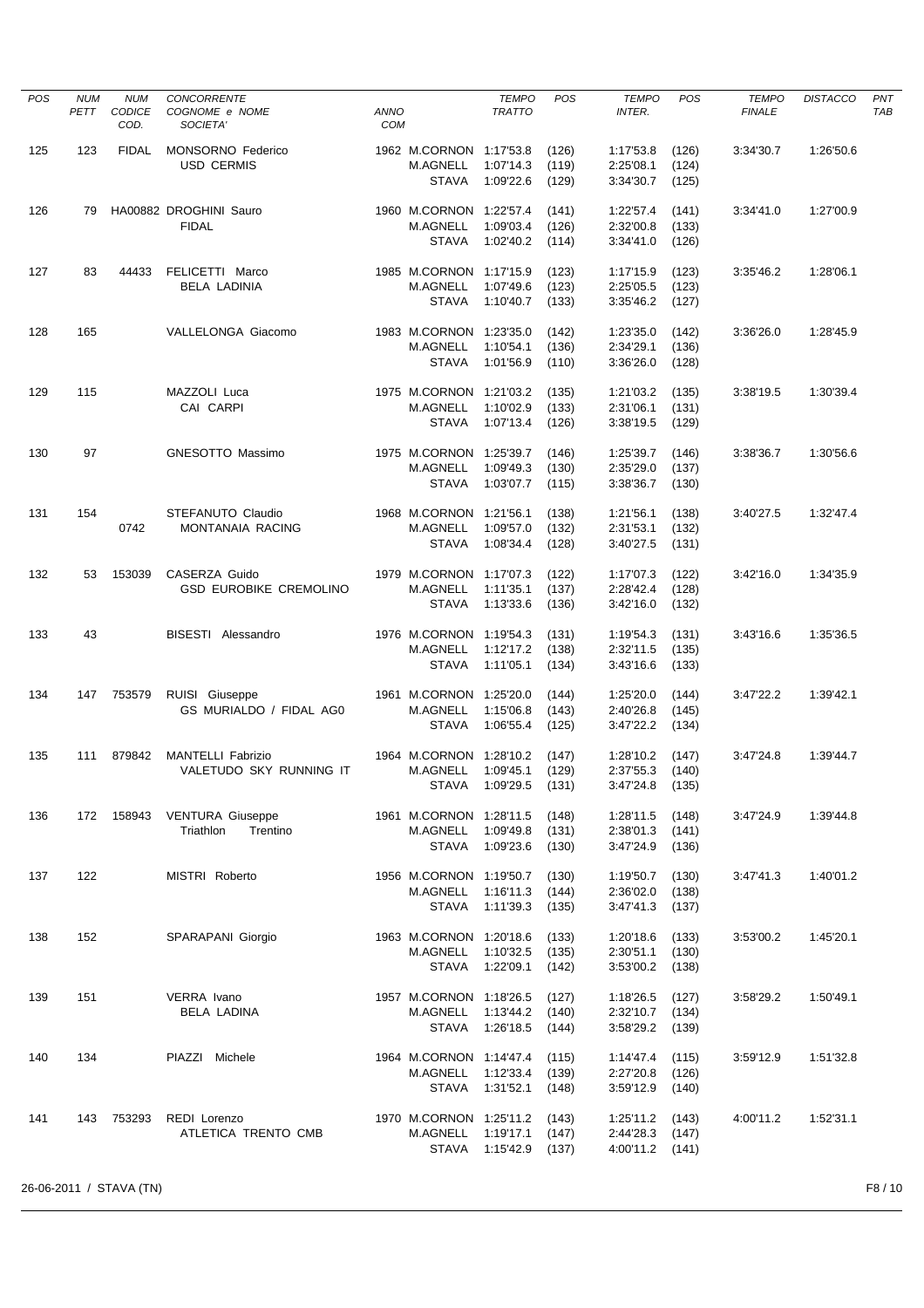| <b>POS</b> | <b>NUM</b><br>PETT | <b>NUM</b><br>CODICE<br>COD. | <b>CONCORRENTE</b><br>COGNOME e NOME<br>SOCIETA'       | ANNO<br>COM                                         | <b>TEMPO</b><br><b>TRATTO</b> | <b>POS</b>              | <b>TEMPO</b><br><b>INTER.</b>       | <b>POS</b>              | <b>TEMPO</b><br><b>FINALE</b> | <b>DISTACCO</b> | PNT<br><b>TAB</b> |
|------------|--------------------|------------------------------|--------------------------------------------------------|-----------------------------------------------------|-------------------------------|-------------------------|-------------------------------------|-------------------------|-------------------------------|-----------------|-------------------|
| 142        | 81                 | 121415                       | <b>FAROLFI Loris</b><br>AVIS CASTEL BOLOGNESE (        | 1973 M.CORNON 1:31'45.7<br>M.AGNELL<br><b>STAVA</b> | 1:09'43.7<br>1:20'48.6        | (149)<br>(128)<br>(140) | 1:31'45.7<br>2:41'29.4<br>4:02'18.0 | (149)<br>(146)<br>(142) | 4:02'18.0                     | 1:54'37.9       |                   |
| 143        | 51                 |                              | CALLIARI Cornelio                                      | 1950 M.CORNON 1:22'17.7<br>M.AGNELL<br><b>STAVA</b> | 1:14'37.9<br>1:25'58.0        | (139)<br>(142)<br>(143) | 1:22'17.7<br>2:36'55.6<br>4:02'53.6 | (139)<br>(139)<br>(143) | 4:02'53.6                     | 1:55'13.5       |                   |
| 144        | 76                 | <b>TN45</b>                  | <b>DELUCA Tullio</b><br>SKI TEAM FASSA A.S.D.          | 1942 M.CORNON 1:22'35.3<br>M.AGNELL<br><b>STAVA</b> | 1:16'49.2<br>1:26'26.0        | (140)<br>(145)<br>(145) | 1:22'35.3<br>2:39'24.5<br>4:05'50.5 | (140)<br>(143)<br>(144) | 4:05'50.5                     | 1:58'10.4       |                   |
| 145        | 46                 | 748296                       | <b>BORMOLINI Romeo</b><br>SPORT RACE VALTELLINA        | 1965 M.CORNON 1:21'09.2<br>M.AGNELL<br><b>STAVA</b> | 1:17'14.9<br>1:28'09.3        | (136)<br>(146)<br>(147) | 1:21'09.2<br>2:38'24.1<br>4:06'33.4 | (136)<br>(142)<br>(145) | 4:06'33.4                     | 1:58'53.3       |                   |
|            |                    |                              | 137 VA01014 PILO Mariano<br>LENTI E VELOCI LAGHETTI    | 1965 M.CORNON 1:25'28.7<br>M.AGNELL<br><b>STAVA</b> | 1:14'18.9<br>1:26'45.8        | (145)<br>(141)<br>(146) | 1:25'28.7<br>2:39'47.6<br>4:06'33.4 | (145)<br>(144)<br>(145) | 4:06'33.4                     | 1:58'53.3       |                   |
| 147        | 95                 |                              | EBO2289 GIANNINA Italo<br>ATLETICA FELTRE              | 1949 M.CORNON 1:20'23.6<br>M.AGNELL<br><b>STAVA</b> | 1:10'05.2<br>1:38'59.4        | (134)<br>(134)<br>(150) | 1:20'23.6<br>2:30'28.8<br>4:09'28.2 | (134)<br>(129)<br>(147) | 4:09'28.2                     | 2:01'48.1       |                   |
| 148        | 110                |                              | MAGGI Giampaolo<br><b>U.S.SCALO VOGHERA</b>            | 1978 M.CORNON 1:36'03.7<br>M.AGNELL<br><b>STAVA</b> | 1:28'31.2<br>1:16'02.6        | (151)<br>(149)<br>(138) | 1:36'03.7<br>3:04'34.9<br>4:20'37.5 | (151)<br>(148)<br>(148) | 4:20'37.5                     | 2:12'57.4       |                   |
| 149        | 131                |                              | PEDERSINI Antonio                                      | 1970 M.CORNON 1:34'14.1<br>M.AGNELL<br><b>STAVA</b> | 1:31'22.2<br>1:20'53.7        | (150)<br>(151)<br>(141) | 1:34'14.1<br>3:05'36.3<br>4:26'30.0 | (150)<br>(150)<br>(149) | 4:26'30.0                     | 2:18'49.9       |                   |
| 150        | 179                | 145790                       | <b>ZANONI Walter</b>                                   | 1970 M.CORNON 1:36'11.3<br>M.AGNELL<br><b>STAVA</b> | 1:29'16.0<br>1:33'58.9        | (152)<br>(150)<br>(149) | 1:36'11.3<br>3:05'27.3<br>4:39'26.2 | (152)<br>(149)<br>(150) | 4:39'26.2                     | 2:31'46.1       |                   |
| 151        | 145                |                              | RIZ Norbeerto                                          | 1950 M.CORNON 1:40'20.5<br>M.AGNELL<br><b>STAVA</b> | 1:25'21.0<br>1:47'21.5        | (153)<br>(148)<br>(151) | 1:40'20.5<br>3:05'41.5<br>4:53'03.0 | (153)<br>(151)<br>(151) | 4:53'03.0                     | 2:45'22.9       |                   |
|            |                    |                              | <b>ISCRITTI</b><br>$$ 164                              |                                                     |                               |                         |                                     |                         |                               |                 |                   |
|            |                    |                              | NON PARTITI  10                                        |                                                     |                               |                         |                                     |                         |                               |                 |                   |
|            | 52                 |                              | 153057 CARRARA Angelo<br>G.S. ALTITUDE                 | 1975                                                |                               |                         |                                     |                         |                               |                 |                   |
|            | 54                 |                              | DA01499 CATTANI Diego<br>Valli<br>Di Non E<br>Atletica | 1959                                                |                               |                         |                                     |                         |                               |                 |                   |
|            | 60                 |                              | 145795 CONGIU Fabio<br>PT SKYRUNNING                   | 1979                                                |                               |                         |                                     |                         |                               |                 |                   |
|            | 72                 | $^{\prime\prime\prime}$      | DE ZOLT Sandro                                         | 1979                                                |                               |                         |                                     |                         |                               |                 |                   |
|            | 77                 |                              | CB05712 DOLCI Giovanni<br>RUNNERS BERGAMO              | 1966                                                |                               |                         |                                     |                         |                               |                 |                   |
|            | 88                 |                              | 158855 FORTUNATO Massimo<br>BIELLA ANA                 | 1958                                                |                               |                         |                                     |                         |                               |                 |                   |
|            | 103                |                              | 158892 LICINI Delfino                                  | 1964                                                |                               |                         |                                     |                         |                               |                 |                   |
|            | 107                | TNH <sub>9</sub>             | LORENZ Valerio<br>BOGN DA NIA - VAL DE FA              | 1961                                                |                               |                         |                                     |                         |                               |                 |                   |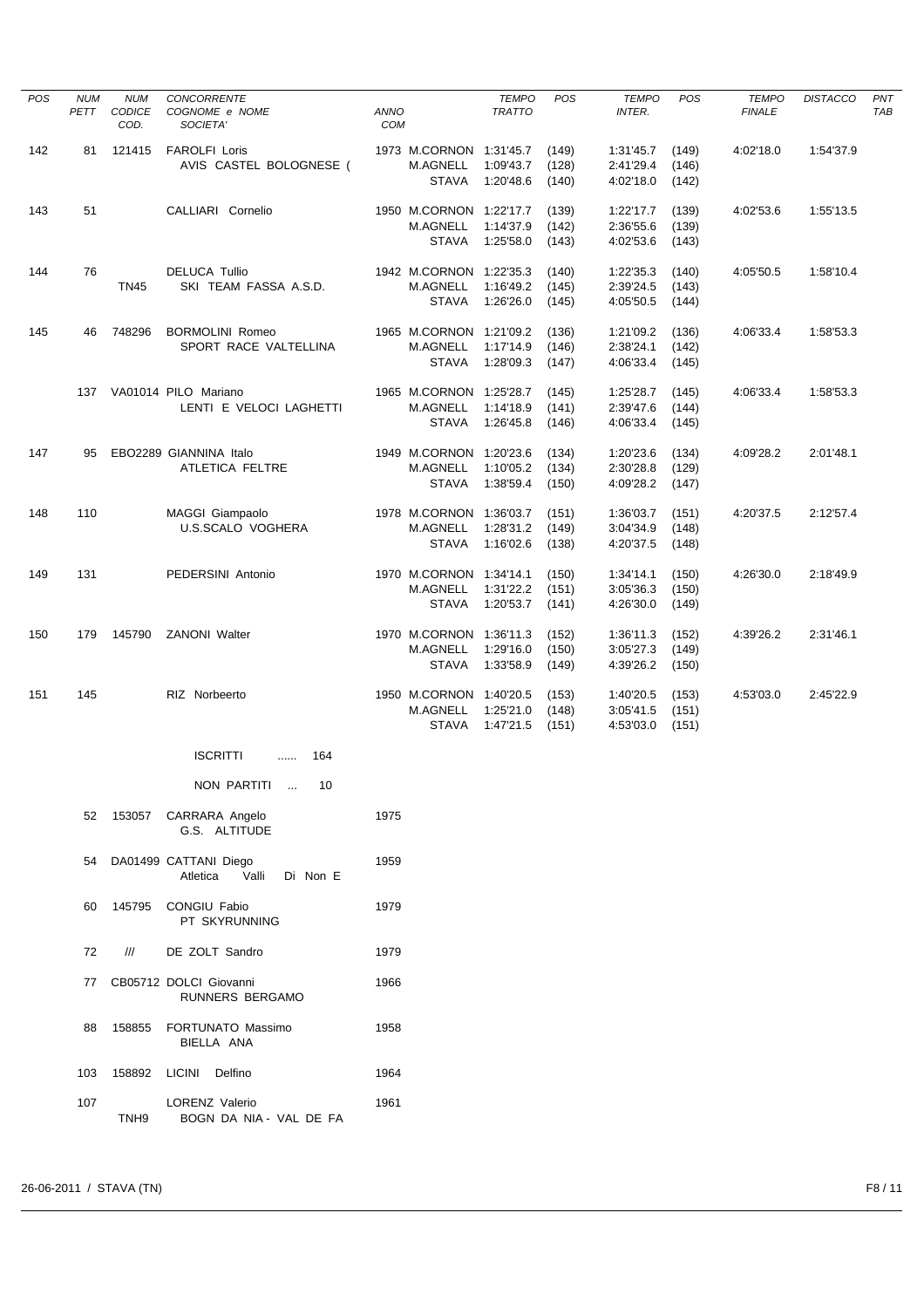| POS            | <b>NUM</b><br>PETT | <b>NUM</b><br>CODICE<br>COD. | CONCORRENTE<br>COGNOME e NOME<br>SOCIETA'     | ANNO<br><b>COM</b> |                                           | <b>TEMPO</b><br><b>TRATTO</b> | POS        | <b>TEMPO</b><br>INTER.               | POS         | <b>TEMPO</b><br><b>FINALE</b> | <b>DISTACCO</b> | PNT<br>TAB |
|----------------|--------------------|------------------------------|-----------------------------------------------|--------------------|-------------------------------------------|-------------------------------|------------|--------------------------------------|-------------|-------------------------------|-----------------|------------|
|                | 140                |                              | PIZZINAT Dino<br><b>VVFF BL</b>               | 1981               |                                           |                               |            |                                      |             |                               |                 |            |
|                | 161                |                              | TOFFETTI Massimo<br><b>GS ZELOFORAMAGNO</b>   | 1973               |                                           |                               |            |                                      |             |                               |                 |            |
|                |                    |                              | NON ARRIVATI<br>3                             |                    |                                           |                               |            |                                      |             |                               |                 |            |
|                | 62                 |                              | CRISTEL Piergiorgio<br>ARETE\' CLUB           |                    | 1969 M.CORNON 1:09'46.0                   |                               | (84)       | 1:09'46.0                            | (84)        |                               |                 |            |
|                | 68                 |                              | DE AGNOI Cristiano<br>G.S. MONTE GINER / FISO | 1990               |                                           |                               |            |                                      |             |                               |                 |            |
|                | 109                |                              | MACCABELLI Michele<br>G.S. Fraveggio          |                    | 1976 M.CORNON                             | 57'55.4                       | (20)       | 57'55.4                              | (20)        |                               |                 |            |
|                |                    |                              | SQUALIFICATI<br>0                             |                    |                                           |                               |            |                                      |             |                               |                 |            |
|                |                    |                              |                                               |                    | <b>CAMP. ITALIANO SKYRUNNING MASCHILE</b> |                               |            |                                      |             |                               |                 |            |
| $\mathbf{1}$   |                    | 2 748328                     | <b>MAMLEEV Mikhail</b>                        |                    | 1975 M.CORNON                             | 51'13.1                       | (2)        | 51'13.1                              | (2)         | 2:12'06.9                     | 0.0             |            |
|                |                    |                              | VALETUDO SKYRUNNING ITA                       |                    | M.AGNELL<br><b>STAVA</b>                  | 43'06.6<br>37'47.2            | (2)<br>(1) | 1:34'19.7<br>2:12'06.9               | (2)<br>(1)  |                               |                 |            |
|                |                    |                              |                                               |                    |                                           |                               |            |                                      |             |                               |                 |            |
| 2              | $\mathbf{1}$       |                              | <b>LARGER Paolo</b><br>G.S. HARTAMAN          |                    | 1974 M.CORNON<br>M.AGNELL                 | 51'08.0<br>42'56.8            | (1)<br>(1) | 51'08.0<br>1:34'04.8                 | (1)<br>(1)  | 2:12'18.7                     | 11.8            |            |
|                |                    |                              |                                               |                    | <b>STAVA</b>                              | 38'13.9                       | (2)        | 2:12'18.7                            | (2)         |                               |                 |            |
| 3              | 6                  | 153214                       | <b>BERT Paolo</b>                             |                    | 1978 M.CORNON                             | 53'20.4                       | (3)        | 53'20.4                              | (3)         | 2:18'14.1                     | 6'07.2          |            |
|                |                    | <b>TOEP</b>                  | TEAM NUOVI TRAGUARDI A.                       |                    | M.AGNELL                                  | 45'35.9                       | (5)        | 1:38'56.3                            | (3)         |                               |                 |            |
|                |                    |                              |                                               |                    | <b>STAVA</b>                              | 39'17.8                       | (4)        | 2:18'14.1                            | (3)         |                               |                 |            |
| 4              | 121                | 158799                       | MIOTTI Emanuele<br>TEAM VALTELLINA            |                    | 1978 M.CORNON                             | 55'30.8                       | (7)        | 55'30.8<br>1:40'36.4                 | (7)         | 2:19'16.3                     | 7'09.4          |            |
|                |                    |                              |                                               |                    | M.AGNELL<br><b>STAVA</b>                  | 45'05.6<br>38'39.9            | (3)<br>(3) | 2:19'16.3                            | (6)<br>(4)  |                               |                 |            |
| 5              | 142                | 121135                       | PUNTEL Fabrizio                               |                    | 1970 M.CORNON                             | 54'50.7                       | (4)        | 54'50.7                              | (4)         | 2:21'26.7                     | 9'19.8          |            |
|                |                    |                              | ATLETICA SAPPADA PLODN                        |                    | M.AGNELL                                  | 45'37.6                       | (7)        | 1:40'28.3                            | (4)         |                               |                 |            |
|                |                    |                              |                                               |                    | <b>STAVA</b>                              | 40'58.4                       | (7)        | 2:21'26.7                            | (5)         |                               |                 |            |
| 6              | 144                |                              | 1013520 RINALDI Paolo                         |                    | 1974 M.CORNON                             | 55'28.6                       | (5)        | 55'28.6                              | (5)         | 2:21'40.3                     | 9'33.4          |            |
|                |                    |                              | <b>GAV VERTOVA</b>                            |                    | M.AGNELL<br><b>STAVA</b>                  | 45'36.4<br>40'35.3 (6)        | (6)        | $1:41'05.0$ (7)<br>2:21'40.3         | (6)         |                               |                 |            |
|                |                    |                              |                                               |                    |                                           |                               |            |                                      |             |                               |                 |            |
| $\overline{7}$ |                    | 8 748350                     | DEALBERTIS Lorenzo<br>VALETUDO SKYRUNNING ITA |                    | 1978 M.CORNON<br>M.AGNELL                 | 55'29.9<br>45'05.8            | (6)<br>(4) | 55'29.9<br>1:40'35.7                 | (6)<br>(5)  | 2:24'50.4                     | 12'43.5         |            |
|                |                    |                              |                                               |                    | <b>STAVA</b>                              | 44'14.7 (9)                   |            | $2:24'50.4$ (7)                      |             |                               |                 |            |
| 8              |                    | 7 121241                     | MORASSI Alessandro                            |                    | 1976 M.CORNON                             | 57'25.1                       | (8)        | 57'25.1                              | (8)         | 2:27'32.4                     | 15'25.5         |            |
|                |                    |                              | U.S. ALDO MORO - PALUZZ                       |                    | M.AGNELL                                  | 50'28.9 (10)                  |            | 1:47'54.0                            | (9)         |                               |                 |            |
|                |                    |                              |                                               |                    | <b>STAVA</b>                              | 39'38.4 (5)                   |            | 2:27'32.4                            | (8)         |                               |                 |            |
| 9              |                    | 5 158764                     | RIZZI Fausto                                  |                    | 1975 M.CORNON                             | 59'48.3                       | (11)       | 59'48.3 (11)                         |             | 2:31'07.6                     | 19'00.7         |            |
|                |                    | LC <sub>08</sub>             | A.S. PREMANA A.S.D.                           |                    | M.AGNELL<br>STAVA                         | 49'37.7 (9)<br>41'41.6 (8)    |            | $1:49'26.0$ (11)<br>2:31'07.6        | (9)         |                               |                 |            |
|                |                    |                              |                                               |                    |                                           |                               |            |                                      |             |                               |                 |            |
| 10             |                    |                              | 174 TN 103 WEGHER Simone<br>ATLETICA CLARINA  |                    | 1978 M.CORNON<br>M.AGNELL                 | 58'21.9<br>48'30.4 (8)        | (10)       | 58'21.9<br>1:46'52.3                 | (10)<br>(8) | 2:32'13.5                     | 20'06.6         |            |
|                |                    |                              |                                               |                    | STAVA                                     | 45'21.2 (10)                  |            | $2:32'13.5$ (10)                     |             |                               |                 |            |
| 11             |                    | 126 121245                   | MOROCUTTI Gionni                              |                    | 1973 M.CORNON                             | 57'35.8                       | (9)        | 57'35.8                              | (9)         | 2:35'45.3                     | 23'38.4         |            |
|                |                    |                              | U.S.ALDO MORO PALUZZA                         |                    | M.AGNELL                                  | 50'42.2 (11)                  |            | 1:48'18.0                            | (10)        |                               |                 |            |
|                |                    |                              |                                               |                    | <b>STAVA</b>                              | 47'27.3 (12)                  |            | 2:35'45.3                            | (11)        |                               |                 |            |
| 12             | 139                | 121139                       | PIVETTA Federico                              |                    | 1972 M.CORNON 1:01'08.5 (14)              |                               |            | $1:01'08.5$ (14)                     |             | 2:42'17.5                     | 30'10.6         |            |
|                |                    |                              | POLISPORTIVA MONTEREALE                       |                    | M.AGNELL<br><b>STAVA</b>                  | 50'42.5 (12)<br>50'26.5 (21)  |            | $1:51'51.0$ (12)<br>$2:42'17.5$ (12) |             |                               |                 |            |
|                |                    | 26-06-2011 / STAVA (TN)      |                                               |                    |                                           |                               |            |                                      |             |                               |                 | F8 / 12    |
|                |                    |                              |                                               |                    |                                           |                               |            |                                      |             |                               |                 |            |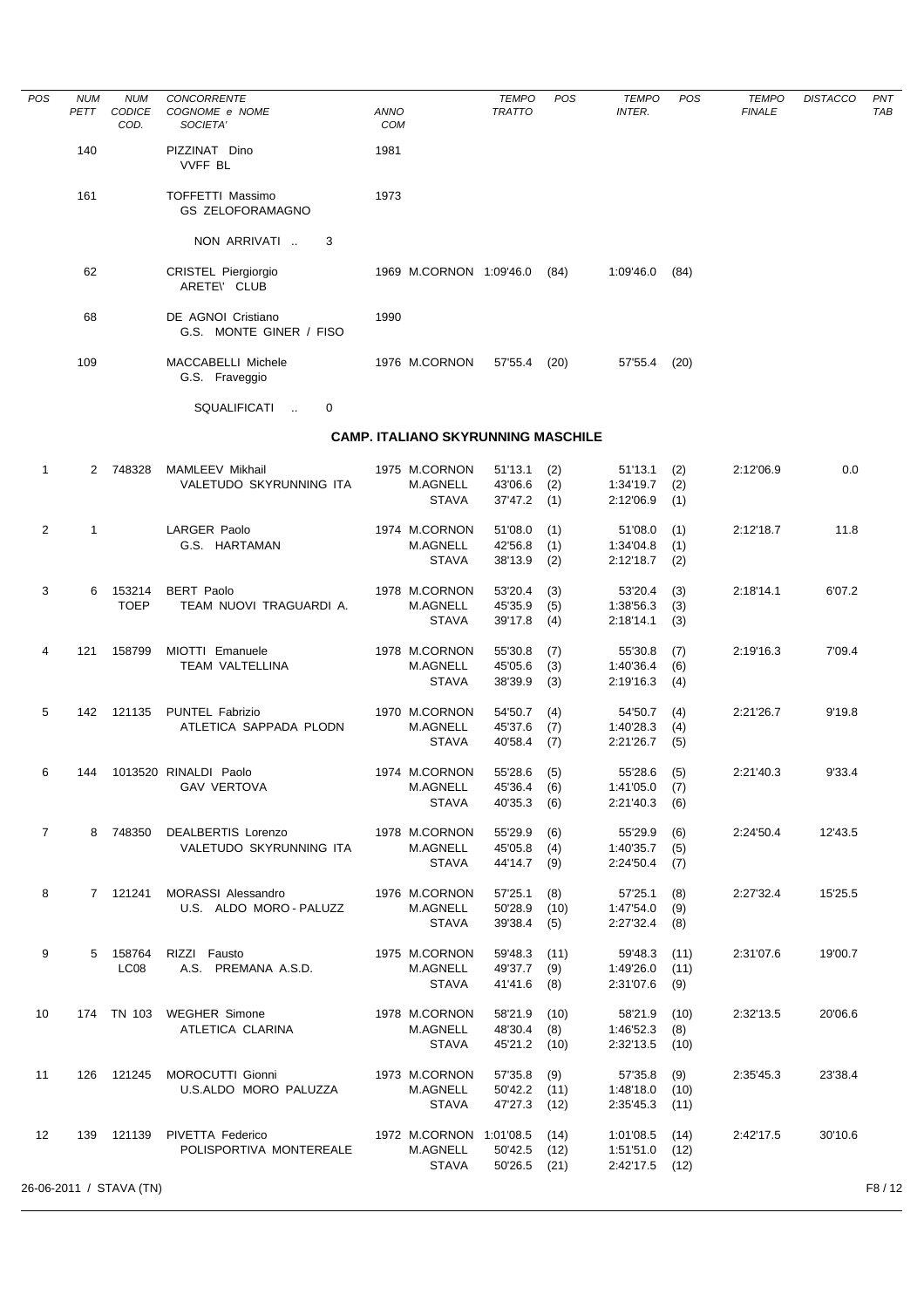| <b>POS</b> | <b>NUM</b><br>PETT | <b>NUM</b><br><b>CODICE</b> | <b>CONCORRENTE</b><br>COGNOME e NOME                    | <b>ANNO</b> |                                                            | <b>TEMPO</b><br><b>TRATTO</b>   | POS                  | <b>TEMPO</b><br><b>INTER.</b>       | POS                  | <b>TEMPO</b><br><b>FINALE</b> | <b>DISTACCO</b> | PNT<br>TAB |
|------------|--------------------|-----------------------------|---------------------------------------------------------|-------------|------------------------------------------------------------|---------------------------------|----------------------|-------------------------------------|----------------------|-------------------------------|-----------------|------------|
| 13         | 50                 | COD.<br>748343              | SOCIETA'<br><b>BUSI Marco</b>                           | <b>COM</b>  | 1958 M.CORNON 1:01'49.5                                    |                                 | (16)                 | 1:01'49.5                           | (16)                 | 2:43'26.5                     | 31'19.6         |            |
|            |                    |                             | <b>VALETUDO ITALIA</b>                                  |             | <b>M.AGNELL</b><br><b>STAVA</b>                            | 52'08.5<br>49'28.5              | (15)<br>(18)         | 1:53'58.0<br>2:43'26.5              | (15)<br>(13)         |                               |                 |            |
| 14         | 85                 |                             | DA01455 FERRAZZA Mirco<br>Atletica<br>Valle<br>di Cembr |             | 1975 M.CORNON 1:04'38.6<br>M.AGNELL<br><b>STAVA</b>        | 52'44.1<br>47'17.4              | (25)<br>(18)<br>(11) | 1:04'38.6<br>1:57'22.7<br>2:44'40.1 | (25)<br>(23)<br>(14) | 2:44'40.1                     | 32'33.2         |            |
| 15         | 138                | 153007                      | PINAMONTI Michael<br>ASD MADDALENE SKY MARAT            |             | 1977 M.CORNON 1:00'56.6<br><b>M.AGNELL</b>                 | 51'16.7                         | (12)<br>(14)         | 1:00'56.6<br>1:52'13.3              | (12)                 | 2:45'04.5                     | 32'57.6         |            |
|            |                    |                             |                                                         |             | <b>STAVA</b>                                               | 52'51.2                         | (27)                 | 2:45'04.5                           | (13)<br>(15)         |                               |                 |            |
| 16         | 133                | 158701                      | PERSICO Michele<br>IZ SKYRACING FSA                     |             | 1983 M.CORNON 1:02'38.4<br><b>M.AGNELL</b><br><b>STAVA</b> | 52'28.6<br>50'18.5              | (19)<br>(16)<br>(19) | 1:02'38.4<br>1:55'07.0<br>2:45'25.5 | (19)<br>(17)<br>(16) | 2:45'25.5                     | 33'18.6         |            |
| 17         | 90                 | 158814                      | <b>FRANZI Domenico</b><br><b>TEAM VALTELLINA</b>        |             | 1973 M.CORNON 1:04'42.7<br>M.AGNELL<br><b>STAVA</b>        | 53'26.1<br>48'02.3              | (26)<br>(23)<br>(13) | 1:04'42.7<br>1:58'08.8<br>2:46'11.1 | (26)<br>(26)<br>(17) | 2:46'11.1                     | 34'04.2         |            |
| 18         | 41                 | 899899                      | <b>BETTEGA Federico</b>                                 |             | 1977 M.CORNON 1:01'00.8<br>M.AGNELL<br><b>STAVA</b>        | 52'59.0<br>52'20.2              | (13)<br>(21)<br>(24) | 1:01'00.8<br>1:53'59.8<br>2:46'20.0 | (13)<br>(16)<br>(18) | 2:46'20.0                     | 34'13.1         |            |
| 19         | 160                | <b>UISP</b>                 | <b>TODESCHI Sandro</b>                                  |             | 1966 M.CORNON 1:02'45.3                                    |                                 | (20)                 | 1:02'45.3                           | (20)                 | 2:46'47.0                     | 34'40.1         |            |
|            |                    |                             | BEDOL EN CORSA                                          |             | M.AGNELL<br><b>STAVA</b>                                   | 53'41.2<br>50'20.5              | (25)<br>(20)         | 1:56'26.5<br>2:46'47.0              | (20)<br>(19)         |                               |                 |            |
| 20         | 71                 |                             | 1013516 DE PAULIS Fabrizio                              |             | 1985 M.CORNON 1:03'27.2<br>M.AGNELL<br><b>STAVA</b>        | 52'34.2<br>52'01.8              | (21)<br>(17)<br>(23) | 1:03'27.2<br>1:56'01.4<br>2:48'03.2 | (21)<br>(18)<br>(20) | 2:48'03.2                     | 35'56.3         |            |
| 21         | 108                | 121050<br>0742              | LORENZI Ruggero<br><b>MONTANAIA RACING</b>              |             | 1981 M.CORNON 1:04'17.6<br>M.AGNELL<br><b>STAVA</b>        | 52'53.3<br>51'00.1              | (23)<br>(19)<br>(22) | 1:04'17.6<br>1:57'10.9<br>2:48'11.0 | (23)<br>(22)<br>(21) | 2:48'11.0                     | 36'04.1         |            |
| 22         | 141                | 158996                      | POSOCCO Paolo                                           |             | 1972 M.CORNON<br><b>M.AGNELL</b><br><b>STAVA</b>           | 1:07'00.2<br>52'56.4<br>48'52.9 | (30)<br>(20)<br>(16) | 1:07'00.2<br>1:59'56.6<br>2:48'49.5 | (30)<br>(27)<br>(22) | 2:48'49.5                     | 36'42.6         |            |
| 23         | 135                | 3240                        | PIERUZZO Diego<br><b>VVFF BL</b>                        |             | 1967 M.CORNON<br>M.AGNELL<br>STAVA                         | 1:01'24.8<br>54'53.4<br>52'34.3 | (15)<br>(27)<br>(26) | 1:01'24.8<br>1:56'18.2<br>2:48'52.5 | (15)<br>(19)<br>(23) | 2:48'52.5                     | 36'45.6         |            |
| 24         | 101                | 1647                        | LAZZARA Mirco<br>U.S. ALDO MORO - PALUZZ                |             | 1978 M.CORNON 1:03'56.2<br>M.AGNELL<br><b>STAVA</b>        | 53'10.7<br>52'23.6              | (22)<br>(22)<br>(25) | 1:03'56.2<br>1:57'06.9<br>2:49'30.5 | (22)<br>(21)<br>(24) | 2:49'30.5                     | 37'23.6         |            |
| 25         | 70                 | 121136                      | DE BIASIO Max<br>POLISPORTIVA MONTEREALE                |             | 1977 M.CORNON 1:07'43.7<br><b>M.AGNELL</b><br><b>STAVA</b> | 54'33.8<br>48'08.4              | (32)<br>(26)<br>(14) | 1:07'43.7<br>2:02'17.5<br>2:50'25.9 | (32)<br>(29)<br>(25) | 2:50'25.9                     | 38'19.0         |            |
| 26         | 49                 |                             | CB05106 BRUNELLI Alessio<br><b>FIDAL</b>                |             | 1976 M.CORNON 1:02'22.2<br>M.AGNELL<br><b>STAVA</b>        | 51'08.4<br>57'54.8              | (17)<br>(13)<br>(38) | 1:02'22.2<br>1:53'30.6<br>2:51'25.4 | (17)<br>(14)<br>(26) | 2:51'25.4                     | 39'18.5         |            |
| 27         | 130                | 103                         | PALLAVER Francesco<br>U.S. CORNACCI ASD                 |             | 1981 M.CORNON 1:02'34.6<br>M.AGNELL<br><b>STAVA</b>        | 55'23.0<br>55'13.4              | (18)<br>(28)<br>(32) | 1:02'34.6<br>1:57'57.6<br>2:53'11.0 | (18)<br>(25)<br>(27) | 2:53'11.0                     | 41'04.1         |            |
| 28         | 156                | 121132                      | <b>TARTAGLIA Giampiero</b><br>SDS L'AQUILA - FISKY      |             | 1978 M.CORNON 1:04'19.5<br>M.AGNELL<br><b>STAVA</b>        | 53'36.0<br>55'37.3              | (24)<br>(24)<br>(34) | 1:04'19.5<br>1:57'55.5<br>2:53'32.8 | (24)<br>(24)<br>(28) | 2:53'32.8                     | 41'25.9         |            |
| 29         |                    |                             | 117 121140 MENEGHEL Luciano                             |             | 1969 M.CORNON 1:10'07.5<br>M.AGNELL<br><b>STAVA</b>        | 56'19.3<br>48'19.0              | (36)<br>(31)<br>(15) | 1:10'07.5<br>2:06'26.8<br>2:54'45.8 | (36)<br>(32)<br>(29) | 2:54'45.8                     | 42'38.9         |            |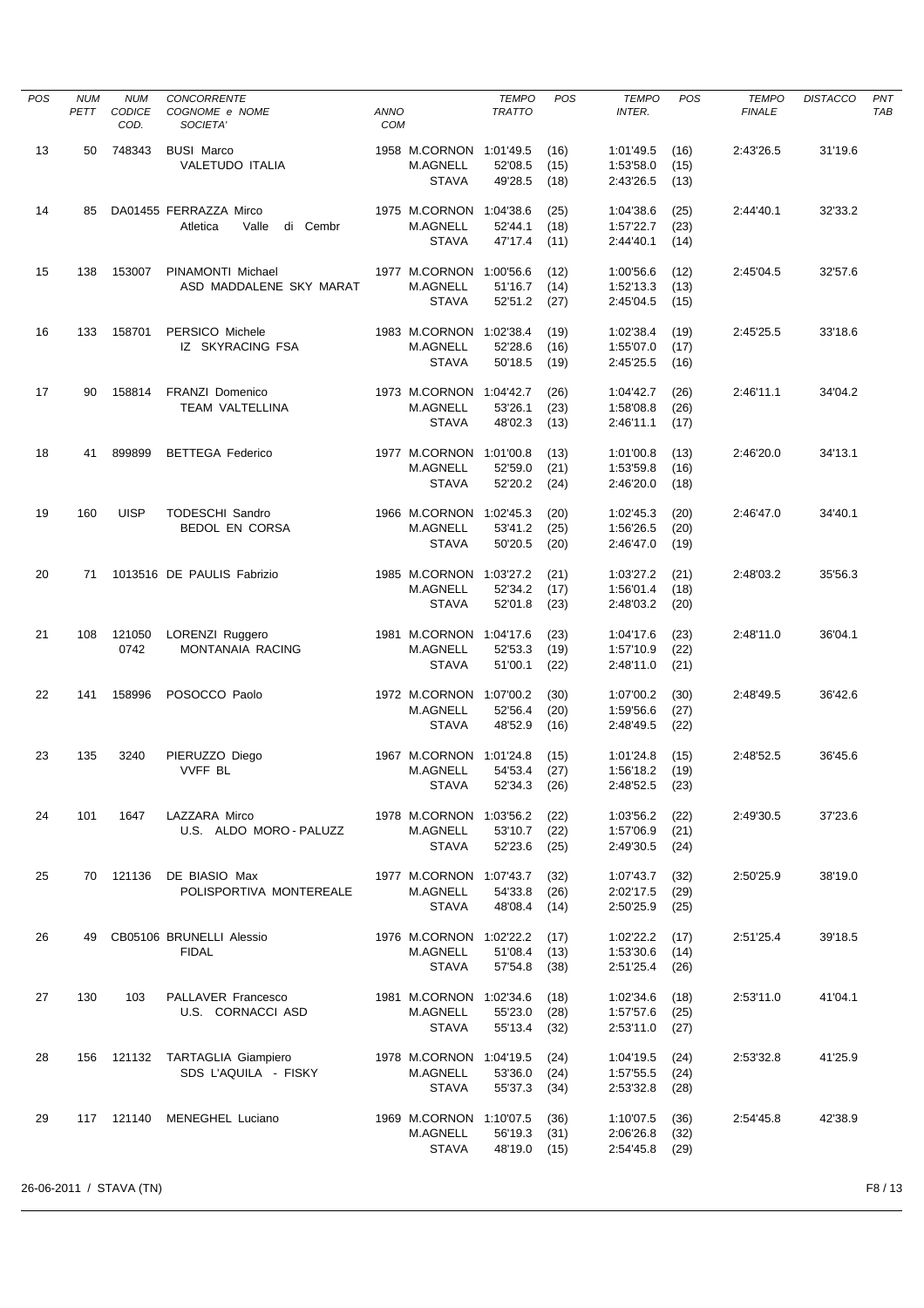| <b>POS</b> | <b>NUM</b><br>PETT | <b>NUM</b><br><b>CODICE</b><br>COD. | <b>CONCORRENTE</b><br>COGNOME e NOME<br>SOCIETA'        | <b>ANNO</b><br><b>COM</b> |                                                               | <b>TEMPO</b><br><b>TRATTO</b>   | <b>POS</b>           | <b>TEMPO</b><br><b>INTER.</b>       | POS                  | <b>TEMPO</b><br><b>FINALE</b> | <b>DISTACCO</b> | PNT<br>TAB |
|------------|--------------------|-------------------------------------|---------------------------------------------------------|---------------------------|---------------------------------------------------------------|---------------------------------|----------------------|-------------------------------------|----------------------|-------------------------------|-----------------|------------|
| 30         | 171                | 158995                              | <b>VENIER Marco</b><br>ASD MONTANAIA RACING             |                           | 1972 M.CORNON 1:09'35.8<br><b>M.AGNELL</b><br><b>STAVA</b>    | 55'59.9<br>49'16.4              | (34)<br>(30)<br>(17) | 1:09'35.8<br>2:05'35.7<br>2:54'52.1 | (34)<br>(31)<br>(30) | 2:54'52.1                     | 42'45.2         |            |
| 31         | 124                |                                     | DA01395 MONTAGNI Sergio<br><b>GARDASPORTEVENTS</b>      |                           | 1962 M.CORNON 1:05'39.0<br><b>M.AGNELL</b><br><b>STAVA</b>    | 55'54.4<br>53'19.1              | (28)<br>(29)<br>(28) | 1:05'39.0<br>2:01'33.4<br>2:54'52.5 | (28)<br>(28)<br>(31) | 2:54'52.5                     | 42'45.6         |            |
| 32         | 47                 | 121045                              | <b>BOSCHIAN BAILO Matteo</b><br>ASD MONTANAIA RACING    |                           | 1974 M.CORNON<br>M.AGNELL<br><b>STAVA</b>                     | 1:05'09.6<br>57'32.8<br>53'28.8 | (27)<br>(32)<br>(29) | 1:05'09.6<br>2:02'42.4<br>2:56'11.2 | (27)<br>(30)<br>(32) | 2:56'11.2                     | 44'04.3         |            |
| 33         | 149                |                                     | DA01409 SCALET Onorino<br>U.S. PRIMIERO                 |                           | 1956 M.CORNON 1:07'52.1<br><b>M.AGNELL</b><br><b>STAVA</b>    | 59'50.9<br>54'37.1              | (33)<br>(34)<br>(31) | 1:07'52.1<br>2:07'43.0<br>3:02'20.1 | (33)<br>(33)<br>(33) | 3:02'20.1                     | 50'13.2         |            |
| 34         | 155                | 0742                                | 1013413 TAGLIAFIERRO Stefano<br><b>MONTANAIA RACING</b> |                           | 1988 M.CORNON 1:13'24.6<br><b>M.AGNELL</b><br><b>STAVA</b>    | 58'16.1<br>53'44.4              | (42)<br>(33)<br>(30) | 1:13'24.6<br>2:11'40.7<br>3:05'25.1 | (42)<br>(40)<br>(34) | 3:05'25.1                     | 53'18.2         |            |
| 35         | 38                 | 12542                               | <b>BENAMATI Michele</b><br>Triathlon<br>Trentino        |                           | 1970 M.CORNON 1:06'08.8<br><b>M.AGNELL</b><br><b>STAVA</b>    | 1:02'47.8<br>57'15.3            | (29)<br>(44)<br>(37) | 1:06'08.8<br>2:08'56.6<br>3:06'11.9 | (29)<br>(34)<br>(35) | 3:06'11.9                     | 54'05.0         |            |
| 36         | 64                 |                                     | VA00790 DAGOSTIN Riccardo<br>US LA ROCCA-DAIANO         |                           | 1956 M.CORNON 1:10'14.9<br><b>M.AGNELL</b><br><b>STAVA</b>    | 1:00'29.1<br>58'03.9            | (37)<br>(38)<br>(39) | 1:10'14.9<br>2:10'44.0<br>3:08'47.9 | (37)<br>(37)<br>(36) | 3:08'47.9                     | 56'41.0         |            |
| 37         | 94                 | <b>FIDAL</b>                        | GASPAROTTO Edoardo<br>FULMINEAA RUNNING TEAM            |                           | 1968 M.CORNON 1:10'33.2<br><b>M.AGNELL</b><br><b>STAVA</b>    | 1:00'38.9<br>58'24.1            | (39)<br>(39)<br>(40) | 1:10'33.2<br>2:11'12.1<br>3:09'36.2 | (39)<br>(38)<br>(37) | 3:09'36.2                     | 57'29.3         |            |
| 38         | 157                | 753297                              | TAVA Mariano                                            |                           | 1967 M.CORNON 1:09'58.3<br><b>M.AGNELL</b><br><b>STAVA</b>    | 1:01'26.6<br>59'11.0            | (35)<br>(40)<br>(42) | 1:09'58.3<br>2:11'24.9<br>3:10'35.9 | (35)<br>(39)<br>(38) | 3:10'35.9                     | 58'29.0         |            |
| 39         | 127                |                                     | VA00075 MURER Gianni<br>U.S.BRONZOLO                    |                           | 1963 M.CORNON 1:10'23.8<br><b>M.AGNELL</b><br><b>STAVA</b>    | 1:00'09.2<br>1:01'09.8          | (38)<br>(36)<br>(43) | 1:10'23.8<br>2:10'33.0<br>3:11'42.8 | (38)<br>(36)<br>(39) | 3:11'42.8                     | 59'35.9         |            |
| 40         | 119                | 682095                              | <b>MION Alessandro</b><br>ATLETICA VALDOBBIADENE        |                           | 1978 M.CORNON 1:16'05.3<br><b>M.AGNELL</b><br>STAVA           | 59'53.3<br>55'58.3 (35)         | (46)<br>(35)         | 1:16'05.3<br>2:15'58.6<br>3:11'56.9 | (46)<br>(42)<br>(40) | 3:11'56.9                     | 59'50.0         |            |
| 41         |                    | 61 748348                           | <b>CORDONI</b> Luca<br><b>VALETUDO ITALIA</b>           |                           | 1978 M.CORNON 1:15'36.3<br>M.AGNELL<br><b>STAVA</b>           | 1:00'12.7<br>56'48.0            | (45)<br>(37)<br>(36) | 1:15'36.3<br>2:15'49.0<br>3:12'37.0 | (45)<br>(41)<br>(41) | 3:12'37.0                     | 1:00'30.1       |            |
| 42         |                    |                                     | 129 121233 NASSIMBENI Paolo<br>U.S.ALDO MORO PALUZZA    |                           | 1966 M.CORNON 1:14'27.4<br>M.AGNELL 1:02'54.2<br><b>STAVA</b> | 55'20.3                         | (44)<br>(45)<br>(33) | 1:14'27.4<br>2:17'21.6<br>3:12'41.9 | (44)<br>(43)<br>(42) | 3:12'41.9                     | 1:00'35.0       |            |
| 43         | 96                 |                                     | 1013582 GIULIVI Arnaldo<br><b>FSA</b>                   |                           | 1954 M.CORNON 1:17'31.9<br>M.AGNELL<br>STAVA                  | 1:01'34.0<br>58'37.4            | (51)<br>(41)<br>(41) | 1:17'31.9<br>2:19'05.9<br>3:17'43.3 | (51)<br>(47)<br>(43) | 3:17'43.3                     | 1:05'36.4       |            |
| 44         | 105                |                                     | FIDAL LONGO Luca<br>Vigili<br>del Fuoco                 |                           | 1981 M.CORNON 1:11'26.1<br>M.AGNELL<br>STAVA                  | 1:06'25.2<br>1:04'23.7          | (41)<br>(47)<br>(49) | 1:11'26.1<br>2:17'51.3<br>3:22'15.0 | (41)<br>(44)<br>(44) | 3:22'15.0                     | 1:10'08.1       |            |
| 45         |                    |                                     | 146 DA01157 RIZZOLI Mauro<br>U.S. CERMIS MASI           |                           | 1970 M.CORNON 1:11'13.7<br>M.AGNELL                           | 1:07'28.7<br>STAVA 1:04'09.1    | (40)<br>(50)<br>(48) | 1:11'13.7<br>2:18'42.4<br>3:22'51.5 | (40)<br>(45)<br>(45) | 3:22'51.5                     | 1:10'44.6       |            |
| 46         | 45                 | 748297                              | <b>BORMOLINI Fausto</b><br>SPORT RACE VALTELLINA        |                           | 1967 M.CORNON 1:16'24.6<br>M.AGNELL 1:02'36.0                 | STAVA 1:04'07.0                 | (47)<br>(43)<br>(47) | 1:16'24.6<br>2:19'00.6<br>3:23'07.6 | (47)<br>(46)<br>(46) | 3:23'07.6                     | 1:11'00.7       |            |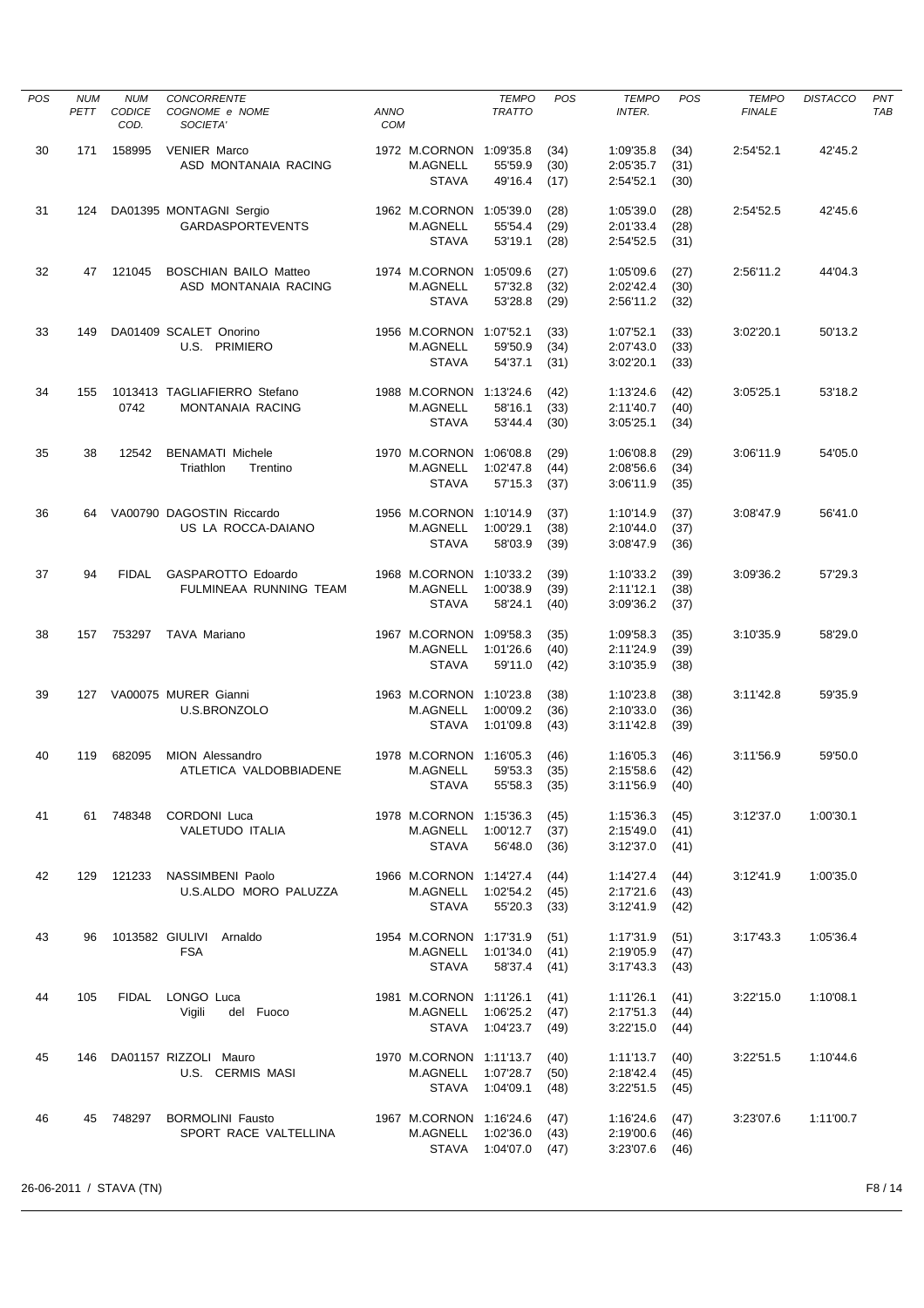| <b>POS</b> | <b>NUM</b><br>PETT | <b>NUM</b><br><b>CODICE</b> | CONCORRENTE<br>COGNOME e NOME                        | ANNO       |                                 | <b>TEMPO</b><br><b>TRATTO</b>     | POS          | <b>TEMPO</b><br><b>INTER.</b>        | POS          | <b>TEMPO</b><br><b>FINALE</b> | <b>DISTACCO</b> | PNT<br>TAB |
|------------|--------------------|-----------------------------|------------------------------------------------------|------------|---------------------------------|-----------------------------------|--------------|--------------------------------------|--------------|-------------------------------|-----------------|------------|
|            |                    | COD.                        | SOCIETA'                                             | <b>COM</b> |                                 |                                   |              |                                      |              |                               |                 |            |
| 47         | 128                |                             | DA01455 NARDON Gianni                                |            | 1975 M.CORNON 1:13'52.8         |                                   | (43)         | 1:13'52.8                            | (43)         | 3:23'37.2                     | 1:11'30.3       |            |
|            |                    |                             | Atletica<br>Valle<br>di Cembr                        |            | M.AGNELL                        | 1:07'41.2                         | (51)         | 2:21'34.0                            | (48)         |                               |                 |            |
|            |                    |                             |                                                      |            | <b>STAVA</b>                    | 1:02'03.2                         | (45)         | 3:23'37.2                            | (47)         |                               |                 |            |
| 48         | 82                 | <b>FIDAL</b>                | FATICHENTI Alessandro                                |            | 1961 M.CORNON 1:16'28.9         |                                   | (48)         | 1:16'28.9                            | (48)         | 3:24'56.7                     | 1:12'49.8       |            |
|            |                    |                             | ATLETICA VILLAZZANO                                  |            | M.AGNELL                        | 1:07'09.6                         | (48)         | 2:23'38.5                            | (49)         |                               |                 |            |
|            |                    |                             |                                                      |            | <b>STAVA</b>                    | 1:01'18.2                         | (44)         | 3:24'56.7                            | (48)         |                               |                 |            |
| 49         | 113                | 121444                      | MARTIGNONI Andrea                                    |            | 1980 M.CORNON 1:07'29.6         |                                   | (31)         | 1:07'29.6                            | (31)         | 3:28'47.0                     | 1:16'40.1       |            |
|            |                    |                             | Valli<br>Di Non E<br>Atletica                        |            | M.AGNELL<br><b>STAVA</b>        | 1:02'32.7<br>1:18'44.7            | (42)         | 2:10'02.3                            | (35)         |                               |                 |            |
|            |                    |                             |                                                      |            |                                 |                                   | (58)         | 3:28'47.0                            | (49)         |                               |                 |            |
| 50         | 114                | 121051                      | <b>MARTINIS Daniele</b>                              |            | 1972 M.CORNON 1:21'40.0         |                                   | (55)         | 1:21'40.0                            | (55)         | 3:33'31.4                     | 1:21'24.5       |            |
|            |                    | 0742                        | MONTANAIA RACING                                     |            | M.AGNELL                        | 1:05'49.0                         | (46)         | 2:27'29.0                            | (52)         |                               |                 |            |
|            |                    |                             |                                                      |            | <b>STAVA</b>                    | 1:06'02.4                         | (50)         | 3:33'31.4                            | (50)         |                               |                 |            |
| 51         | 123                | <b>FIDAL</b>                | <b>MONSORNO Federico</b>                             |            | 1962 M.CORNON 1:17'53.8         |                                   | (52)         | 1:17'53.8                            | (52)         | 3:34'30.7                     | 1:22'23.8       |            |
|            |                    |                             | <b>USD CERMIS</b>                                    |            | M.AGNELL<br><b>STAVA</b>        | 1:07'14.3<br>1:09'22.6            | (49)         | 2:25'08.1                            | (51)         |                               |                 |            |
|            |                    |                             |                                                      |            |                                 |                                   | (52)         | 3:34'30.7                            | (51)         |                               |                 |            |
| 52         | 79                 |                             | HA00882 DROGHINI Sauro                               |            | 1960 M.CORNON 1:22'57.4         |                                   | (56)         | 1:22'57.4                            | (56)         | 3:34'41.0                     | 1:22'34.1       |            |
|            |                    |                             | <b>FIDAL</b>                                         |            | M.AGNELL<br><b>STAVA</b>        | 1:09'03.4<br>1:02'40.2            | (53)         | 2:32'00.8<br>3:34'41.0               | (55)<br>(52) |                               |                 |            |
|            |                    |                             |                                                      |            |                                 |                                   | (46)         |                                      |              |                               |                 |            |
| 53         | 83                 | 44433                       | FELICETTI Marco                                      |            | 1985 M.CORNON 1:17'15.9         |                                   | (50)         | 1:17'15.9                            | (50)         | 3:35'46.2                     | 1:23'39.3       |            |
|            |                    |                             | <b>BELA LADINIA</b>                                  |            | <b>M.AGNELL</b>                 | 1:07'49.6                         | (52)         | 2:25'05.5                            | (50)         |                               |                 |            |
|            |                    |                             |                                                      |            | <b>STAVA</b>                    | 1:10'40.7                         | (55)         | 3:35'46.2                            | (53)         |                               |                 |            |
| 54         | 53                 | 153039                      | CASERZA Guido                                        |            | 1979 M.CORNON 1:17'07.3         |                                   | (49)         | 1:17'07.3                            | (49)         | 3:42'16.0                     | 1:30'09.1       |            |
|            |                    |                             | <b>GSD EUROBIKE CREMOLINO</b>                        |            | M.AGNELL                        | 1:11'35.1                         | (58)         | 2:28'42.4                            | (53)         |                               |                 |            |
|            |                    |                             |                                                      |            | <b>STAVA</b>                    | 1:13'33.6                         | (56)         | 3:42'16.0                            | (54)         |                               |                 |            |
| 55         | 147                | 753579                      | RUISI Giuseppe                                       |            | 1961 M.CORNON 1:25'20.0         |                                   | (58)         | 1:25'20.0                            | (58)         | 3:47'22.2                     | 1:35'15.3       |            |
|            |                    |                             | GS MURIALDO / FIDAL AGO                              |            | M.AGNELL                        | 1:15'06.8                         | (60)         | 2:40'26.8                            | (60)         |                               |                 |            |
|            |                    |                             |                                                      |            | <b>STAVA</b>                    | 1:06'55.4                         | (51)         | 3:47'22.2                            | (55)         |                               |                 |            |
| 56         | 111                | 879842                      | <b>MANTELLI Fabrizio</b>                             |            | 1964 M.CORNON 1:28'10.2         |                                   | (60)         | 1:28'10.2                            | (60)         | 3:47'24.8                     | 1:35'17.9       |            |
|            |                    |                             | VALETUDO SKY RUNNING IT                              |            | <b>M.AGNELL</b><br><b>STAVA</b> | 1:09'45.1<br>1:09'29.5            | (55)<br>(54) | 2:37'55.3<br>3:47'24.8               | (56)<br>(56) |                               |                 |            |
|            |                    |                             |                                                      |            |                                 |                                   |              |                                      |              |                               |                 |            |
| 57         | 172                | 158943                      | <b>VENTURA Giuseppe</b>                              |            | 1961 M.CORNON 1:28'11.5         |                                   | (61)         | 1:28'11.5                            | (61)         | 3:47'24.9                     | 1:35'18.0       |            |
|            |                    |                             | Triathlon<br>Trentino                                |            | M.AGNELL                        | 1:09'49.8<br>STAVA 1:09'23.6 (53) | (56)         | 2:38'01.3<br>$3:47'24.9$ (57)        | (57)         |                               |                 |            |
|            |                    |                             |                                                      |            |                                 |                                   |              |                                      |              |                               |                 |            |
| 58         |                    |                             | 143 753293 REDI Lorenzo                              |            | 1970 M.CORNON 1:25'11.2 (57)    |                                   |              | $1:25'11.2$ (57)                     |              | 4:00'11.2                     | 1:48'04.3       |            |
|            |                    |                             | ATLETICA TRENTO CMB                                  |            | M.AGNELL 1:19'17.1              | STAVA 1:15'42.9 (57)              | (62)         | 2:44'28.3 (62)<br>4:00'11.2 (58)     |              |                               |                 |            |
|            |                    |                             |                                                      |            |                                 |                                   |              |                                      |              |                               |                 |            |
| 59         |                    |                             | 81 121415 FAROLFI Loris                              |            | 1973 M.CORNON 1:31'45.7 (62)    |                                   |              | 1:31'45.7                            | (62)         | 4:02'18.0                     | 1:50'11.1       |            |
|            |                    |                             | AVIS CASTEL BOLOGNESE (                              |            | M.AGNELL 1:09'43.7 (54)         | STAVA 1:20'48.6 (59)              |              | $2:41'29.4$ (61)<br>4:02'18.0        | (59)         |                               |                 |            |
|            |                    |                             |                                                      |            |                                 |                                   |              |                                      |              |                               |                 |            |
| 60         |                    |                             | 46 748296 BORMOLINI Romeo<br>1965 M.CORNON 1:21'09.2 |            |                                 |                                   | (54)         | $1:21'09.2$ (54)                     |              | 4:06'33.4                     | 1:54'26.5       |            |
|            |                    |                             | SPORT RACE VALTELLINA                                |            | M.AGNELL 1:17'14.9              | STAVA 1:28'09.3                   | (61)<br>(61) | 2:38'24.1<br>4:06'33.4               | (58)<br>(60) |                               |                 |            |
|            |                    |                             |                                                      |            |                                 |                                   |              |                                      |              |                               |                 |            |
|            |                    |                             | 137 VA01014 PILO Mariano                             |            | 1965 M.CORNON 1:25'28.7 (59)    |                                   |              | $1:25'28.7$ (59)                     |              | 4:06'33.4                     | 1:54'26.5       |            |
|            |                    |                             | LENTI E VELOCI LAGHETTI                              |            | M.AGNELL 1:14'18.9              | STAVA 1:26'45.8 (60)              | (59)         | 2:39'47.6 (59)<br>$4:06'33.4$ (60)   |              |                               |                 |            |
|            |                    |                             |                                                      |            |                                 |                                   |              |                                      |              |                               |                 |            |
| 62         |                    |                             | 95 EBO2289 GIANNINA Italo                            |            | 1949 M.CORNON 1:20'23.6         |                                   | (53)         | $1:20'23.6$ (53)                     |              | 4:09'28.2                     | 1:57'21.3       |            |
|            |                    |                             | ATLETICA FELTRE                                      |            | M.AGNELL 1:10'05.2 (57)         | STAVA 1:38'59.4 (63)              |              | 2:30'28.8<br>4:09'28.2 (62)          | (54)         |                               |                 |            |
|            |                    |                             |                                                      |            |                                 |                                   |              |                                      |              |                               |                 |            |
| 63         |                    |                             | 179 145790 ZANONI Walter                             |            | 1970 M.CORNON 1:36'11.3         |                                   | (63)         | $1:36'11.3$ (63)                     |              | 4:39'26.2                     | 2:27'19.3       |            |
|            |                    |                             |                                                      |            | M.AGNELL 1:29'16.0              | STAVA 1:33'58.9 (62)              | (63)         | $3:05'27.3$ (63)<br>$4:39'26.2$ (63) |              |                               |                 |            |
|            |                    |                             |                                                      |            |                                 |                                   |              |                                      |              |                               |                 |            |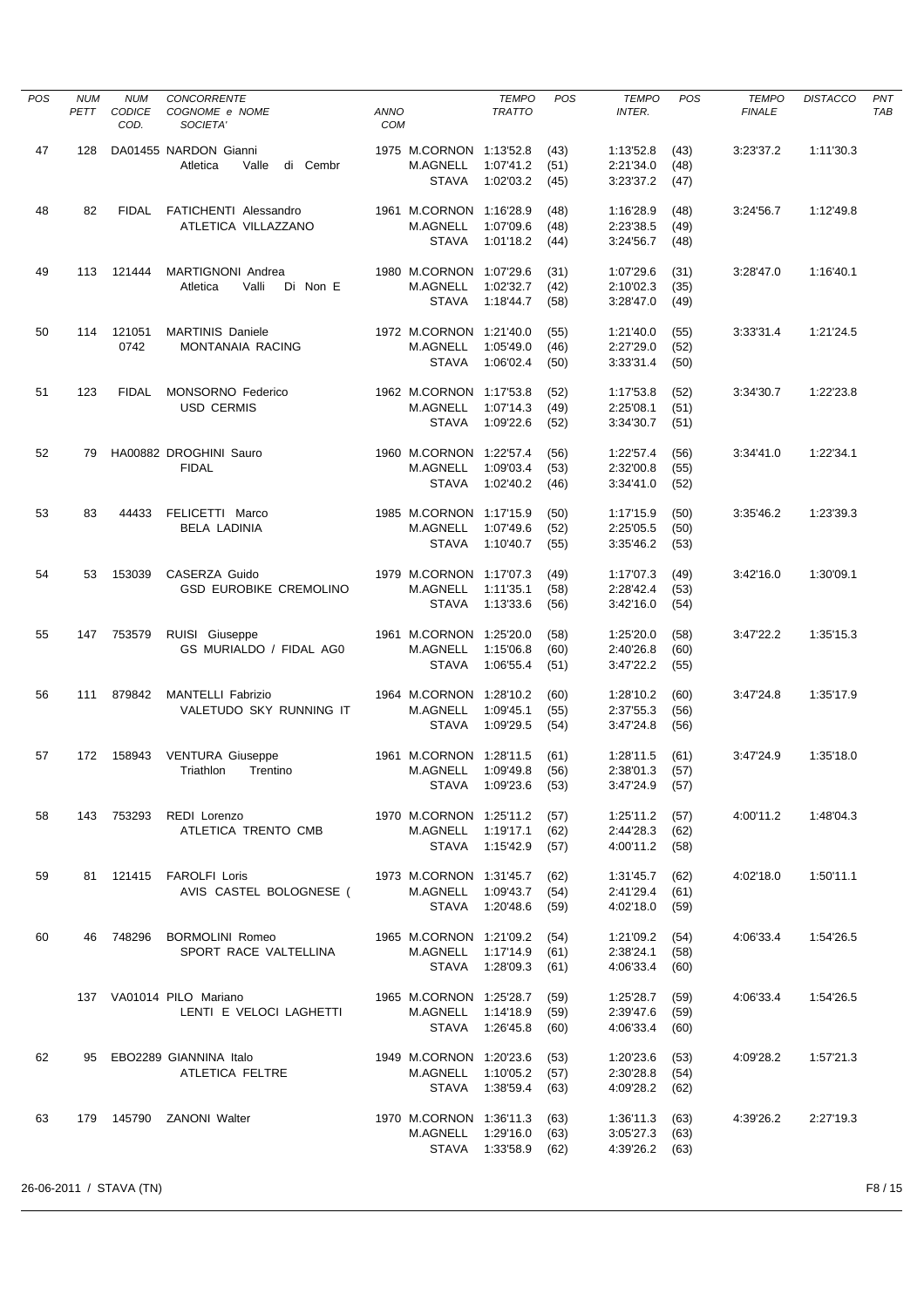| POS | <b>NUM</b><br>PETT | <b>NUM</b><br>CODICE | <b>CONCORRENTE</b><br>COGNOME e NOME                   |             | ANNO                                       | <b>TEMPO</b><br><b>TRATTO</b> | POS | <b>TEMPO</b><br><b>INTER.</b> | POS | <b>TEMPO</b><br><b>FINALE</b> | <b>DISTACCO</b> | PNT<br>TAB |
|-----|--------------------|----------------------|--------------------------------------------------------|-------------|--------------------------------------------|-------------------------------|-----|-------------------------------|-----|-------------------------------|-----------------|------------|
|     |                    | COD.                 | SOCIETA'                                               |             | COM                                        |                               |     |                               |     |                               |                 |            |
|     |                    |                      | <b>ISCRITTI</b><br>.                                   | 70          |                                            |                               |     |                               |     |                               |                 |            |
|     |                    |                      | NON PARTITI<br>$\sim$                                  | 7           |                                            |                               |     |                               |     |                               |                 |            |
|     | 52                 | 153057               | CARRARA Angelo<br>G.S. ALTITUDE                        |             | 1975                                       |                               |     |                               |     |                               |                 |            |
|     | 54                 |                      | DA01499 CATTANI Diego<br>Atletica<br>Valli<br>Di Non E |             | 1959                                       |                               |     |                               |     |                               |                 |            |
|     | 60                 | 145795               | CONGIU Fabio<br>PT SKYRUNNING                          |             | 1979                                       |                               |     |                               |     |                               |                 |            |
|     | 72                 | III                  | DE ZOLT Sandro                                         |             | 1979                                       |                               |     |                               |     |                               |                 |            |
|     | 77                 |                      | CB05712 DOLCI Giovanni<br><b>RUNNERS BERGAMO</b>       |             | 1966                                       |                               |     |                               |     |                               |                 |            |
|     | 88                 | 158855               | FORTUNATO Massimo<br>BIELLA ANA                        |             | 1958                                       |                               |     |                               |     |                               |                 |            |
|     | 103                | 158892               | <b>LICINI</b><br>Delfino                               |             | 1964                                       |                               |     |                               |     |                               |                 |            |
|     |                    |                      | NON ARRIVATI                                           | 0           |                                            |                               |     |                               |     |                               |                 |            |
|     |                    |                      | SQUALIFICATI<br>$\ddotsc$                              | $\mathbf 0$ |                                            |                               |     |                               |     |                               |                 |            |
|     |                    |                      |                                                        |             | <b>CAMP. ITALIANO SKYRUNNING FEMMINILE</b> |                               |     |                               |     |                               |                 |            |

| $\mathbf{1}$   | 11 | 158803           | ROSSI Raffaella<br><b>TEAM VALTELLINA</b> | 1974 M.CORNON 1:04'23.0<br>M.AGNELL | 51'34.6   | (3)<br>(1) | 1:04'23.0<br>1:55'57.6 | (3)<br>(1) | 2:43'54.5 | 0.0       |
|----------------|----|------------------|-------------------------------------------|-------------------------------------|-----------|------------|------------------------|------------|-----------|-----------|
|                |    |                  |                                           | <b>STAVA</b>                        | 47'56.9   | (2)        | 2:43'54.5              | (1)        |           |           |
| 2              | 19 |                  | 1013576 CARDONE Debora                    | 1975 M.CORNON 1:03'10.1             |           | (1)        | 1:03'10.1              | (1)        | 2:44'18.9 | 24.4      |
|                |    |                  |                                           | <b>M.AGNELL</b>                     | 53'36.0   | (2)        | 1:56'46.1              | (2)        |           |           |
|                |    |                  |                                           | <b>STAVA</b>                        | 47'32.8   | (1)        | 2:44'18.9              | (2)        |           |           |
| 3              | 29 |                  | EA70E SCOLA Nadia                         | 1975 M.CORNON 1:04'01.0             |           | (2)        | 1:04'01.0              | (2)        | 2:51'53.0 | 7'58.5    |
|                |    |                  |                                           | <b>M.AGNELL</b>                     | 55'53.0   | (3)        | 1:59'54.0              | (3)        |           |           |
|                |    |                  |                                           | <b>STAVA</b>                        | 51'59.0   | (4)        | 2:51'53.0              | (3)        |           |           |
| $\overline{4}$ | 31 | 121235           | <b>SENIK Jennifer</b>                     | 1981 M.CORNON 1:07'17.0             |           | (4)        | 1:07'17.0              | (4)        | 2:54'48.5 | 10'54.0   |
|                |    |                  | U.S. ALDO MORO - PALUZZ                   | M.AGNELL                            | 56'40.8   | (4)        | 2:03'57.8              | (4)        |           |           |
|                |    |                  |                                           | <b>STAVA</b>                        | 50'50.7   | (3)        | 2:54'48.5              | (4)        |           |           |
| 5              | 14 | 158753           | GIANOLA Chiara                            | 1984 M.CORNON 1:12'01.6             |           | (5)        | 1:12'01.6              | (5)        | 3:05'09.1 | 21'14.6   |
|                |    | LC <sub>08</sub> | A.S. PREMANA A.S.D.                       | <b>M.AGNELL</b>                     | 59'24.4   | (5)        | 2:11'26.0              | (5)        |           |           |
|                |    |                  |                                           | <b>STAVA</b>                        | 53'43.1   | (5)        | 3:05'09.1              | (5)        |           |           |
| 6              |    | 27 748316        | PIGANZOLI Serena                          | 1980 M.CORNON 1:17'30.9             |           | (6)        | 1:17'30.9              | (6)        | 3:22'53.4 | 38'58.9   |
|                |    |                  | SPORT RACE VALTELLINA                     | <b>M.AGNELL</b>                     | 1:05'24.4 | (6)        | 2:22'55.3              | (6)        |           |           |
|                |    |                  |                                           | <b>STAVA</b>                        | 59'58.1   | (6)        | 3:22'53.4              | (6)        |           |           |
| $\overline{7}$ | 20 | 158944           | <b>CORRADINI Maria</b>                    | 1961 M.CORNON 1:20'20.5             |           | (9)        | 1:20'20.5              | (9)        | 3:28'31.5 | 44'37.0   |
|                |    |                  | Triathlon<br>Trentino                     | <b>M.AGNELL</b>                     | 1:07'50.9 | (8)        | 2:28'11.4              | (8)        |           |           |
|                |    |                  |                                           | <b>STAVA</b>                        | 1:00'20.1 | (7)        | 3:28'31.5              | (7)        |           |           |
| 8              | 18 | 121445           | <b>BORTOLUZZI Lorenza</b>                 | 1980 M.CORNON 1:17'54.8             |           | (7)        | 1:17'54.8              | (7)        | 3:28'47.0 | 44'52.5   |
|                |    |                  | Valli<br>Di Non E<br>Atletica             | <b>M.AGNELL</b>                     | 1:07'01.1 | (7)        | 2:24'55.9              | (7)        |           |           |
|                |    |                  |                                           | <b>STAVA</b>                        | 1:03'51.1 | (8)        | 3:28'47.0              | (8)        |           |           |
| 9              | 17 |                  | EBO2289 BERTIZZOLO Paola                  | 1958 M.CORNON 1:19'25.1             |           | (8)        | 1:19'25.1              | (8)        | 3:58'52.3 | 1:14'57.8 |
|                |    |                  | ATLETICA FELTRE                           | M.AGNELL                            | 1:11'48.3 | (9)        | 2:31'13.4              | (9)        |           |           |
|                |    |                  |                                           | <b>STAVA</b>                        | 1:27'38.9 | (9)        | 3:58'52.3              | (9)        |           |           |

ISCRITTI ...... 9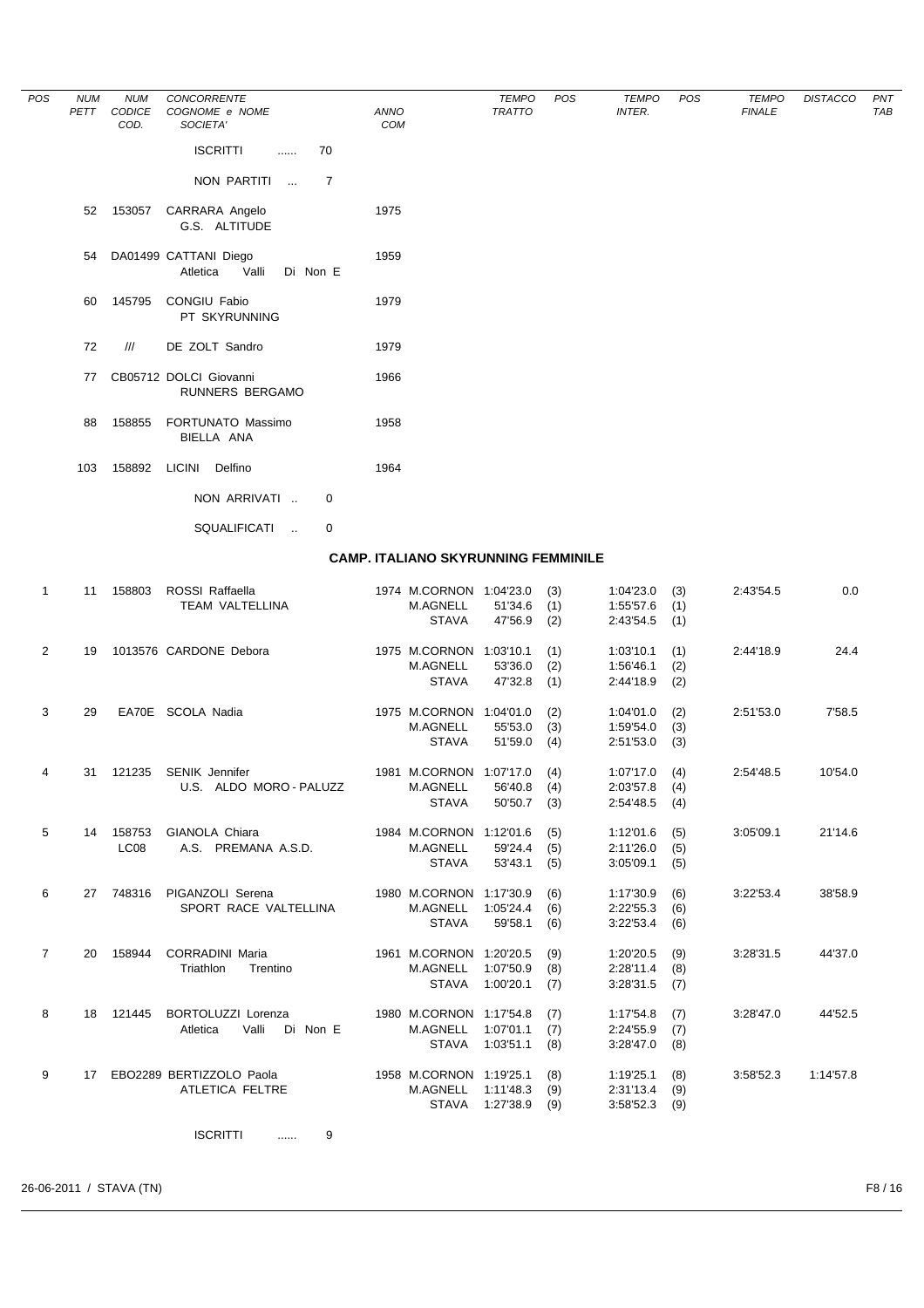| <b>POS</b>        | <b>NUM</b><br>PETT | <b>NUM</b><br>CODICE<br>COD. | CONCORRENTE<br>COGNOME e NOME<br>SOCIETA'          | <b>ANNO</b><br><b>COM</b> | <b>TEMPO</b><br><b>TRATTO</b>                                     | POS                  | <b>TEMPO</b><br><b>INTER.</b>       | <b>POS</b>           | <b>TEMPO</b><br><b>FINALE</b> | <b>DISTACCO</b> | PN <sub>1</sub><br>TAB |
|-------------------|--------------------|------------------------------|----------------------------------------------------|---------------------------|-------------------------------------------------------------------|----------------------|-------------------------------------|----------------------|-------------------------------|-----------------|------------------------|
|                   |                    |                              | NON PARTITI<br>0<br>$\sim$                         |                           |                                                                   |                      |                                     |                      |                               |                 |                        |
|                   |                    |                              | NON ARRIVATI<br>0                                  |                           |                                                                   |                      |                                     |                      |                               |                 |                        |
|                   |                    |                              | SQUALIFICATI<br>0<br>$\sim$                        |                           |                                                                   |                      |                                     |                      |                               |                 |                        |
|                   |                    |                              |                                                    |                           | <b>OVER 50 MASCHILE</b>                                           |                      |                                     |                      |                               |                 |                        |
| $\mathbf{1}$      | 50                 | 748343                       | <b>BUSI Marco</b>                                  |                           | 1958 M.CORNON 1:01'49.5                                           | (1)                  | 1:01'49.5                           | (1)                  | 2:43'26.5                     | 0.0             |                        |
|                   |                    |                              | <b>VALETUDO ITALIA</b>                             | <b>M.AGNELL</b>           | 52'08.5<br><b>STAVA</b><br>49'28.5                                | (1)<br>(1)           | 1:53'58.0<br>2:43'26.5              | (1)<br>(1)           |                               |                 |                        |
| $\overline{2}$    | 87                 |                              | FINAZZI Marco<br><b>G.S.ALTITUDE</b>               | M.AGNELL                  | 1959 M.CORNON 1:04'02.1<br>53'06.0<br><b>STAVA</b><br>49'30.8     | (2)<br>(2)<br>(2)    | 1:04'02.1<br>1:57'08.1<br>2:46'38.9 | (2)<br>(2)<br>(2)    | 2:46'38.9                     | 3'12.4          |                        |
| 3                 | 150                |                              | <b>SCHOEPF Rudi</b>                                | 1958 M.CORNON<br>M.AGNELL | 1:04'37.1<br>57'05.6                                              | (3)<br>(3)           | 1:04'37.1<br>2:01'42.7              | (3)<br>(3)           | 2:59'16.9                     | 15'50.4         |                        |
|                   |                    |                              |                                                    |                           | <b>STAVA</b><br>57'34.2                                           | (4)                  | 2:59'16.9                           | (3)                  |                               |                 |                        |
| 4                 | 149                |                              | DA01409 SCALET Onorino<br>U.S. PRIMIERO            | <b>M.AGNELL</b>           | 1956 M.CORNON 1:07'52.1<br>59'50.9<br><b>STAVA</b><br>54'37.1     | (5)<br>(5)<br>(3)    | 1:07'52.1<br>2:07'43.0<br>3:02'20.1 | (5)<br>(5)<br>(4)    | 3:02'20.1                     | 18'53.6         |                        |
| 5                 | 64                 |                              | VA00790 DAGOSTIN Riccardo<br>US LA ROCCA-DAIANO    | M.AGNELL                  | 1956 M.CORNON 1:10'14.9<br>1:00'29.1<br><b>STAVA</b><br>58'03.9   | (6)<br>(6)<br>(5)    | 1:10'14.9<br>2:10'44.0<br>3:08'47.9 | (6)<br>(7)<br>(5)    | 3:08'47.9                     | 25'21.4         |                        |
| 6                 | 185                |                              | <b>MARTINIS Aurelio</b><br><b>ATLETICA BUIA</b>    | <b>M.AGNELL</b>           | 1954 M.CORNON 1:05'22.9<br>1:02'03.4<br><b>STAVA</b><br>1:01'43.1 | (4)<br>(9)<br>(11)   | 1:05'22.9<br>2:07'26.3<br>3:09'09.4 | (4)<br>(4)<br>(6)    | 3:09'09.4                     | 25'42.9         |                        |
| $\overline{7}$    | 92                 |                              | <b>GARDENER Andrea</b><br>U.S. CORNACCI ASD        | <b>M.AGNELL</b>           | 1961 M.CORNON 1:10'50.0<br>1:00'36.9<br><b>STAVA</b><br>58'29.1   | (7)<br>(7)<br>(6)    | 1:10'50.0<br>2:11'26.9<br>3:09'56.0 | (7)<br>(8)<br>(7)    | 3:09'56.0                     | 26'29.5         |                        |
| 8                 | 178                |                              | ZANONI Edo<br>G.S. GARDA SPORT                     | <b>M.AGNELL</b>           | 1957 M.CORNON 1:11'45.3<br>58'53.8<br><b>STAVA</b><br>59'28.6     | (8)<br>(4)<br>(8)    | 1:11'45.3<br>2:10'39.1<br>3:10'07.7 | (8)<br>(6)<br>(8)    | 3:10'07.7                     | 26'41.2         |                        |
| 9                 | 100                |                              | IOPPI Flaviano<br><b>GARDASPORTEVENTS</b>          | <b>M.AGNELL</b>           | 1957 M.CORNON 1:11'59.8<br>1:02'23.0<br>STAVA 1:02'22.6           | (9)<br>(10)<br>(12)  | 1:11'59.8<br>2:14'22.8<br>3:16'45.4 | (9)<br>(9)<br>(9)    | 3:16'45.4                     | 33'18.9         |                        |
| 10                | 96                 |                              | 1013582 GIULIVI Arnaldo<br><b>FSA</b>              | M.AGNELL                  | 1954 M.CORNON 1:17'31.9<br>1:01'34.0<br><b>STAVA</b><br>58'37.4   | (13)<br>(8)<br>(7)   | 1:17'31.9<br>2:19'05.9<br>3:17'43.3 | (13)<br>(11)<br>(10) | 3:17'43.3                     | 34'16.8         |                        |
| 11                | 37                 |                              | <b>BELLINA Licio</b><br>MIORBESOI - AMPEZZO        | M.AGNELL                  | 1955 M.CORNON 1:14'26.0<br>1:04'22.3<br>STAVA 1:00'04.6           | (11)<br>(11)<br>(9)  | 1:14'26.0<br>2:18'48.3<br>3:18'52.9 | (11)<br>(10)<br>(11) | 3:18'52.9                     | 35'26.4         |                        |
| $12 \overline{ }$ | 82                 |                              | FIDAL FATICHENTI Alessandro<br>ATLETICA VILLAZZANO | M.AGNELL                  | 1961 M.CORNON 1:16'28.9<br>1:07'09.6<br>STAVA<br>1:01'18.2        | (12)<br>(12)<br>(10) | 1:16'28.9<br>2:23'38.5<br>3:24'56.7 | (12)<br>(13)<br>(12) | 3:24'56.7                     | 41'30.2         |                        |
| 13                | 78                 |                              | DOLIANA Leonardo                                   | M.AGNELL                  | 1961 M.CORNON 1:13'41.8<br>1:09'06.5<br><b>STAVA</b><br>1:05'40.5 | (10)<br>(14)<br>(14) | 1:13'41.8<br>2:22'48.3<br>3:28'28.8 | (10)<br>(12)<br>(13) | 3:28'28.8                     | 45'02.3         |                        |
| 14                | 79                 |                              | HA00882 DROGHINI Sauro<br><b>FIDAL</b>             | M.AGNELL                  | 1960 M.CORNON 1:22'57.4<br>1:09'03.4<br><b>STAVA</b><br>1:02'40.2 | (19)<br>(13)<br>(13) | 1:22'57.4<br>2:32'00.8<br>3:34'41.0 | (19)<br>(15)<br>(14) | 3:34'41.0                     | 51'14.5         |                        |
| 15                |                    | 147 753579                   | RUISI Giuseppe<br>GS MURIALDO / FIDAL AGO          | M.AGNELL                  | 1961 M.CORNON 1:25'20.0<br>1:15'06.8<br>STAVA 1:06'55.4           | (20)<br>(19)<br>(15) | 1:25'20.0<br>2:40'26.8<br>3:47'22.2 | (20)<br>(21)<br>(15) | 3:47'22.2                     | 1:03'55.7       |                        |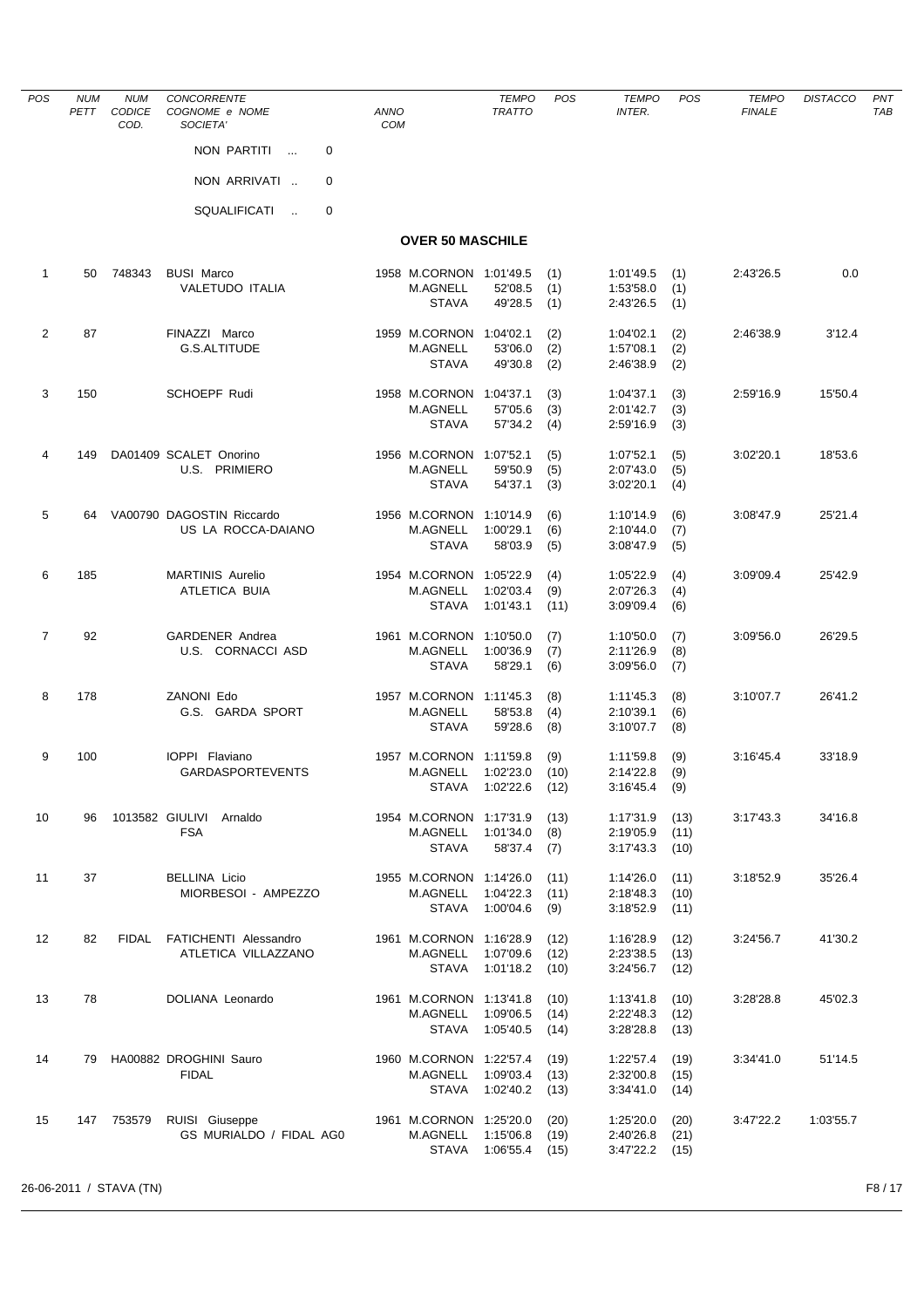| <b>POS</b>     | <b>NUM</b> | <b>NUM</b>       | CONCORRENTE                                            |                    |                                 | <b>TEMPO</b>                 | <b>POS</b>   | <b>TEMPO</b>           | POS          | <b>TEMPO</b>  | <b>DISTACCO</b> | PNT |
|----------------|------------|------------------|--------------------------------------------------------|--------------------|---------------------------------|------------------------------|--------------|------------------------|--------------|---------------|-----------------|-----|
|                | PETT       | CODICE<br>COD.   | COGNOME e NOME<br>SOCIETA'                             | ANNO<br><b>COM</b> |                                 | <b>TRATTO</b>                |              | <b>INTER.</b>          |              | <b>FINALE</b> |                 | TAB |
| 16             | 172        | 158943           | <b>VENTURA Giuseppe</b>                                |                    | 1961 M.CORNON 1:28'11.5         |                              | (21)         | 1:28'11.5              | (21)         | 3:47'24.9     | 1:03'58.4       |     |
|                |            |                  | Triathlon<br>Trentino                                  |                    | <b>M.AGNELL</b><br><b>STAVA</b> | 1:09'49.8                    | (15)         | 2:38'01.3              | (19)         |               |                 |     |
|                |            |                  |                                                        |                    |                                 | 1:09'23.6                    | (16)         | 3:47'24.9              | (16)         |               |                 |     |
| 17             | 122        |                  | MISTRI Roberto                                         |                    | 1956 M.CORNON 1:19'50.7         |                              | (15)         | 1:19'50.7              | (15)         | 3:47'41.3     | 1:04'14.8       |     |
|                |            |                  |                                                        |                    | M.AGNELL<br><b>STAVA</b>        | 1:16'11.3                    | (20)         | 2:36'02.0              | (17)         |               |                 |     |
|                |            |                  |                                                        |                    |                                 | 1:11'39.3                    | (17)         | 3:47'41.3              | (17)         |               |                 |     |
| 18             | 151        |                  | VERRA Ivano                                            |                    | 1957 M.CORNON 1:18'26.5         |                              | (14)         | 1:18'26.5              | (14)         | 3:58'29.2     | 1:15'02.7       |     |
|                |            |                  | <b>BELA LADINA</b>                                     |                    | M.AGNELL<br><b>STAVA</b>        | 1:13'44.2<br>1:26'18.5       | (17)<br>(19) | 2:32'10.7<br>3:58'29.2 | (16)<br>(18) |               |                 |     |
|                |            |                  |                                                        |                    |                                 |                              |              |                        |              |               |                 |     |
| 19             | 51         |                  | CALLIARI Cornelio                                      |                    | 1950 M.CORNON 1:22'17.7         |                              | (17)         | 1:22'17.7              | (17)         | 4:02'53.6     | 1:19'27.1       |     |
|                |            |                  |                                                        |                    | M.AGNELL<br>STAVA               | 1:14'37.9<br>1:25'58.0       | (18)<br>(18) | 2:36'55.6<br>4:02'53.6 | (18)<br>(19) |               |                 |     |
|                |            |                  |                                                        |                    |                                 |                              |              |                        |              |               |                 |     |
| 20             | 76         |                  | <b>DELUCA Tullio</b>                                   |                    | 1942 M.CORNON 1:22'35.3         |                              | (18)         | 1:22'35.3              | (18)         | 4:05'50.5     | 1:22'24.0       |     |
|                |            | <b>TN45</b>      | SKI TEAM FASSA A.S.D.                                  |                    | M.AGNELL<br><b>STAVA</b>        | 1:16'49.2<br>1:26'26.0       | (21)<br>(20) | 2:39'24.5<br>4:05'50.5 | (20)<br>(20) |               |                 |     |
|                |            |                  |                                                        |                    |                                 |                              |              |                        |              |               |                 |     |
| 21             | 95         |                  | EBO2289 GIANNINA Italo                                 |                    | 1949 M.CORNON 1:20'23.6         |                              | (16)         | 1:20'23.6              | (16)         | 4:09'28.2     | 1:26'01.7       |     |
|                |            |                  | ATLETICA FELTRE                                        |                    | M.AGNELL<br><b>STAVA</b>        | 1:10'05.2<br>1:38'59.4       | (16)<br>(21) | 2:30'28.8<br>4:09'28.2 | (14)<br>(21) |               |                 |     |
|                |            |                  |                                                        |                    |                                 |                              |              |                        |              |               |                 |     |
| 22             | 145        |                  | RIZ Norbeerto                                          |                    | 1950 M.CORNON 1:40'20.5         |                              | (22)         | 1:40'20.5              | (22)         | 4:53'03.0     | 2:09'36.5       |     |
|                |            |                  |                                                        |                    | M.AGNELL<br>STAVA               | 1:25'21.0<br>1:47'21.5       | (22)<br>(22) | 3:05'41.5<br>4:53'03.0 | (22)<br>(22) |               |                 |     |
|                |            |                  |                                                        |                    |                                 |                              |              |                        |              |               |                 |     |
|                |            |                  | <b>ISCRITTI</b><br>25<br>$\cdots$                      |                    |                                 |                              |              |                        |              |               |                 |     |
|                |            |                  | NON PARTITI<br>3<br>$\sim$                             |                    |                                 |                              |              |                        |              |               |                 |     |
|                | 54         |                  | DA01499 CATTANI Diego<br>Atletica<br>Valli<br>Di Non E | 1959               |                                 |                              |              |                        |              |               |                 |     |
|                | 88         | 158855           | FORTUNATO Massimo<br>BIELLA ANA                        | 1958               |                                 |                              |              |                        |              |               |                 |     |
|                | 107        | TNH <sub>9</sub> | <b>LORENZ Valerio</b><br>BOGN DA NIA - VAL DE FA       | 1961               |                                 |                              |              |                        |              |               |                 |     |
|                |            |                  | NON ARRIVATI<br>0                                      |                    |                                 |                              |              |                        |              |               |                 |     |
|                |            |                  | SQUALIFICATI<br>0                                      |                    |                                 |                              |              |                        |              |               |                 |     |
|                |            |                  |                                                        |                    | <b>OVER 50 FEMMINILE</b>        |                              |              |                        |              |               |                 |     |
| $\mathbf{1}$   | 22         |                  | DEVILLE Riccarda                                       |                    | 1960 M.CORNON 1:19'08.3         |                              | (1)          | 1:19'08.3              | (1)          | 3:23'46.8     | 0.0             |     |
|                |            |                  |                                                        |                    | M.AGNELL                        | 1:05'50.0                    | (1)          | 2:24'58.3              | (1)          |               |                 |     |
|                |            |                  |                                                        |                    | <b>STAVA</b>                    | 58'48.5                      | (1)          | 3:23'46.8              | (1)          |               |                 |     |
| $\overline{2}$ | 20         | 158944           | <b>CORRADINI Maria</b>                                 |                    | 1961 M.CORNON 1:20'20.5         |                              | (3)          | 1:20'20.5              | (3)          | 3:28'31.5     | 4'44.7          |     |
|                |            |                  | Triathlon<br>Trentino                                  |                    | M.AGNELL                        | 1:07'50.9                    | (2)          | 2:28'11.4              | (2)          |               |                 |     |
|                |            |                  |                                                        |                    |                                 | STAVA 1:00'20.1              | (2)          | 3:28'31.5              | (2)          |               |                 |     |
| 3              |            |                  | 17 EBO2289 BERTIZZOLO Paola                            |                    | 1958 M.CORNON 1:19'25.1         |                              | (2)          | 1:19'25.1              | (2)          | 3:58'52.3     | 35'05.5         |     |
|                |            |                  | ATLETICA FELTRE                                        |                    | M.AGNELL                        | 1:11'48.3<br>STAVA 1:27'38.9 | (3)          | 2:31'13.4              | (3)          |               |                 |     |
|                |            |                  |                                                        |                    |                                 |                              | (4)          | 3:58'52.3              | (3)          |               |                 |     |
| 4              | 23         |                  | DI LENARDO Chiara                                      |                    | 1961 M.CORNON 1:50'35.9         |                              | (4)          | 1:50'35.9              | (4)          | 4:51'09.9     | 1:27'23.1       |     |
|                |            |                  | <b>TIMAUCLEULIS</b>                                    |                    | M.AGNELL                        | 1:35'36.5<br>STAVA 1:24'57.5 | (4)<br>(3)   | 3:26'12.4<br>4:51'09.9 | (4)<br>(4)   |               |                 |     |
|                |            |                  |                                                        |                    |                                 |                              |              |                        |              |               |                 |     |
|                |            |                  | <b>ISCRITTI</b><br>4<br>$\cdots$                       |                    |                                 |                              |              |                        |              |               |                 |     |
|                |            |                  | NON PARTITI<br>0                                       |                    |                                 |                              |              |                        |              |               |                 |     |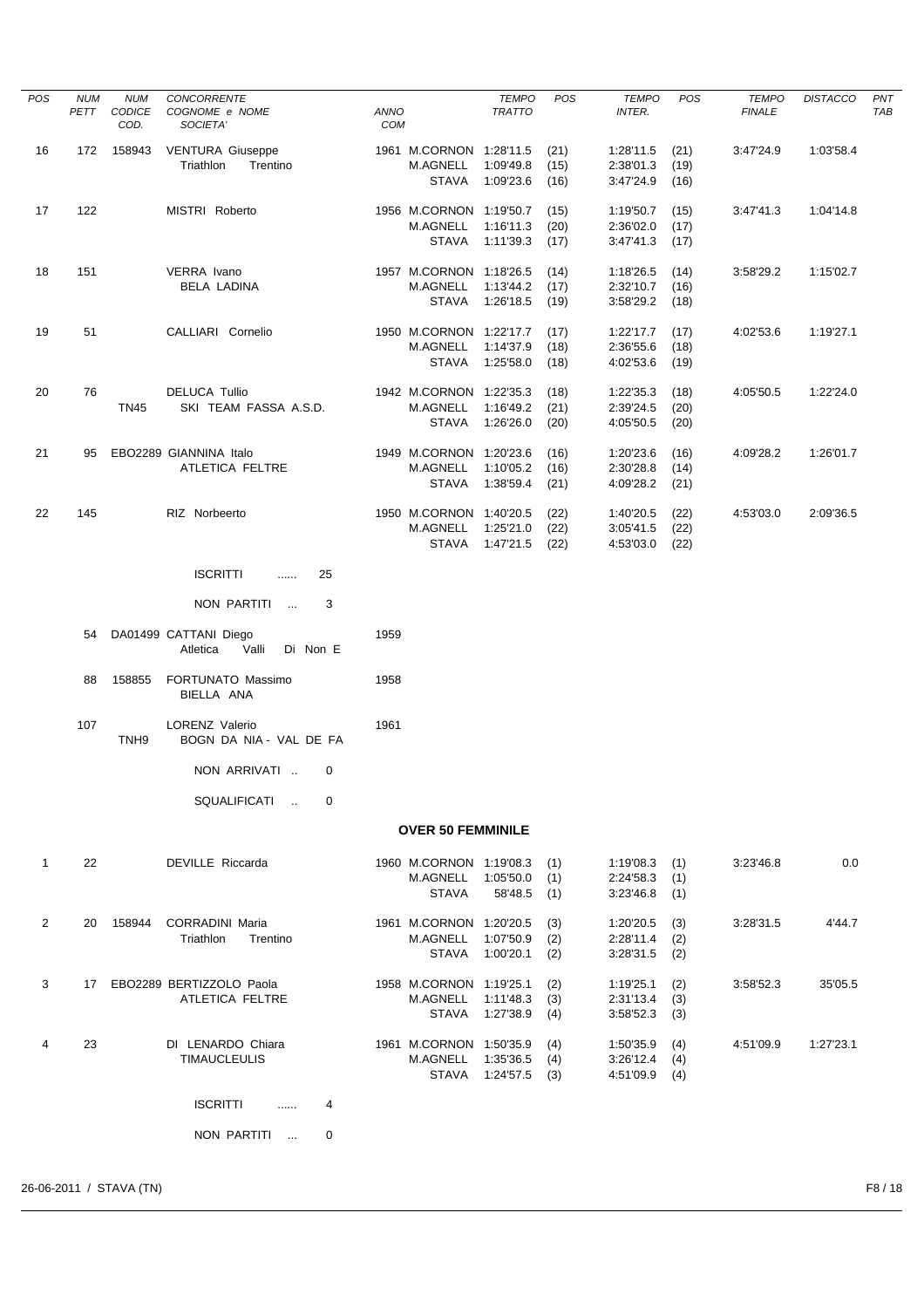| POS            | <b>NUM</b><br>PETT | <b>NUM</b><br>CODICE<br>COD. | <b>CONCORRENTE</b><br>COGNOME e NOME<br>SOCIETA' | <b>ANNO</b><br>COM |                                            | <b>TEMPO</b><br><b>TRATTO</b> | <b>POS</b>   | <b>TEMPO</b><br><b>INTER.</b> | <b>POS</b>   | <b>TEMPO</b><br><b>FINALE</b> | <b>DISTACCO</b> | PN <sub>1</sub><br>TAB |
|----------------|--------------------|------------------------------|--------------------------------------------------|--------------------|--------------------------------------------|-------------------------------|--------------|-------------------------------|--------------|-------------------------------|-----------------|------------------------|
|                |                    |                              | NON ARRIVATI<br>0                                |                    |                                            |                               |              |                               |              |                               |                 |                        |
|                |                    |                              | SQUALIFICATI<br>0<br>$\mathcal{L}_{\mathcal{A}}$ |                    |                                            |                               |              |                               |              |                               |                 |                        |
|                |                    |                              |                                                  |                    | <b>UNDER 23 MASCHILE</b>                   |                               |              |                               |              |                               |                 |                        |
| 1              | 67                 |                              | DALLAVALLE Roberto                               |                    | 1990 M.CORNON                              | 58'32.4                       | (2)          | 58'32.4                       | (2)          | 2:31'59.3                     | 0.0             |                        |
|                |                    |                              |                                                  |                    | M.AGNELL<br><b>STAVA</b>                   | 49'33.9<br>43'53.0            | (2)<br>(1)   | 1:48'06.3<br>2:31'59.3        | (2)<br>(1)   |                               |                 |                        |
| $\overline{2}$ | 125                |                              | MONTECALVO Nicola                                |                    | 1988 M.CORNON                              | 57'42.6                       | (1)          | 57'42.6                       | (1)          | 2:37'40.2                     | 5'40.9          |                        |
|                |                    |                              | <b>FIDAL</b>                                     |                    | M.AGNELL                                   | 49'51.5                       | (3)          | 1:47'34.1                     | (1)          |                               |                 |                        |
|                |                    |                              |                                                  |                    | <b>STAVA</b>                               | 50'06.1                       | (3)          | 2:37'40.2                     | (2)          |                               |                 |                        |
| 3              | 168                |                              | VARESCO Christian                                |                    | 1990 M.CORNON                              | 1:01'36.7                     | (3)          | 1:01'36.7                     | (3)          | 2:38'42.5                     | 6'43.2          |                        |
|                |                    |                              | <b>CORNACCI</b>                                  |                    | M.AGNELL<br><b>STAVA</b>                   | 49'08.0<br>47'57.8            | (1)<br>(2)   | 1:50'44.7<br>2:38'42.5        | (3)<br>(3)   |                               |                 |                        |
| 4              | 181                |                              | ZILLER Giuseppe                                  |                    | 1989 M.CORNON                              | 1:02'00.3                     |              | 1:02'00.3                     |              | 2:47'42.0                     | 15'42.7         |                        |
|                |                    |                              | POLIZIA LOCALE ALTA VAL                          |                    | M.AGNELL                                   | 51'58.6                       | (4)<br>(4)   | 1:53'58.9                     | (4)<br>(4)   |                               |                 |                        |
|                |                    |                              |                                                  |                    | <b>STAVA</b>                               | 53'43.1                       | (5)          | 2:47'42.0                     | (4)          |                               |                 |                        |
| 5              | 188                |                              | <b>VENTURA Cristian</b>                          |                    | 1988 M.CORNON                              | 1:04'15.8                     | (6)          | 1:04'15.8                     | (6)          | 2:55'57.3                     | 23'58.0         |                        |
|                |                    |                              | U.S. CORNACCI TESERO                             |                    | ITA M.AGNELL<br><b>STAVA</b>               | 56'28.3<br>55'13.2            | (5)<br>(7)   | 2:00'44.1<br>2:55'57.3        | (5)<br>(5)   |                               |                 |                        |
|                |                    |                              |                                                  |                    |                                            |                               |              |                               |              |                               |                 |                        |
| 6              | 36                 |                              | <b>BAGGIO Michael</b><br>ASD ORIENTEERING TARZO  |                    | 1989 M.CORNON<br>M.AGNELL                  | 1:10'02.9<br>58'47.7          | (9)<br>(7)   | 1:10'02.9<br>2:08'50.6        | (9)<br>(7)   | 3:00'35.9                     | 28'36.6         |                        |
|                |                    |                              |                                                  |                    | <b>STAVA</b>                               | 51'45.3                       | (4)          | 3:00'35.9                     | (6)          |                               |                 |                        |
| $\overline{7}$ | 55                 |                              | CHEKOLENKO Vitaliy                               |                    | 1990 M.CORNON                              | 1:03'36.0                     | (5)          | 1:03'36.0                     | (5)          | 3:03'02.6                     | 31'03.3         |                        |
|                |                    |                              | <b>RUSSIA</b>                                    |                    | <b>M.AGNELL</b><br><b>STAVA</b>            | 58'54.3                       | (8)          | 2:02'30.3                     | (6)          |                               |                 |                        |
|                |                    |                              |                                                  |                    |                                            | 1:00'32.3                     | (11)         | 3:03'02.6                     | (7)          |                               |                 |                        |
| 8              | 155                | 0742                         | 1013413 TAGLIAFIERRO Stefano<br>MONTANAIA RACING |                    | 1988 M.CORNON 1:13'24.6<br><b>M.AGNELL</b> | 58'16.1                       | (12)<br>(6)  | 1:13'24.6<br>2:11'40.7        | (12)<br>(9)  | 3:05'25.1                     | 33'25.8         |                        |
|                |                    |                              |                                                  |                    | <b>STAVA</b>                               | 53'44.4                       | (6)          | 3:05'25.1                     | (8)          |                               |                 |                        |
| 9              | 180                |                              | ZENI Samuel                                      |                    | 1989 M.CORNON 1:09'51.9                    |                               | (7)          | 1:09'51.9                     | (7)          | 3:08'59.8                     | 37'00.5         |                        |
|                |                    |                              |                                                  |                    | <b>M.AGNELL</b>                            | 1:02'07.5                     | (11)         | 2:11'59.4                     | (10)         |                               |                 |                        |
|                |                    |                              |                                                  |                    | <b>STAVA</b>                               | 57'00.4                       | (8)          | 3:08'59.8                     | (9)          |                               |                 |                        |
| 10             | 177                |                              | <b>ZANON Mauro</b>                               |                    | 1991 M.CORNON 1:10'35.0<br>M.AGNELL        | 1:01'05.0                     | (10)<br>(10) | 1:10'35.0<br>2:11'40.0        | (10)<br>(8)  | 3:08'59.9                     | 37'00.6         |                        |
|                |                    |                              |                                                  |                    | STAVA                                      | 57'19.9                       | (9)          | 3:08'59.9                     | (10)         |                               |                 |                        |
| 11             | 173                |                              | VISINTIN Claudio                                 |                    | 1989 M.CORNON 1:09'53.3                    |                               | (8)          | 1:09'53.3                     | (8)          | 3:10'09.1                     | 38'09.8         |                        |
|                |                    |                              | ATLETICA VAL DI NON E S                          |                    | M.AGNELL                                   | 1:02'27.7                     | (12)         | 2:12'21.0                     | (11)         |                               |                 |                        |
|                |                    |                              |                                                  |                    | <b>STAVA</b>                               | 57'48.1                       | (10)         | 3:10'09.1                     | (11)         |                               |                 |                        |
| 12             | 112                |                              | MARINI Giuseppe<br>MONTANAIA RACING              |                    | 1988 M.CORNON 1:14'20.0                    |                               | (13)         | 1:14'20.0<br>2:14'12.5        | (13)         | 3:18'09.7                     | 46'10.4         |                        |
|                |                    | 0742                         |                                                  |                    | M.AGNELL<br>STAVA                          | 59'52.5<br>1:03'57.2          | (9)<br>(12)  | 3:18'09.7                     | (12)<br>(12) |                               |                 |                        |
| 13             | 170                |                              | <b>VENEZIAN Federico</b>                         |                    | 1991 M.CORNON 1:12'14.3                    |                               | (11)         | 1:12'14.3                     | (11)         | 3:30'41.5                     | 58'42.2         |                        |
|                |                    |                              | ASD ORIENTEERING TARZO                           |                    | M.AGNELL                                   | 1:07'58.3                     | (13)         | 2:20'12.6                     | (13)         |                               |                 |                        |
|                |                    |                              |                                                  |                    |                                            | STAVA 1:10'28.9               | (13)         | 3:30'41.5                     | (13)         |                               |                 |                        |
|                |                    |                              | <b>ISCRITTI</b><br>14<br>$\ldots$                |                    |                                            |                               |              |                               |              |                               |                 |                        |
|                |                    |                              | NON PARTITI<br>0                                 |                    |                                            |                               |              |                               |              |                               |                 |                        |
|                |                    |                              | NON ARRIVATI<br>1                                |                    |                                            |                               |              |                               |              |                               |                 |                        |
|                | 68                 |                              | DE AGNOI Cristiano                               | 1990               |                                            |                               |              |                               |              |                               |                 |                        |
|                |                    |                              | G.S. MONTE GINER / FISO                          |                    |                                            |                               |              |                               |              |                               |                 |                        |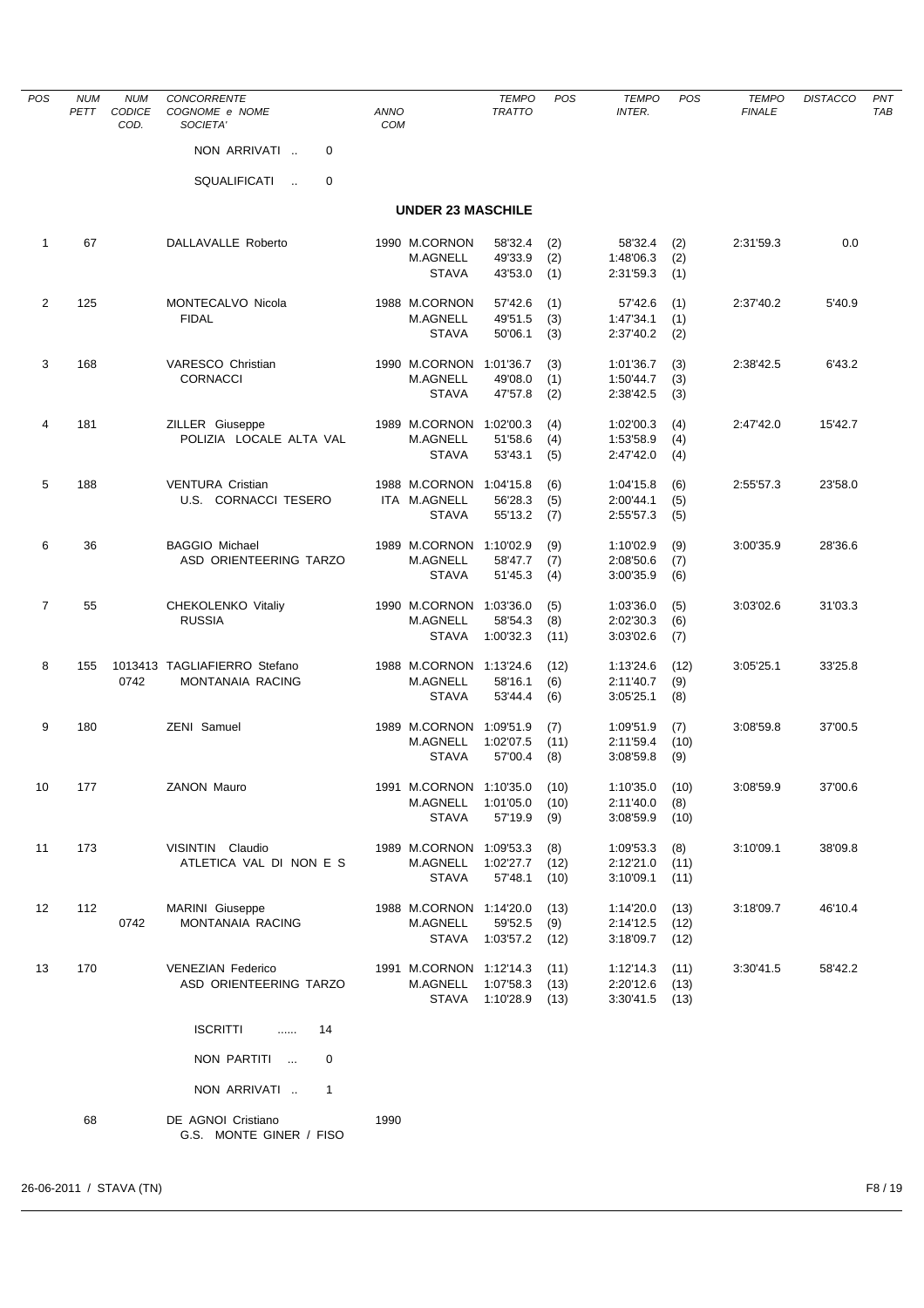| POS            | <b>NUM</b><br>PETT | <b>NUM</b><br>CODICE<br>COD. | <b>CONCORRENTE</b><br>COGNOME e NOME<br>SOCIETA' |   | ANNO<br>COM                                         | <b>TEMPO</b><br><b>TRATTO</b>       | POS               | TEMPO<br>INTER.                     | POS               | <b>TEMPO</b><br><b>FINALE</b> | <b>DISTACCO</b> | PNT<br>TAB |
|----------------|--------------------|------------------------------|--------------------------------------------------|---|-----------------------------------------------------|-------------------------------------|-------------------|-------------------------------------|-------------------|-------------------------------|-----------------|------------|
|                |                    |                              | <b>SQUALIFICATI</b><br>$\sim$                    | 0 |                                                     |                                     |                   |                                     |                   |                               |                 |            |
|                |                    |                              |                                                  |   | <b>UNDER 23 FEMMINILE</b>                           |                                     |                   |                                     |                   |                               |                 |            |
|                | 25                 |                              | <b>KRUKOVA Julia</b><br><b>RUSSIA</b>            |   | 1989 M.CORNON 1:16'42.1<br>M.AGNELL<br><b>STAVA</b> | 1:01'52.9<br>1:01'49.6              | (1)<br>(1)<br>(1) | 1:16'42.1<br>2:18'35.0<br>3:20'24.6 | (1)<br>(1)<br>(1) | 3:20'24.6                     | 0.0             |            |
| $\overline{2}$ | 15                 |                              | <b>VINANTE Marta</b><br><b>CORNACCI</b>          |   | 1990 M.CORNON<br><b>M.AGNELL</b><br><b>STAVA</b>    | 1:17'36.4<br>1:05'21.1<br>1:03'26.6 | (2)<br>(2)<br>(2) | 1:17'36.4<br>2:22'57.5<br>3:26'24.1 | (2)<br>(2)<br>(2) | 3:26'24.1                     | 5'59.5          |            |
|                |                    |                              | <b>ISCRITTI</b><br>.                             | 2 |                                                     |                                     |                   |                                     |                   |                               |                 |            |
|                |                    |                              | NON PARTITI<br>$\cdots$                          | 0 |                                                     |                                     |                   |                                     |                   |                               |                 |            |
|                |                    |                              | NON ARRIVATI                                     | 0 |                                                     |                                     |                   |                                     |                   |                               |                 |            |
|                |                    |                              | <b>SQUALIFICATI</b><br>$\ddot{\phantom{a}}$      | 0 |                                                     |                                     |                   |                                     |                   |                               |                 |            |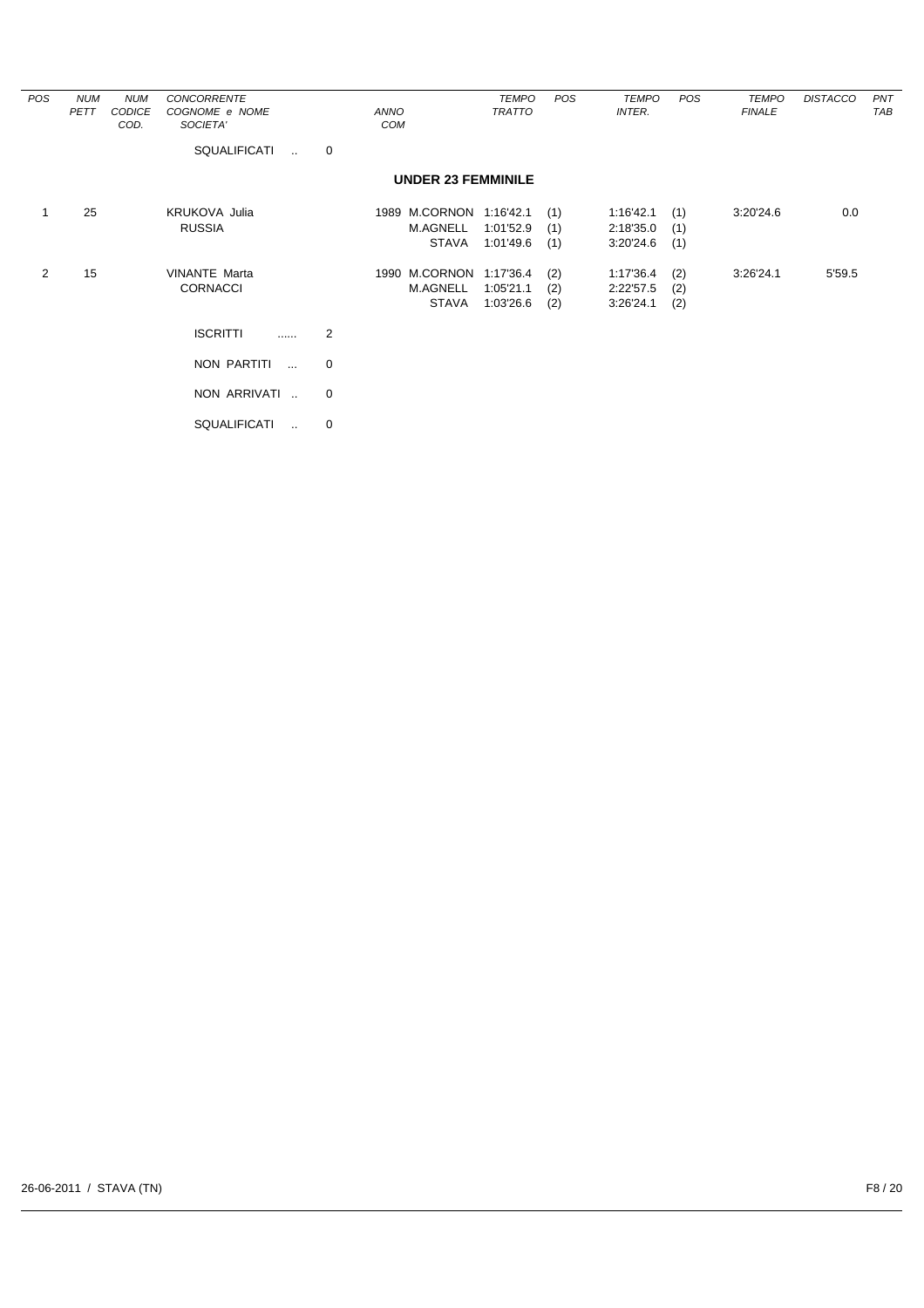

## **1 VERTICALE DEL CORNON TROFEO ABA TESERO-MEMORIAL DARIO ZENI SKIRUNNING** CLASSIFICA UFFICIALE

| POS                     | <b>NUM</b><br>PETT | <b>NUM</b><br><b>CODICE</b> | <b>CONCORRENTE</b><br>COGNOME e NOME                     | <b>PUNTI</b> |              |                  | ANNO COM COD. SOCIETA'        | <b>FINALE</b>      | TEMPO DISTACCO   | PNT<br><b>TAB</b> |
|-------------------------|--------------------|-----------------------------|----------------------------------------------------------|--------------|--------------|------------------|-------------------------------|--------------------|------------------|-------------------|
|                         |                    |                             |                                                          |              |              | <b>FEMMINILE</b> |                               |                    |                  |                   |
| 1                       | 349                |                             | <b>SENFTER Irene</b>                                     |              | 1971         |                  |                               | 1:06'21.5          | 0.0              |                   |
| $\overline{2}$          | 350                |                             | SIMONI Francesca                                         |              | 1977         |                  | Valle di Cembr<br>Atletica    | 1:06'24.4          | 2.9              |                   |
| 3                       | 362                |                             | ZANON Sabrina                                            |              | 1972         |                  |                               | 1:06'26.2          | 4.7              |                   |
| $\overline{\mathbf{4}}$ | 306                |                             | MIORI Giulia                                             |              | 1987         |                  |                               | 1:09'34.9          | 3'13.4           |                   |
| 5                       | 348                |                             | RIZZI Michela                                            |              | 1971         |                  |                               | 1:10'27.0          | 4'05.5           |                   |
| 6                       | 327                |                             | <b>FACCHINI Lorenza</b>                                  |              | 1968         |                  | U.S. CORNACCI TESERO          | 1:12'56.7          | 6'35.2           |                   |
| $\overline{7}$          | 339                |                             | <b>GUERRINI</b> Arianna                                  |              | 1980         |                  | POLISPORTIVA ALBOSAGGIA       | 1:22'49.6          | 16'28.1          |                   |
| 8                       | 329                |                             | FILIPPOVA Ekaterina                                      |              | 1984         |                  |                               | 1:25'39.0          | 19'17.5          |                   |
| 9                       | 359                |                             | VATAMANOVSKAYA Ekaterina                                 |              | 1963         |                  | <b>RUSSIA</b>                 | 1:48'01.7          | 41'40.2          |                   |
| 10                      | 358                |                             | VANZO Milena                                             |              | 1976         |                  | TNE8 A.S.D. CAURIOL           | 1:48'18.9          | 41'57.4          |                   |
| <b>ISCRITTI</b>         |                    | .                           | 14                                                       |              |              |                  |                               |                    |                  |                   |
|                         | NON PARTITI        |                             | 0                                                        |              |              |                  |                               |                    |                  |                   |
|                         | NON ARRIVATI       |                             | 4                                                        |              |              |                  |                               |                    |                  |                   |
|                         | 320                |                             | <b>CUMINETTI Silvia</b>                                  |              | 1985         |                  |                               |                    |                  |                   |
|                         | 326                |                             | ELKOVA Ekaterina                                         |              | 1984         |                  | <b>RUSSIA</b>                 |                    |                  |                   |
|                         | 335                |                             | GIOVANNINI Marika                                        |              | 1975         |                  | Atletica<br>di Cembr<br>Valle |                    |                  |                   |
|                         | 345                |                             | POLITO Sabrina                                           |              | 1972         |                  | <b>KINOMANA</b>               |                    |                  |                   |
|                         | SQUALIFICATI       | $\sim$                      | 0                                                        |              |              |                  |                               |                    |                  |                   |
|                         |                    |                             |                                                          |              |              | <b>MASCHILE</b>  |                               |                    |                  |                   |
| $\mathbf{1}$            | 301                |                             | <b>ZEMMER Urban</b>                                      |              | 1970         |                  | TNH9 BOGN DA NIA- VAL DE FA   | 46'30.6            | 0.0              |                   |
| $\overline{c}$          | 364                |                             | ZULIAN Ivo                                               |              | 1980         |                  | BOGN DA NIA- ANA SORAGA       | 50'16.7            | 3'46.1           |                   |
| 3                       | 303                |                             | <b>GARDENER Stefano</b>                                  |              | 1990         |                  | U.S. CORNACCI TESERO          | 50'37.5            | 4'06.9           |                   |
| 4                       | 310                |                             | <b>BETTEGA Claudio</b>                                   |              | 1968         |                  | US PRIMIERO SAN MARTINO       | 50'47.1            | 4'16.5           |                   |
| $\,$ 5 $\,$             | 321                |                             | DE SIMONE Roberto                                        |              | 1984         |                  | ASV GOSSENSAÇ? SKIALP         | 51'01.9            | 4'31.3           |                   |
| 6                       | 340                |                             | <b>HOFER Henry</b>                                       |              | 1978         |                  | LF SARNTAL/RAIFFEISEN         | 51'40.5            | 5'09.9           |                   |
| $\overline{7}$          | 342                |                             | PIERANTONI Davide                                        |              | 1990         |                  | CAPRIOLI SAN VITO DI CA       | 51'57.6            | 5'27.0           |                   |
| 8                       | 302                |                             | FACCHINELLI Marco                                        |              | 1980         |                  | TNH9 BOGN DA NIA - VAL DE FA  | 52'19.7            | 5'49.1           |                   |
| 9                       | 304                |                             | <b>TRETTEL Thomas</b>                                    |              |              |                  | A.S.CAURIOL - ANA ZIANO       | 53'48.0            | 7'17.4           |                   |
| 10                      | 343                |                             | PINAMONTI Guido                                          |              | 1967         |                  | ANA BOGN DA NIA VAL DE        | 54'42.5            | 8'11.9           |                   |
| 11                      | 330                |                             | <b>GENUIN</b> Gianluca                                   |              | 1978         |                  | U.S. CORNACCI TESERO          | 54'54.4            | 8'23.8           |                   |
| 12<br>13                | 355<br>344         |                             | <b>TSCHURTSCHENTHALER Stefan</b><br><b>PLONER Daniel</b> |              | 1974<br>1972 |                  | <b>GARDEINA RUNNING</b>       | 55'03.6<br>55'17.8 | 8'33.0<br>8'47.2 |                   |
| 14                      | 308                |                             | <b>BERTELLE Stefano</b>                                  |              | 1976         |                  | ANA FELTRE GRUPPO ALPI        | 55'47.5            | 9'16.9           |                   |
| 15                      | 337                |                             | <b>GUADAGNINI Aldo</b>                                   |              | 1970         |                  |                               | 56'44.5            | 10'13.9          |                   |
| 16                      | 305                |                             | MORANDINI Nicola                                         |              | 1984         |                  | TNE3 GRUPPO SCIATORI FIAMME   | 57'23.3            | 10'52.7          |                   |
| 17                      | 328                |                             | FELICETTI Marco                                          |              | 1984         |                  |                               | 57'26.9            | 10'56.3          |                   |
| 18                      | 354                |                             | <b>TOSI Marco</b>                                        |              | 1964         |                  |                               | 58'40.7            | 12'10.1          |                   |
| 19                      | 314                |                             | CALLIARI Alessandro                                      |              | 1982         |                  | TNC9 GS CASTELLO DI FIEMME L  | 58'51.9            | 12'21.3          |                   |
| 20                      | 319                |                             | <b>CRISTELLON Stefano</b>                                |              | 1978         |                  | G.S.CASTELLO DI FIEMME        | 59'32.6            | 13'02.0          |                   |
| 21                      | 324                |                             | <b>DEFLORIAN Willi</b>                                   |              | 1967         |                  |                               | 59'43.4            | 13'12.8          |                   |
| 22                      | 318                |                             | CONTI Tiziano                                            |              | 1991         |                  | U.S. CORNACCI TESERO          | 1:00'06.5          | 13'35.9          |                   |
| 23                      | 316                |                             | CHIOCCHETTI Erwin                                        |              | 1974         |                  | ANA MOENA                     | 1:00'45.0          | 14'14.4          |                   |
| 24                      | 317                |                             | CIOLA Luca                                               |              | 1973         |                  | GRUPPO AMICI DELLA DERO       | 1:00'56.5          | 14'25.9          |                   |
| 25                      | 334                |                             | GIOVANELLI Nicola                                        |              | 1985         |                  | US PRIMIERO SAN MARTINO       | 1:01'13.1          | 14'42.5          |                   |
| 26                      | 351                |                             | STANCHINA Andrea                                         |              | 1981         |                  | <b>G.S.MONTE GINER</b>        | 1:01'19.4          | 14'48.8          |                   |
|                         | 26-06-2011 / STAVA |                             |                                                          |              |              |                  |                               |                    |                  | F8/1              |